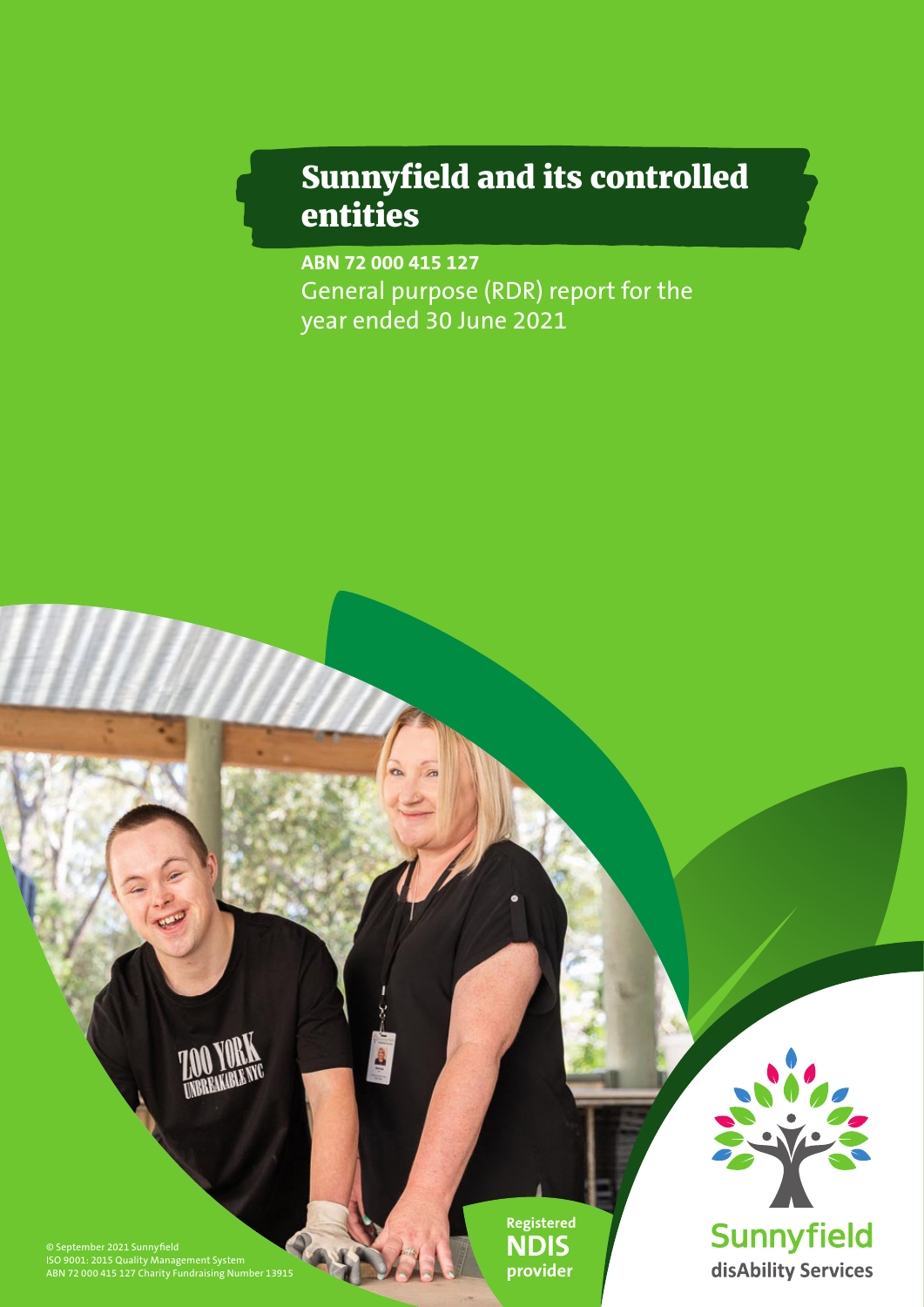

## **Contents**

| Directors' report                              | 1  |
|------------------------------------------------|----|
| Auditor's independence declaration             | 10 |
| Consolidated statement of comprehensive income | 11 |
| Consolidated statement of financial position   | 12 |
| Consolidated statement of changes in funds     | 13 |
| Consolidated statement of cash flows           | 14 |
| Notes to the consolidated financial statements | 15 |
| Directors' declaration                         | 39 |
| Independent auditor's report                   | 40 |

### **Auditors**

Ernst & Young 200 George Street Sydney, NSW 2000

### **Registered Office**

185 Allambie Road Allambie Heights, NSW 2100 Ph: (02) 8977 8800 Fax: (02) 9975 5833

www.sunnyfield.org.au admin@sunnyfield.org.au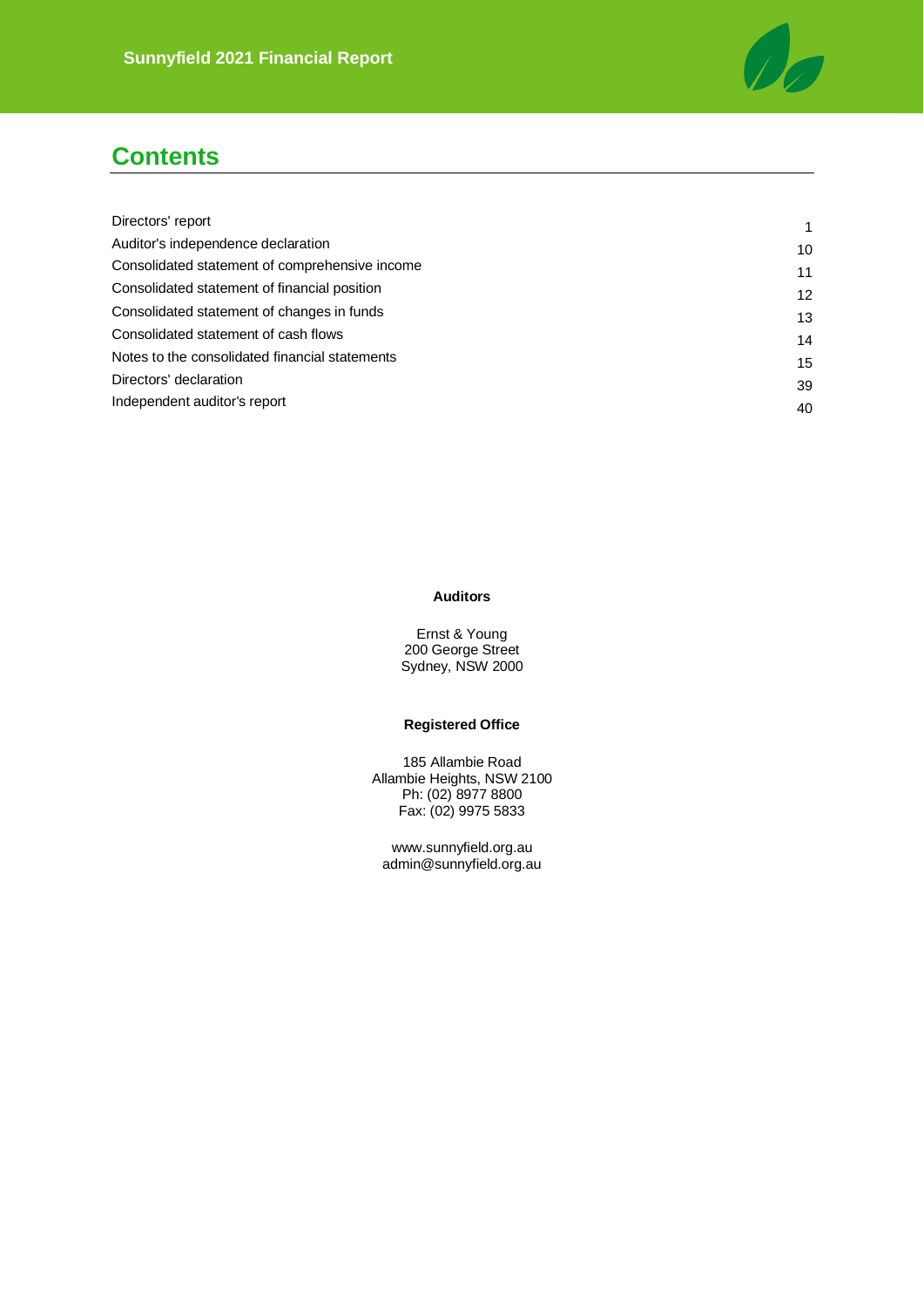

## **Directors' report**

The Directors submit their report on the consolidated entities (referred to hereafter as the "Group") consisting of Sunnyfield and the entities it controlled for the year ended 30 June 2021.

### **Principal activities**

The Group provides a range of services for people with a disability, including shared independent living support and accommodation, short term accommodation, a range of community support services, supported employment and support co-ordination. Sunnyfield has been supporting people with disability for nearly 70 years, with the core purpose to enrich the lives of people with disability by creating choice, opportunities and skills for life. Sunnyfield had 1,704 employees as at 30 June 2021 (2020: 1,731 employees). The Group's activities during the year included:

- Supporting people with disability to achieve their National Disability Insurance Scheme (NDIS) home and living goals, through shared independent living support services, and short and medium term accommodation services, including managing the accommodation properties.
- Supporting people with disability to achieve their NDIS community, social, recreation and life skill development goals, through community support services, individually and in groups, provided in centres, within the community or in their homes, including skill development and social inclusion activities.
- Supporting people with disability to achieve their NDIS employment goals, through supported employment and vocational training with business partnerships, to create meaningful work and training opportunities.
- Supporting people with disability to implement their NDIS plans, through support coordination to locate, negotiate and establish agreements with appropriate service provider to achieve their NDIS goals .

### **Strategic objectives**

The Group's short and long-term objectives and strategies are framed around Sunnyfield's:

- Vision: Excellence in supporting people with intellectual disability.
- Mission: To enrich the lives of people with disability by creating choice, opportunities and skills for life.
- Values: Respect, Trust, Honesty and Innovation.

These objectives will be achieved through annual business plans and budgets and within an appropriate risk framework.

During the year ended 30 June 2021, Sunnyfield's key objectives as set out in 2018 to 2021 strategic plan were as follows:

- **Strengthen Sunnyfield:** so clients and customers experience the Sunnyfield way of quality service delivery every time. Sunnyfield will continue to deliver client person-centred, active support quality services, in conjunction with the client's circle of support. Sunnyfield will seek to ensure organisational security and sustainability through prudent financial management and more efficient and effective business processes.
- **Grow Sunnyfield:** so clients and customers get more choice of what they want, where they want it. Sunnyfield will support more people with disability in conjunction with their circle of support, through expansion of services and developing and engaging more qualified and capable staff.
- **Innovate Sunnyfield:** to deliver organisational innovation to enable clients and customers to have improved access to how and when they engage with Sunnyfield. Sunnyfield will empower staff with appropriate technology and will use new delivery models to better serve clients and customers.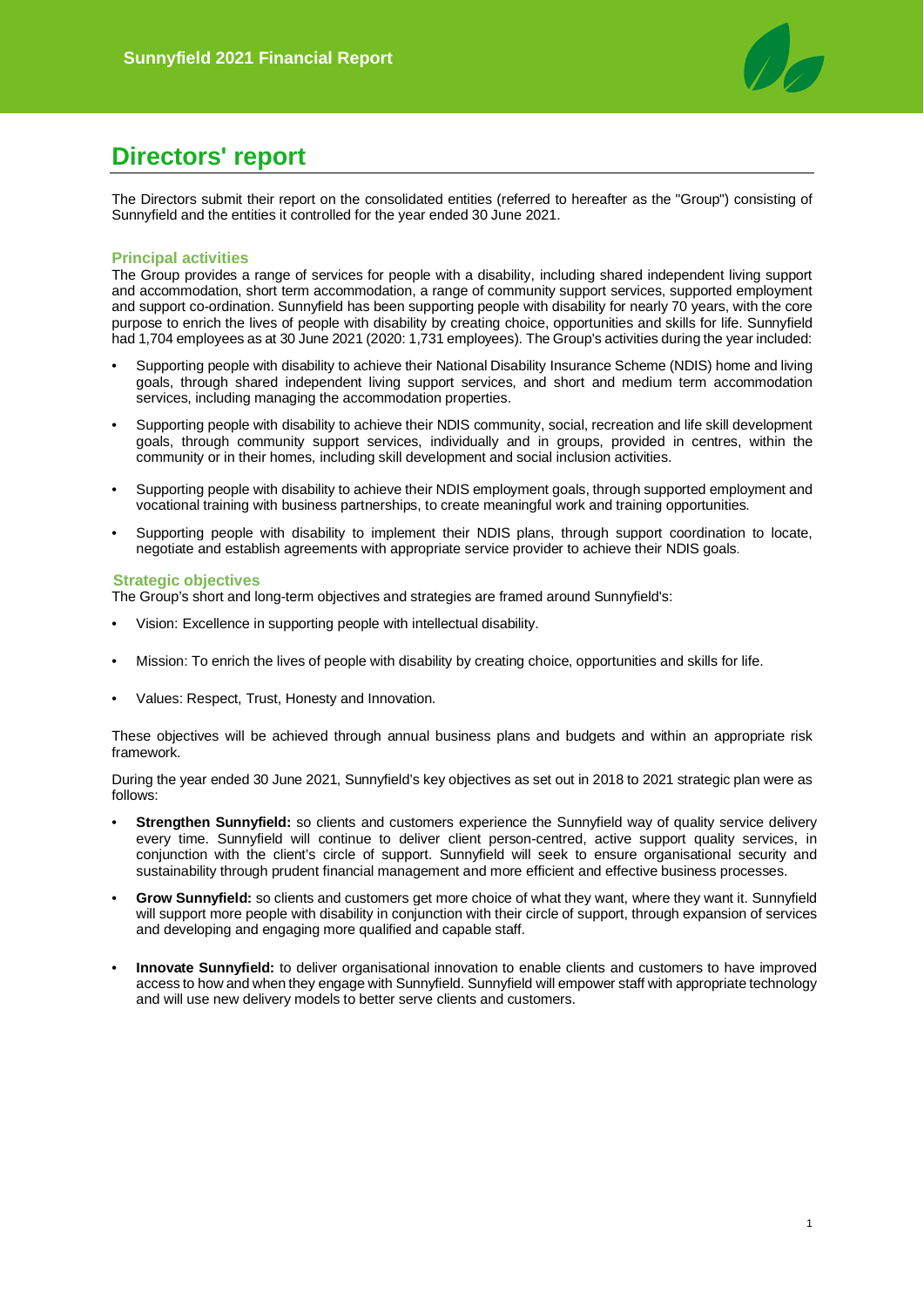

### **Operating and financial review**

Sunnyfield is committed to the founding premise of the NDIS, to equitably fund reasonable and necessary supports of choice for individual Australians with disability. The full roll-out of the NDIS for participants commenced in July 2016. Clients aged 65 years or over at the start of the NDIS roll-out have received funding under the Commonwealth's Disability Support for Older Australians (DSOA) program, previously known as Continuity of Support (CoS), since May 2017.

Notable impacts on Sunnyfield's performance:

- A continued focus on clients' rights and goals, in conjunction with their circle of support, whilst meeting NSW and ACT Health COVID-19 safety protocols.
- A continued focus and commitment to Work Health and Safety outcomes for Sunnyfield staff.
- In continued response to COVID-19, Sunnyfield has maintained essential services within NSW and ACT Health COVID-19 safety guidelines, with regular communication with key stakeholders. Sunnyfield continued to enhance online and "Care-at-Home" service models, and supported clients to return to face-to-face programs when safety guidelines permitted. Additionally, Sunnyfield staff continued working more flexibly to meet the changing needs of clients, and where appropriate through working from home.
- Due to lower client demand for support services due to COVID-19 (notably Community Services and Employment Services), Sunnyfield qualified for the Australian government JobKeeper wage subsidy scheme for July to September 2020, and Sunnyfield was able to maintain 960 staff in employment. The \$10.1m JobKeeper wage subsidy is reported as "other income".
- Sunnyfield was required to provide responses to public hearings of the Royal Commission into Violence, Abuse, Neglect and Exploitation of People with Disabilities. Public hearing 13 being a case study (involving Sunnyfield) into "Preventing and responding to violence, abuse, neglect and exploitation in disability services." Significant legal costs (\$1.4m) were incurred in preparation and responding to the public hearings, with public hearing 13 not yet finished.

Sunnyfield remains in a strong position to adapt and respond to the evolving NDIS market both in terms of delivering quality person centred services and its financial resources.

Key financial outcomes for the year 2021 were as follows:

- Revenue increased by 2.6% (2020: 22.8%) to \$113.3m (2020: \$110.4m).
- Expenses increased by 10.2% (2020: 19.5%) to \$114.8m (2020: \$104.2m).
- The operating deficit for the year was \$1.5m (2020: operating surplus of \$6.2m).
- An overall surplus of \$7.9m (2020: \$28.3m) after deducting legal costs associated with the Disability Royal Commission of \$1.4m and including "Other Income" of \$10.7m (2020: \$21.5m) predominantly comprising the Federal Government JobKeeper wage subsidy.
- Sunnyfield's financial position remains strong with total assets of \$116.4m (2020: \$113.1m) and an increase in net assets to \$75.5m (2020: \$67.6m).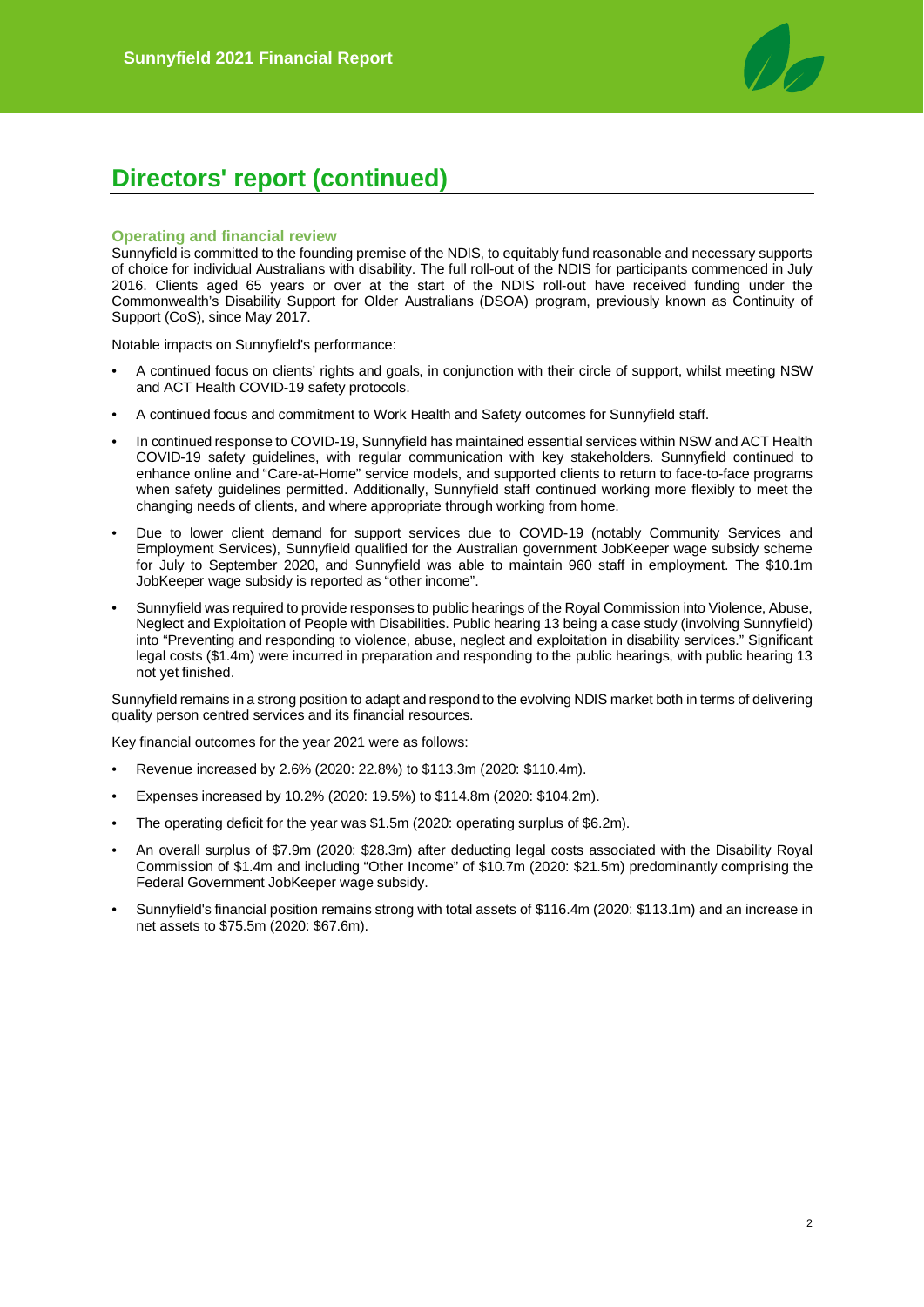

### **Performance measures**

The Board measures and monitors Sunnyfield's performance against its strategic plan and more detailed business plans and budgets, and also against external benchmarks. Sunnyfield tracks and reports internally on numerous metrics, comparing these to internal benchmarks (including budgets, prior year data) and external benchmarks. Some of these are as follows:

- Financial performance measures, including financial performance versus budget by business unit, liquidity ratios, debtor days outstanding and various employee related financial performance measures.
- Non-financial measures including performance against external audit standards including ISO 2015:9001, NDIS Quality And Safety Practice Standards, for Enterprises DESQA standards and Therapeutic Goods Administration primary and secondary packaging standards.
- Sunnyfield's internal service delivery quality, risk and compliance audit tools, complaints and resolution times, praise and other feedback, work health and safety measures, and various employee related performance measures.

### **Directors**

The names of each person who has been a Director during the year and up to the date of this report are noted below.

### **Directors' qualifications, experience and special responsibilities Mr Michael Brent, B Fin Admin, FCA, GAICD (appointed 19 June 2019)**

Michael has over 35 years experience both in Australia and overseas as a Senior Finance Executive. His career included employment with KPMG, General Reinsurance and Suncorp. He is a Fellow of the Institute of Chartered Accountants in Australia and New Zealand (FCA) and a Graduate member of Australian Institute of Company Directors (GAICD). He is also a director of Sir Eric Woodward Memorial School Association, associated with a school in St Ives for children with disabilities. He has been involved since his daughter commenced school there in 1988. Michael is a member of the Audit, Finance and Risk Committee and was a Director of Independence Fund No 1 Limited and Independence Fund No 2 Limited.

### **Mr. Matthew Daly\*, BBus, AICD, Assoc. Dip Health Administration (appointed 23 April 2020)**

Matthew is an Independent Consultant predominantly supporting the Health Sector, and Adjunct Professor at the Faculty of Business, as well as Adjunct Clinical Associate Professor, Faculty of Health Services, University of Tasmania. Prior to his current Consulting roles, Financial Services he held a Group Executive position with a major Corporate. Matthew held operational, executive and strategic management positions at CEO and Head of Agency in the delivery of acute, primary and community health services for over 30 years. Working across Commonwealth and State Government departments and ministerial level positions, Matthew has been responsible for supporting the implementation of programs to improve health outcomes. Matthew was appointed to the Sunnyfield Board in April 2020 and is a member of the Human Resources Nomination and Remuneration Committee.

### **Ms Julia Gunn\*, BSC (Hons), FCA (appointed 14 March 2019)**

Julia is a Partner within KPMG's Audit, Assurance and Risk Consulting division and has 20 years' experience working within the financial services sector in Australia and the UK. Alongside her financial services clients, she is also currently the auditor for a number of not-for-profit organisations. She is a member of Chartered Accountants Australia and New Zealand and a Fellow of the Institute of Chartered Accountants in England and Wales. Julia is a member of the Audit, Finance and Risk Committee.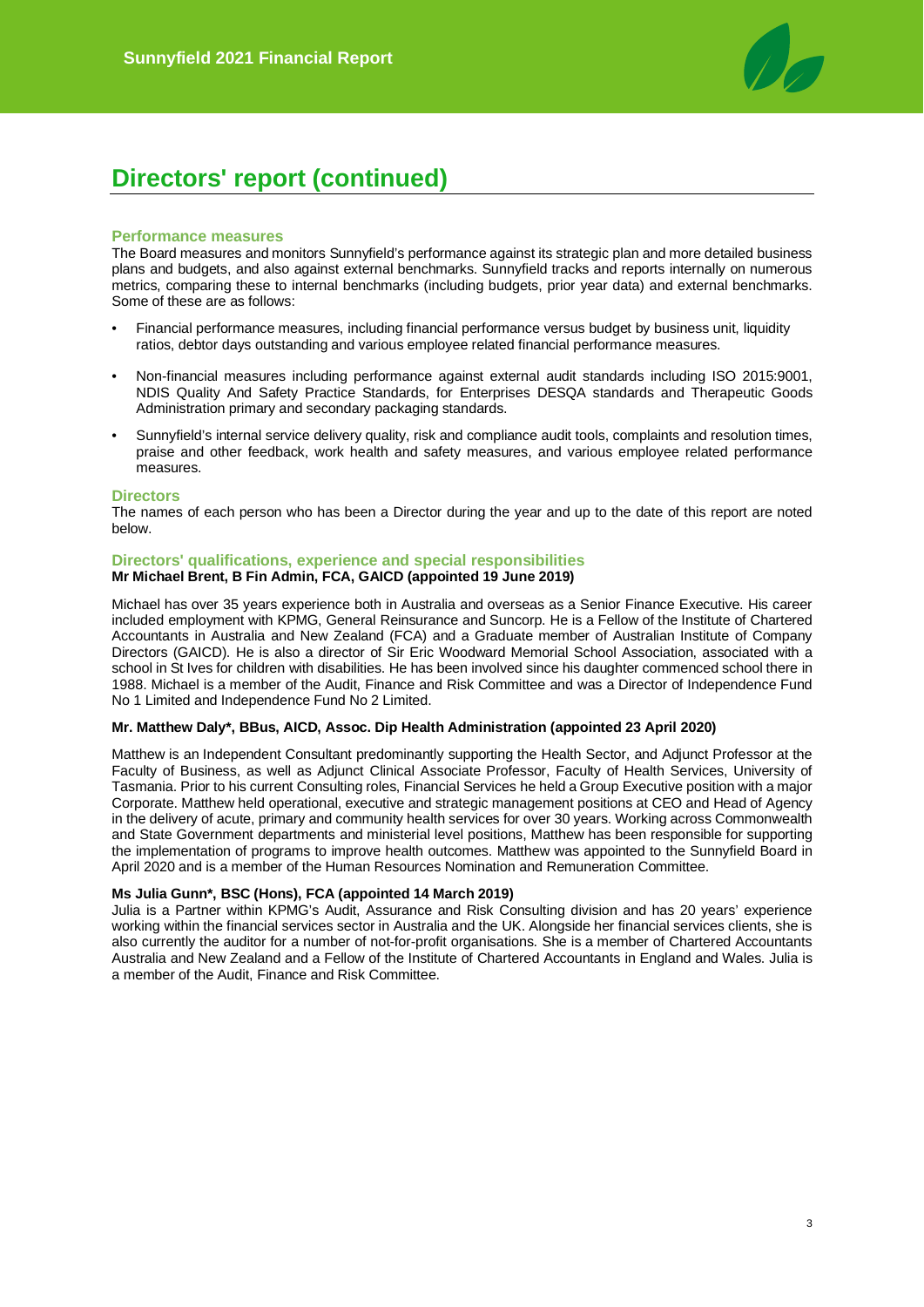

### **Directors (continued)**

### **Ms Melissa Hammel, RN, Dip. Mgmt (appointed 31 October 2012)**

Melissa is the granddaughter of Sunnyfield founders Hazel and Fred Whiddon and daughter of Sunnyfield Patron, Bryan Whiddon OAM. She is the Health Manager at Cerebral Palsy Alliance and is a Registered Nurse, with qualifications in Management, Palliative Care, Disability and Aged Care. Melissa is a member of the Human Resources, Nomination and Remuneration Committee.

### **Ms Karen Ingram\*, BA, LLB (Hons), MDR, GAICD (appointed 17 March 2014)**

Karen has been a member of the Sunnyfield Board since 2014. She has a Bachelor of Arts Communication Studies, Bachelor of Law First Class Honours and a Master of Dispute Resolution. Karen is a partner of Clayton Utz and involved in the Community Connect volunteering and in-kind support program in Sydney. This program develops and maintains relationships between the partners and staff of Clayton Utz and a number of not-for-profit organisations, including Sunnyfield, in the areas of volunteering, in-kind support and Foundation grants. Karen assumed the role of Chair of the Board in February 2016 and is a member of the Audit, Finance and Risk Committee and the Human Resources, Nomination and Remuneration Committee and is also a Director of Endeavor Sunnyfield.

### **Mr Mike Nicholls, BBA (appointed 24 February 2016)**

Mike is currently Group Director Portfolio Management at Foxtel, and has over 15 years' experience in the media and sports industry in a variety of executive management roles. Mike is responsible for commercial and distribution management with Fox Sports suppliers, commercial partners and advertisers, and leads the Program Management Office delivering major projects across IT, digital platforms and content distribution solutions. He has previously led sales, marketing and retail distribution for Optus and IAG for an additional 15 years. Mike is the Chair of the Human Resources, Nomination and Remuneration Committee and Director of Endeavour Sunnyfield.

### **Mr Tom Pockett\*, B Com, FCA (appointed 9 December 2010)**

Tom is Chair of Stockland Group and Autosports Group Limited. He is also a Director of Insurance Australia Group Limited and O'Connell Street Associates. Previously Tom was Finance Director of Woolworths Limited, Deputy Chief Financial Officer at the Commonwealth Bank, and General Manager Finance for Lend Lease Corporation and was with Chartered Accounting firm Deloitte. He is a Fellow of the Institute of Chartered Accountants in Australia (FCA). Tom is the Deputy Chair of the Board and Chair of Gateway 2015 Properties Limited, a member of the Housing, Property and Equipment Committee and was a Director of Independence Fund No 1 Limited and Independence Fund No 2 Limited.

### **Ms. Vivian Quinn\* BEc, GDipFinPlanning, MAppFin, SA Fin, FCPA, GAICD, (appointed 15 January 2020)**

Vivian is an experienced CFO, Director, Adjunct Professor and provides advisory services to businesses. At UTS, Vivian is currently on the Advisory Council for the Executive MBA program as well as the panel for the IBISWorld 3P Innovation & Entrepreneurship Program mentoring students to take their ideas from concept to commercialisation. Vivian is a Fellow of Certified Practising Accountants Australia (FCPA) and a Fellow of the Financial Services Institute of Australasia (FFin). She is also a Graduate member of the Australian Institute of Company Directors (GAICD). Vivian was appointed to the Sunnyfield Board in January 2020 and is Chair of the Audit, Finance & Risk Committee, a member of the Housing, Property & Equipment Committee and Director of Endeavour Sunnyfield.

### **Mr Ross Rathmell\* BEc, MAICD (appointed 25 October 2010, resigned 28 October 2020)**

Ross has over 35 years' financial and corporate experience in Australia and overseas, in a range of industries, with private and listed companies. He has an economics degree and sporting Blue from Sydney University. Ross originally worked as a Chartered Accountant for eight years with Pricewaterhouse and more recently has had over 15 years' experience as a non-executive Director, including two ASX listed companies. Ross was Chair of the Audit, Finance and Risk Committee and was a Director of Independence Fund No 1 Limited and Independence Fund No 2 Limited and was Chair of Endeavor Sunnyfield.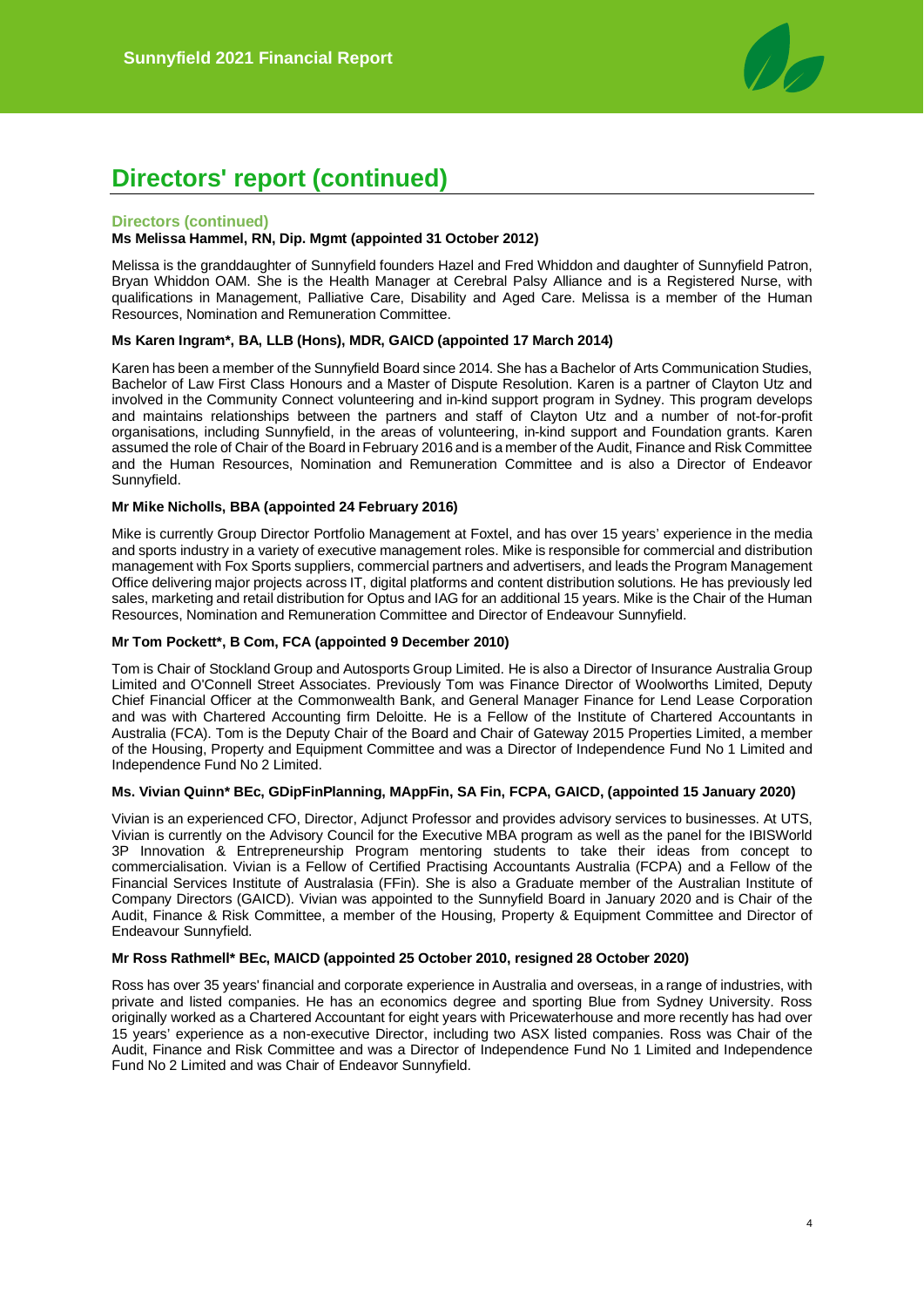

### **Directors (continued)**

### **Ms Clare Sowden\* BA, BArch (appointed 14 September 2016)**

Clare has more than 20 years of real estate and related experience in the residential and urban renewal sector ranging from architectural design to the development and strategic review of large scale assets and sites. She has held senior real estate development roles with PwC Australia, Aecom, Stockland and Mirvac and in 2018 was noted as one of Australia's 100 influential women by the Financial Review. Clare is a member of the Housing, Property and Equipment Committee.

\*Non-executive director who is not a Member of Sunnyfield.

### **Corporate governance statement**

The Board of Directors of Sunnyfield is responsible for the corporate governance of Sunnyfield. The Board guides and monitors the business and affairs of Sunnyfield on behalf of its members by whom the Directors are elected and to whom they are accountable. Under Sunnyfield's constitution, at least 3 Directors of the Board of Directors must be Members of Sunnyfield.

Sunnyfield's corporate governance policies and practices are in compliance with the Governance Standards prescribed by the Australian Charities and Not-For-Profits Commission.

As at 30 June 2021, Sunnyfield complied with the requirements of National Disability Insurance Scheme registration, Department of Health Continuity of Support program, Charitable Fundraising Act and NSW Retirement Villages Act.

Sunnyfield currently has three Board committees. A summary of the purpose and function of each of the committees is explained below.

### **Audit, Finance and Risk Committee**

The Audit, Finance and Risk Committee operates under a charter approved by the Sunnyfield Board to support the achievement of Sunnyfield's business objectives and sustained viability within established limits of risk management. In Summary, the Committee's role is to provide advice and assistance to the Board of Directors in fulfilling its responsibilities with respect to:

a) Sunnyfield's strategy, operations and control frameworks in relation to financial reporting and external audit, and;

b) Sunnyfield's strategy, operations and control frameworks in relation to risk and compliance.

### **Housing, Property and Equipment Committee**

The Housing, Property and Equipment Committee operates under a charter approved by the Board to oversee the implementation and effectiveness of Sunnyfield's strategies in relation to the use, lease and purchase of all land and buildings, plus other major fixed assets and equipment involved in its operations.

### **Human Resources, Nomination and Remuneration Committee**

The Human Resources, Nomination and Remuneration Committee operates under a charter approved by the Board to oversee, implement and maintain the right strategies, policies and processes regarding remuneration, performance management, safety and health objectives, succession planning plus training and professional development of Directors, plus the CEO and direct reports.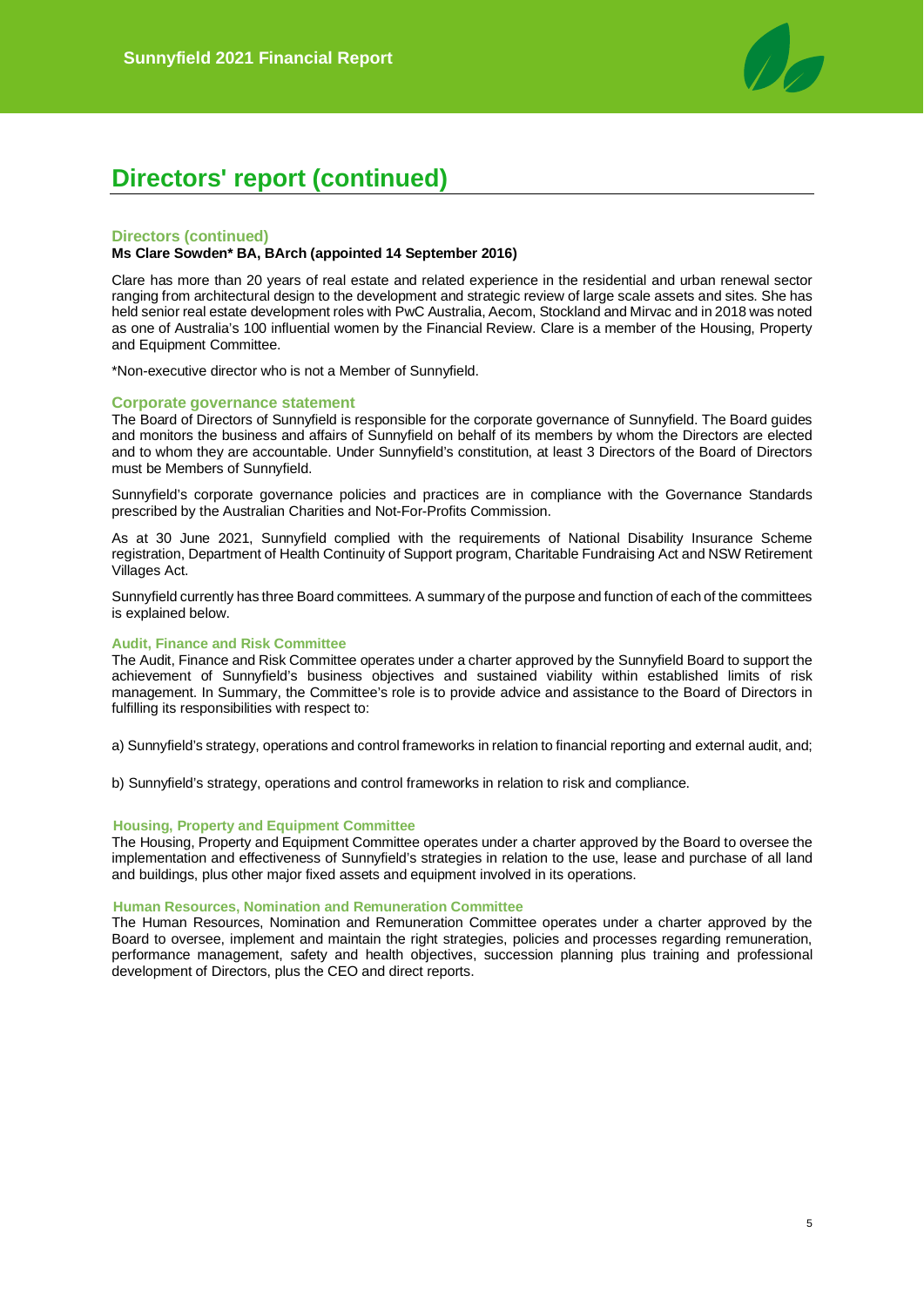

### **Directors' meetings**

The number of meetings of Directors and meetings of Committees of Directors held during the year and the number of meetings attended by each Director were as follows:

|                      |               |               |               | <b>Human Resources,</b>       |               |                                |               |                            |
|----------------------|---------------|---------------|---------------|-------------------------------|---------------|--------------------------------|---------------|----------------------------|
|                      |               |               |               | <b>Nomination and</b>         |               | <b>Audit, Finance and Risk</b> |               | Housing, Property and      |
|                      |               | <b>Board</b>  |               | <b>Remuneration Committee</b> |               | <b>Committee</b>               |               | <b>Equipment Committee</b> |
|                      | <b>Number</b> |               | <b>Number</b> |                               | <b>Number</b> |                                | <b>Number</b> |                            |
|                      | eligible to   | <b>Number</b> | eligible to   | <b>Number</b>                 | eligible to   | Number                         | eligible to   | <b>Number</b>              |
| <b>Board Members</b> | attend        | attended      | attend        | attended                      | attend        | attended                       | attend        | attended                   |
| Mr Michael Brent     |               |               |               |                               | 3             |                                |               |                            |
| Mr Matthew Daly      |               | h.            | 4             | 4                             |               |                                |               |                            |
|                      |               |               |               |                               |               |                                |               |                            |
| Ms Julia Gunn        |               | 'n.           |               |                               | 5             | 5                              |               |                            |
| Ms Melissa Hammel    |               |               |               |                               |               |                                |               |                            |
| Ms Karen Ingram      |               | ົ             |               |                               | 5             | 4                              |               |                            |
| Mr Mike Nicholls     |               |               | 4             | 4                             |               |                                |               |                            |
| Mr Tom Pockett       |               |               |               |                               |               |                                |               |                            |
| Ms Vivian Quinn      |               |               |               | $\blacksquare$                |               |                                |               |                            |
| Mr Ross Rathmell     |               |               |               | $\sim$                        |               |                                |               |                            |
| Ms Clare Sowden      |               | 6             |               | $\blacksquare$                |               |                                | 4             | 4                          |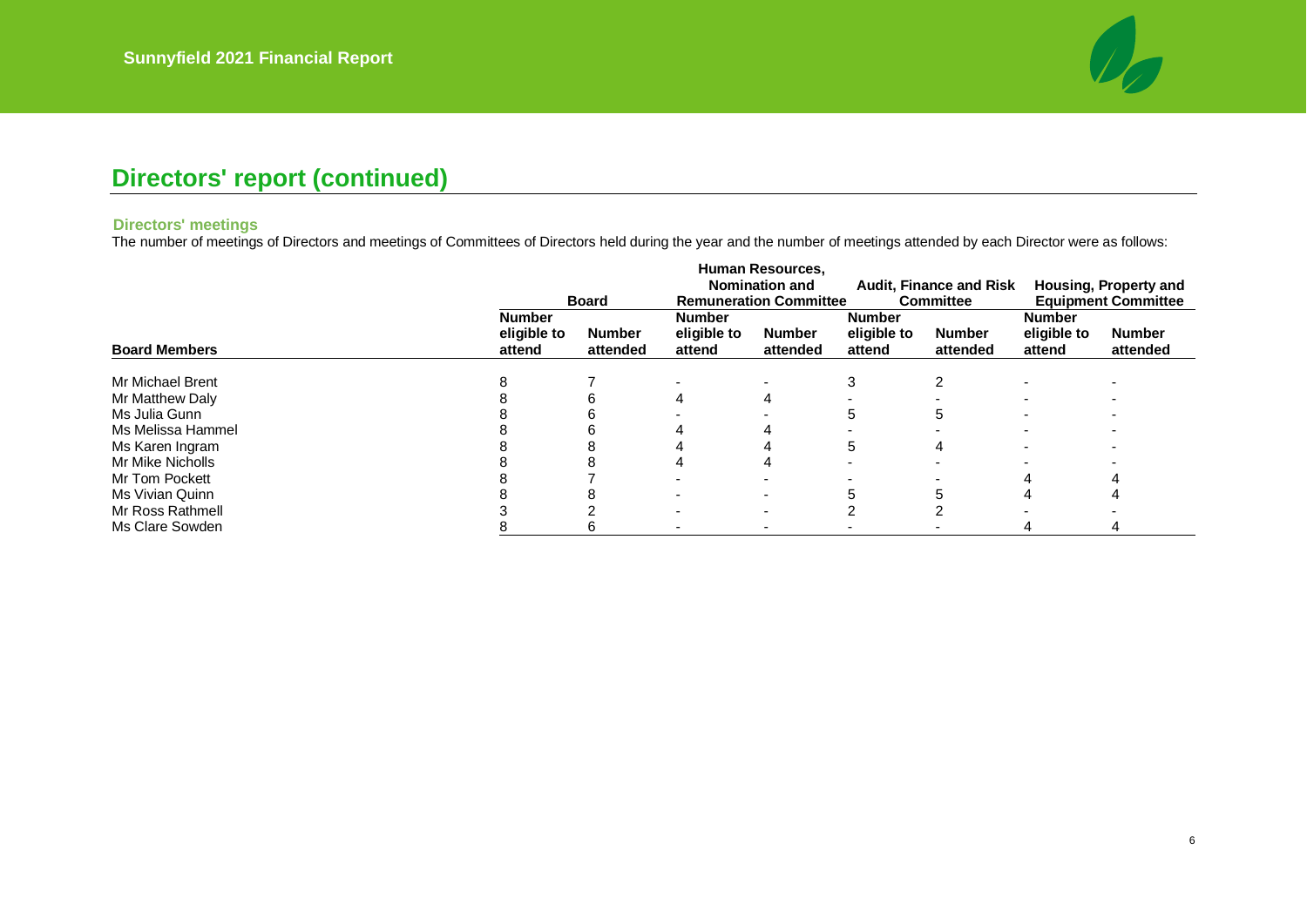

### **Directors' benefits**

The board members of Sunnyfield provide their time and expertise on an entirely voluntary basis and receive no fees, salaries or benefits for the work they undertake on behalf of Sunnyfield.

### **Members' guarantee**

Sunnyfield has one class of member and in the event of the Company being wound up, each member would be required to contribute a maximum of \$20 towards meeting any outstanding obligations of the Company. At 30 June 2021, the number of members was 574 (2020: 581), and the total amount members would contribute is \$11,480 (2020: \$11,620).

### **Economic dependency**

Sunnyfield is dependent upon continuing support from its clients through their NDIS and DSS funding, the NSW Department of Health for funding, Department of Communities and Justice (previously Department of Family and Community Services) for a number of property leases and NSW Government for Crown Land leases. Refer to Note 19 in the consolidated financial statements for further details.

### **Subsidiary entities**

### **The Sunnyfield Independence Fund**

The Sunnyfield Independence Fund was wound up in the financial year ending 30 June 2021, in accordance with the resolution of the Trustees made in the previous financial year. The Trust Deed provided that any distribution from the Trust was to be applied to the advancement of Sunnyfield. All assets of the Trust were distributed to Sunnyfield in the financial year ending 30 June 2021.

The Trustees of the Sunnyfield Independence Fund were The Independence Fund No. 1 Limited and The Independence Fund No. 2 Limited, companies limited by guarantee, which were formed on 15 March 2010. The two companies had the following directors in common:

Mrs J F Hay (Appointed: 15 March 2010, Resigned: 19 May 2021) Mr J Harston (Appointed: 28 April 2011, Resigned: 19 May 2021) Mr T Pockett (Appointed: 28 April 2011, Resigned: 19 May 2021) Mr R Rathmell (Appointed: 28 April 2011, Resigned: 28 October 2020) Mr M Brent (Appointed: 20 September 2012, Resigned: 19 May 2021)

Both Trustee Companies were deregistered on 19 May 2021 following the distribution of the Trust assets to Sunnyfield and the revocation of the Trust Deed.

### **Gateway 2015 Properties Trust**

The Gateway 2015 Properties Trust is a charitable trust registered as a community housing provider under the Community Housing Providers National Law. The Trust is constituted by a Trust Deed dated 19 May 2015.

The Trust is to be applied for the purposes of providing money, property or other benefits for the advancement of Sunnyfield and other similar institutions whose purpose is to provide certain services or support to people with an intellectual or other disability. Sunnyfield provides services to the Trust under a services deed dated 19 May 2015.

The trustee of the Trust is Gateway 2015 Properties Limited, a company limited by guarantee, whose directors are:

Mr C Howells (Appointed: 19 May 2015) Mrs H Milnes (Appointed: 19 May 2015) Mr T Pockett (Appointed: 19 May 2015) Mr M Park (Appointed: 15 August 2019) Ms C Sowden (Appointed: 25 February 2020)

The Trust commenced operations in 2019 and expanded operations in 2021 with transfer of 10 leases and 5 properties from Sunnyfield during the financial year.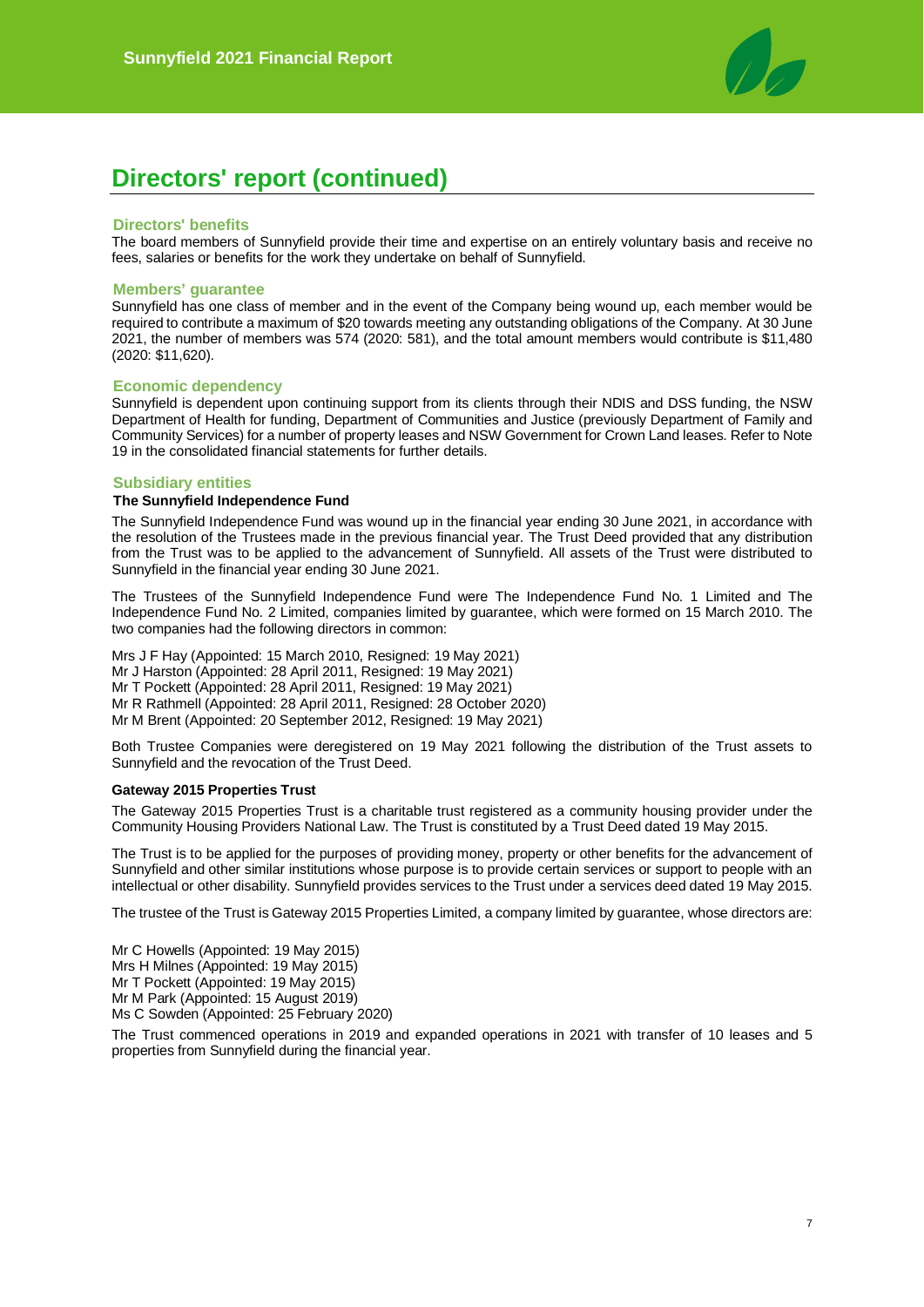

### **Subsidiary entities (continued)**

### **Endeavour Sunnyfield Pty Ltd**

Endeavour Sunnyfield Pty Ltd is a wholly owned subsidiary established for the sole purpose of acquiring Endeavour Industries - Disability Services Division (EGA).

The transaction took effect on 1 December 2019 (the completion date) under an Agreement for Sale of Assets dated 1 November 2019.

The acquisition involved Endeavour Sunnyfield taking over EGA motor vehicles and Business Contracts (i.e. contracts with EGA Clients for the supply of NDIS funded services) for the acceptance of Assumed Liabilities from EGA (i.e. employees and associated provisions for their entitlements). As part of the acquisition and integration staff and clients were wholly transitioned from ESF to Sunnyfield with this process completing in September 2019. ESF results are now accounted for in Sunnyfield.

Subject to remaining liabilities being satisfactorily discharged, Directors resolved to retain the entity as a shell company.

Below are the directors of Endeavour Sunnyfield Pty Ltd:

Mr R Rathmell (Appointed: 5 November 2018, Resigned: 28 October 2020) Mr M Nicholls (Appointed: 5 November 2018) Ms K Ingram (Appointed: 5 November 2018) Ms Vivian Quinn (Appointed: 12 November 2020)

### **Significant changes in the state of affairs**

The continued outbreak and safety response of Governments in dealing with the COVID-19 global pandemic is interfering with general activity levels within the community, the economy and the operations of our business. Although the scale and duration of these developments remain uncertain as at the date of this report, and will have an impact on our earnings, cash flow and financial condition, we continued to have a strong net asset and cash position to adapt and respond to the changes in order to continue delivering quality person centred services.

It is not possible to estimate the impact of the outbreak's near-term and longer effects or Government's varying efforts to keep citizens safe by combating the outbreak and through vaccination programs and support to businesses. This being the case, we do not consider it practicable to provide a quantitative or qualitative estimate of the potential impact of the outbreak on the Group at this time.

Other than as noted above and in the Operating and financial review, there have been no other significant changes in the state of affairs of the Group during the year.

### **Significant events after the reporting period**

Other than the significant events related to COVID-19 as mentioned above, there have been no other significant events occurring after the reporting period which may affect either the Group's operations or results of those operations or the Group's state of affairs.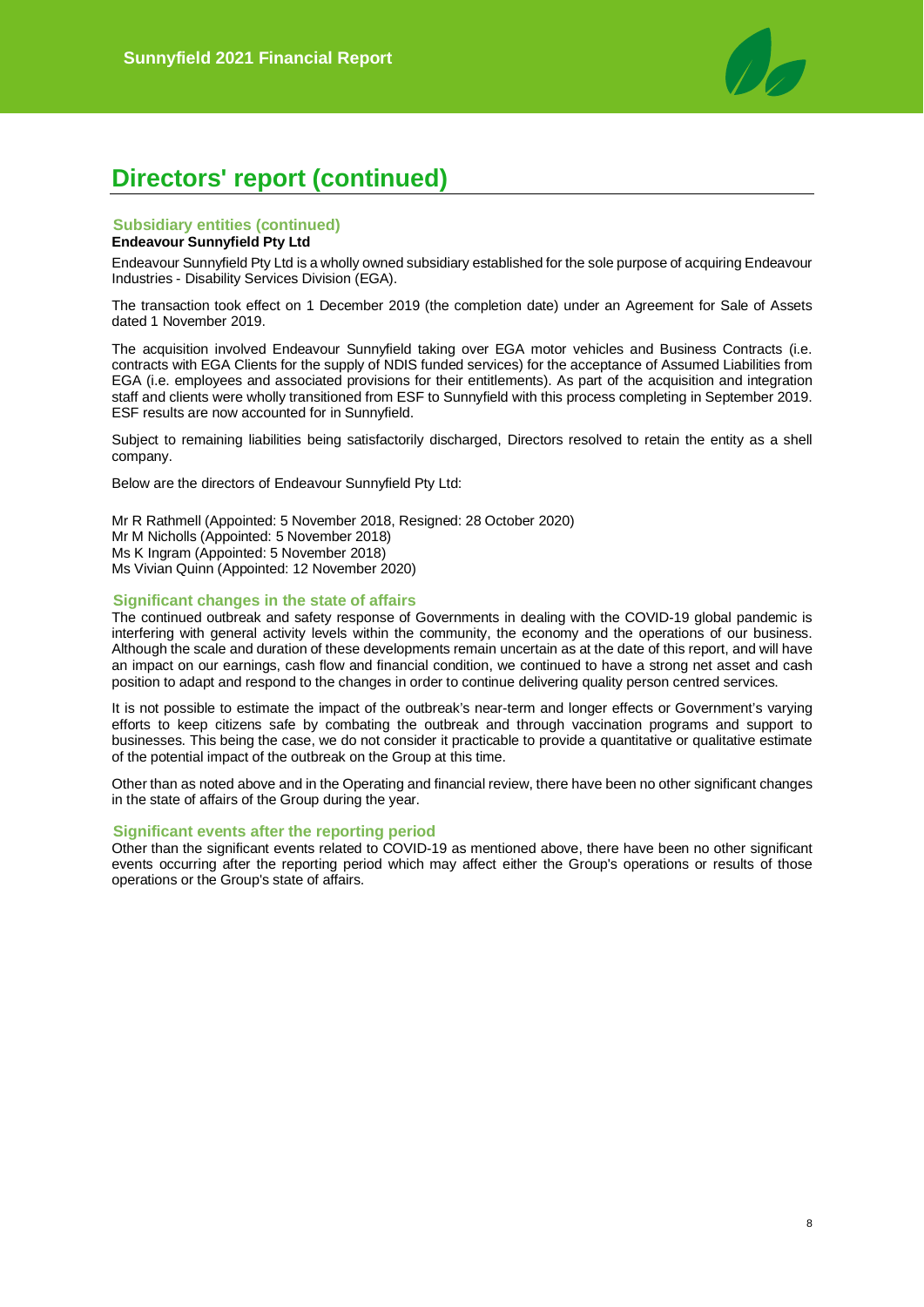

### **Auditor independence and non-audit services**

The auditor's declaration of independence appears on the following page and forms part of the Directors' report for the year ended 30 June 2021. Non-audit services were provided by the Company's auditor, Ernst & Young as outlined in the notes to the accounts. The directors are satisfied that the provision of non-audit services is compatible with the general standard of independence for auditors imposed by the *Australian Charities and Notfor-Profits Commission Act 2012*.

The directors' report was authorised for issue by the directors dated at Sydney, on 29 September 2021.

Karen Ingram Director 29 September 2021

Vivian Quinn Director 29 September 2021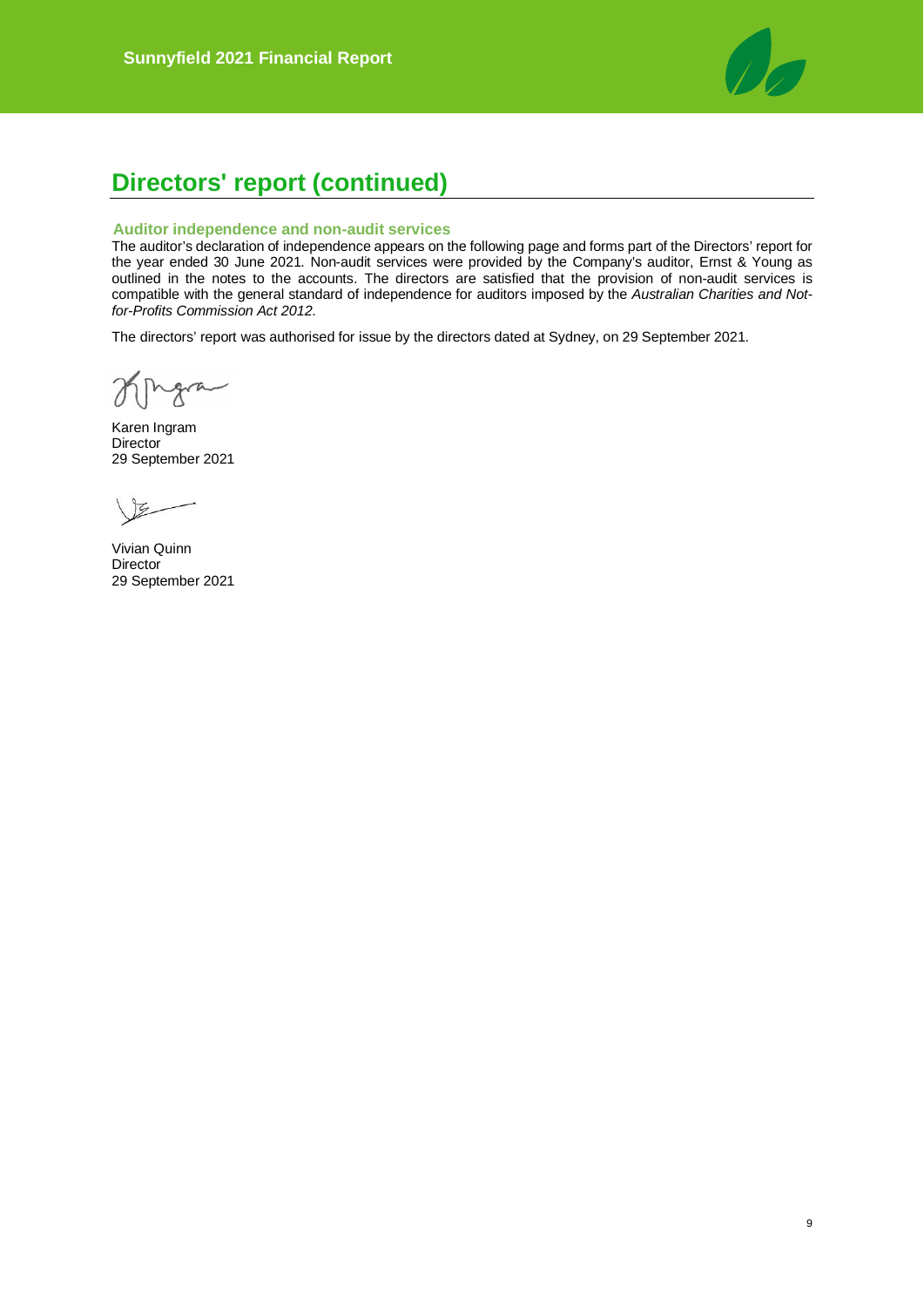

Ernst & Young 200 George Street Sydney NSW 2000 Australia GPO Box 2646 Sydney NSW 2001 Tel: +61 2 9248 5555 Fax: +61 2 9248 5959 ey.com/au

## **Auditor's Independence Declaration to the Directors of Sunnyfield**

In relation to our audit of the financial report of Sunnyfield for the financial year ended 30 June 2021, and in accordance with the requirements of Subdivision 60-C of the *Australian Charities and Not-for profits Commission Act 2012*, to the best of my knowledge and belief, there have been no contraventions of the auditor independence requirements of the *Australian Charities and Not-for profits Commission Act 2012* or any applicable code of professional conduct.

This declaration is in respect of Sunnyfield and the entities it controlled during the financial year.

Ernst and Young

Lirgo

Vida Virgo Partner 29 September 2021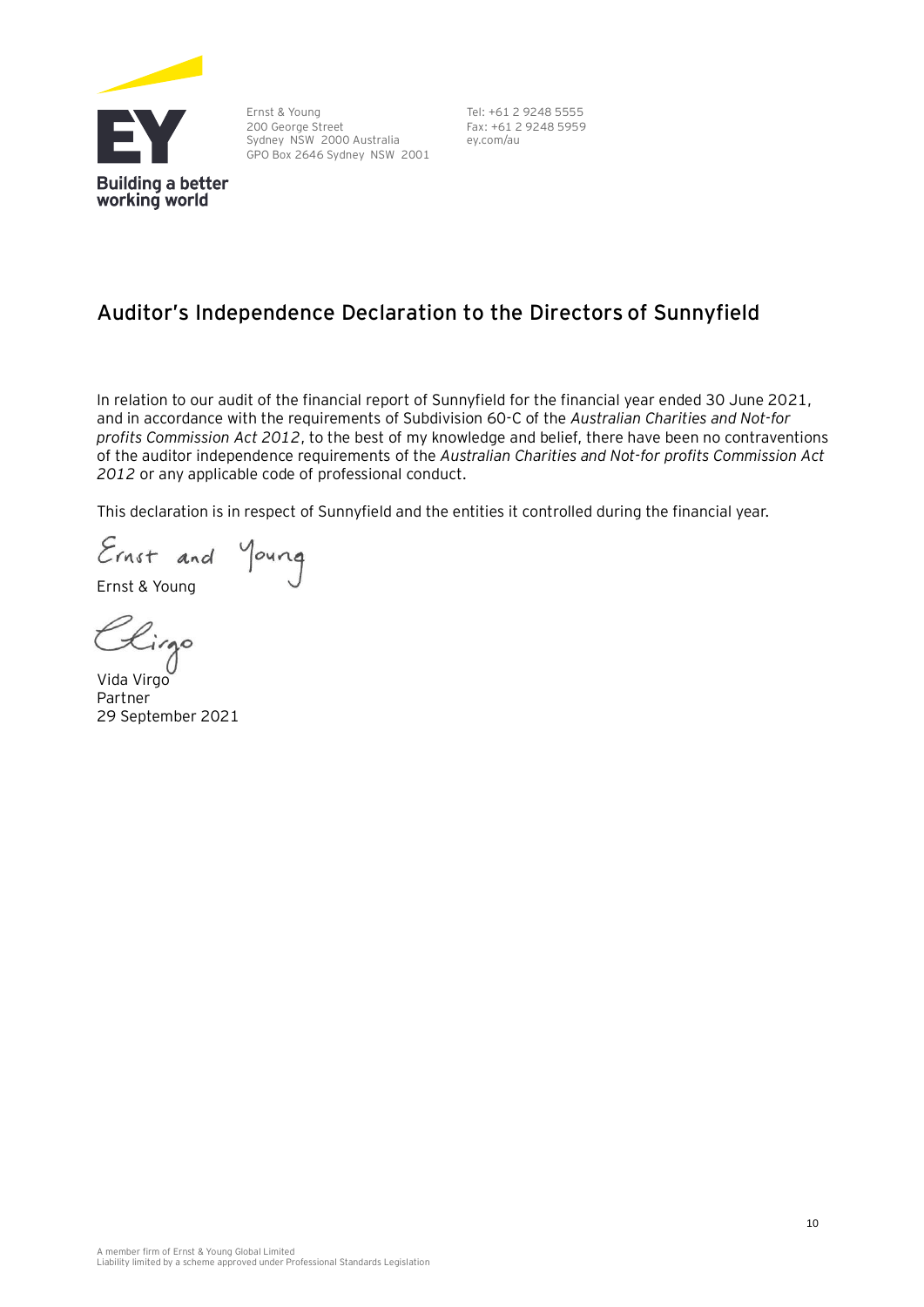

# **Consolidated statement of comprehensive income**

## **For the year ended 30 June 2021**

|                                                                                                                                                                                  |                                        | 2021                                                                                                  | 2020                                                                                    |
|----------------------------------------------------------------------------------------------------------------------------------------------------------------------------------|----------------------------------------|-------------------------------------------------------------------------------------------------------|-----------------------------------------------------------------------------------------|
|                                                                                                                                                                                  | Notes \$                               | \$                                                                                                    |                                                                                         |
| <b>Revenue</b><br>Revenue from contracts with customers<br>Government subsidies                                                                                                  | 4.1<br>4.2                             | 107,786,252<br>5,472,293                                                                              | 104,188,524<br>6,219,329                                                                |
| <b>Total revenue</b>                                                                                                                                                             |                                        | 113,258,545                                                                                           | 110,407,853                                                                             |
| <b>Expenses</b>                                                                                                                                                                  |                                        |                                                                                                       |                                                                                         |
| Cost of goods sold<br>Employee benefits expense<br>Occupancy expenses<br>Depreciation of property, plant and equipment<br>Impairment expenses<br>Other expenses<br>Finance costs | 4.5<br>4.6<br>9<br>9, 14<br>4.7<br>4.4 | (3,315,707)<br>(90, 811, 422)<br>(8,339,931)<br>(2,565,158)<br>(300, 130)<br>(8,555,981)<br>(919,394) | (3,579,049)<br>(82,998,760)<br>(7,483,471)<br>(2,053,834)<br>(7,058,062)<br>(1,002,384) |
| <b>Total expenses</b>                                                                                                                                                            |                                        | (114,807,723)                                                                                         | (104, 175, 560)                                                                         |
| Operating (loss)/surplus                                                                                                                                                         |                                        | (1,549,178)                                                                                           | 6,232,293                                                                               |
| Other income                                                                                                                                                                     | 4.3                                    | 10,662,305                                                                                            | 21,486,845                                                                              |
| Royal commission expense                                                                                                                                                         |                                        | (1,426,281)                                                                                           |                                                                                         |
| Surplus before finance income                                                                                                                                                    |                                        | 7,686,846                                                                                             | 27,719,138                                                                              |
| Finance income                                                                                                                                                                   |                                        | 238,546                                                                                               | 545,871                                                                                 |
| Surplus for the year                                                                                                                                                             |                                        | 7,925,392                                                                                             | 28,265,009                                                                              |
| Other comprehensive income                                                                                                                                                       |                                        |                                                                                                       |                                                                                         |
| Total comprehensive income for the year                                                                                                                                          |                                        | 7,925,392                                                                                             | 28,265,009                                                                              |

*The above consolidated statement of comprehensive income should be read in conjunction with the accompanying notes.*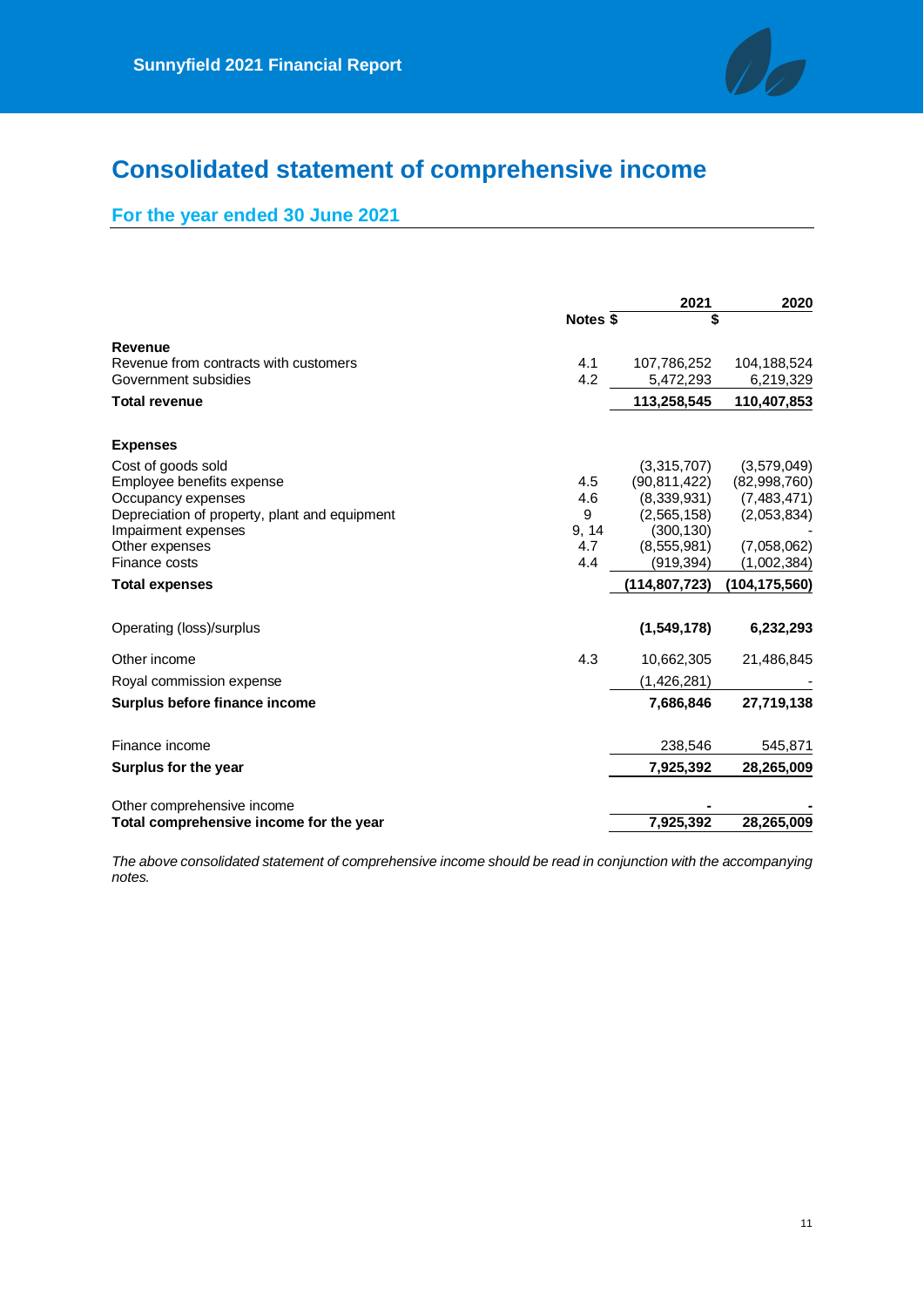

# **Consolidated statement of financial position**

## **As at 30 June 2021**

|                                            |              | 2021                   | 2020                   |
|--------------------------------------------|--------------|------------------------|------------------------|
|                                            | <b>Notes</b> | S                      |                        |
| <b>Current assets</b>                      |              |                        |                        |
| Cash and cash equivalents                  | 5            | 36,262,011             | 29,355,673             |
| Trade and other receivables                | 6            | 4,564,122              | 8,954,777              |
| Inventories                                | 7            | 664,222                | 617,166                |
| Other assets<br>Lease right-of-use assets  | 8<br>14      | 26,128,658<br>139,569  | 26,838,463<br>145,411  |
| <b>Total current assets</b>                |              | 67,758,582             | 65,911,490             |
|                                            |              |                        |                        |
| <b>Non-current assets</b>                  |              |                        |                        |
| Property, plant and equipment              | 9            | 29,185,817             | 29,346,268             |
| Lease right-of-use assets                  | 14           | 19,436,910             | 17,873,603             |
| <b>Total non-current assets</b>            |              | 48,622,727             | 47,219,871             |
| <b>Total assets</b>                        |              | 116,381,309            | 113,131,361            |
|                                            |              |                        |                        |
| <b>Current liabilities</b>                 |              |                        |                        |
| Trade and other payables                   | 10           | 8,857,451              | 15,733,832             |
| Funding in advance                         | 15           | 682,794                | 1,860,801              |
| Provisions<br>Employee benefit liabilities | 11<br>12     | 1,654,637<br>8,432,612 | 1,372,828<br>7,539,624 |
| Lease liabilities                          | 14           | 2,795,619              | 2,473,466              |
| <b>Total current liabilities</b>           |              | 22,423,113             | 28,980,551             |
|                                            |              |                        |                        |
| <b>Non-current liabilities</b>             |              |                        |                        |
| Employee benefit liabilities               | 12           | 1,139,696              | 985,932                |
| Lease liabilities                          | 14           | 17,336,734             | 15,608,504             |
| <b>Total non-current liabilities</b>       |              | 18,476,430             | 16,594,436             |
| <b>Total liabilities</b>                   |              | 40,899,543             | 45,574,987             |
| <b>Net assets</b>                          |              | 75,481,766             | 67,556,374             |
|                                            |              |                        |                        |
| <b>Funds</b>                               |              |                        |                        |
| General funds                              | 15           | 75,381,532             | 67,456,140             |
| Asset revaluation reserve                  | 15           | 100,234                | 100,234                |
| <b>Total funds</b>                         |              | 75,481,766             | 67,556,374             |
|                                            |              |                        |                        |

*The above consolidated statement of financial position should be read in conjunction with the accompanying notes.*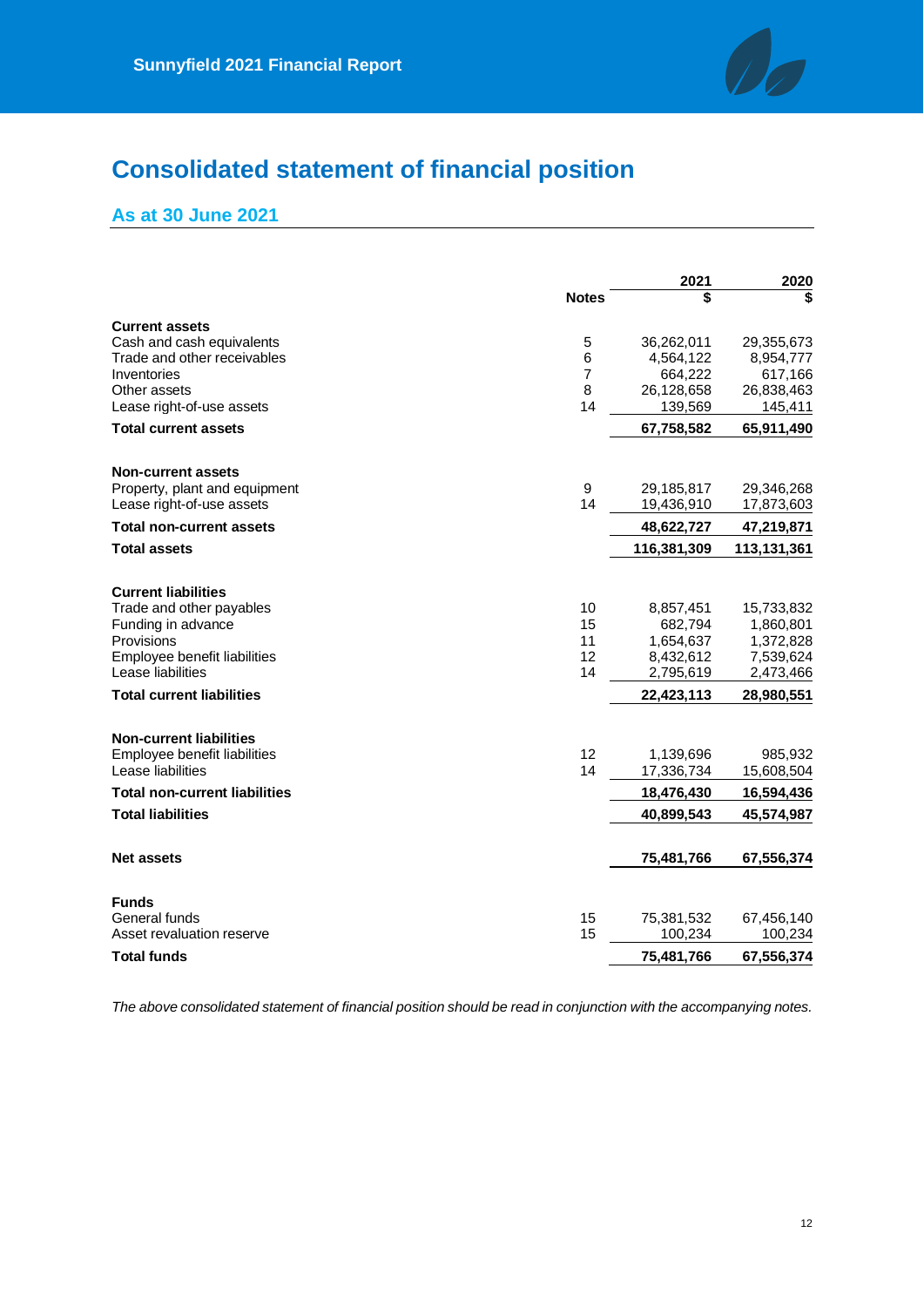

# **Consolidated statement of changes in funds**

### **For the year ended 30 June 2021**

|                                                                       | <b>General funds</b><br>(Note 15) | <b>Asset</b><br>revaluation<br>reserve<br>(Note 15) | <b>Total funds</b> |
|-----------------------------------------------------------------------|-----------------------------------|-----------------------------------------------------|--------------------|
|                                                                       | \$                                |                                                     | S                  |
| At 1 July 2020                                                        | 67,456,140                        | 100,234                                             | 67,556,374         |
| Surplus for the year<br>Other comprehensive income                    | 7,925,392                         |                                                     | 7,925,392          |
| Total comprehensive income for the year                               | 7,925,392                         |                                                     | 7,925,392          |
| At 30 June 2021                                                       | 75,381,532                        | 100,234                                             | 75,481,766         |
| At 1 July 2019                                                        | 39,191,131                        | 100,234                                             | 39,291,365         |
| Surplus for the year                                                  | 28,265,009                        |                                                     | 28,265,009         |
| Other comprehensive income<br>Total comprehensive income for the year | 28,265,009                        | $\overline{\phantom{a}}$                            | 28,265,009         |
| At 30 June 2020                                                       | 67,456,140                        | 100,234                                             | 67,556,374         |

*The above consolidated statement of changes in funds should be read in conjunction with the accompanying notes.*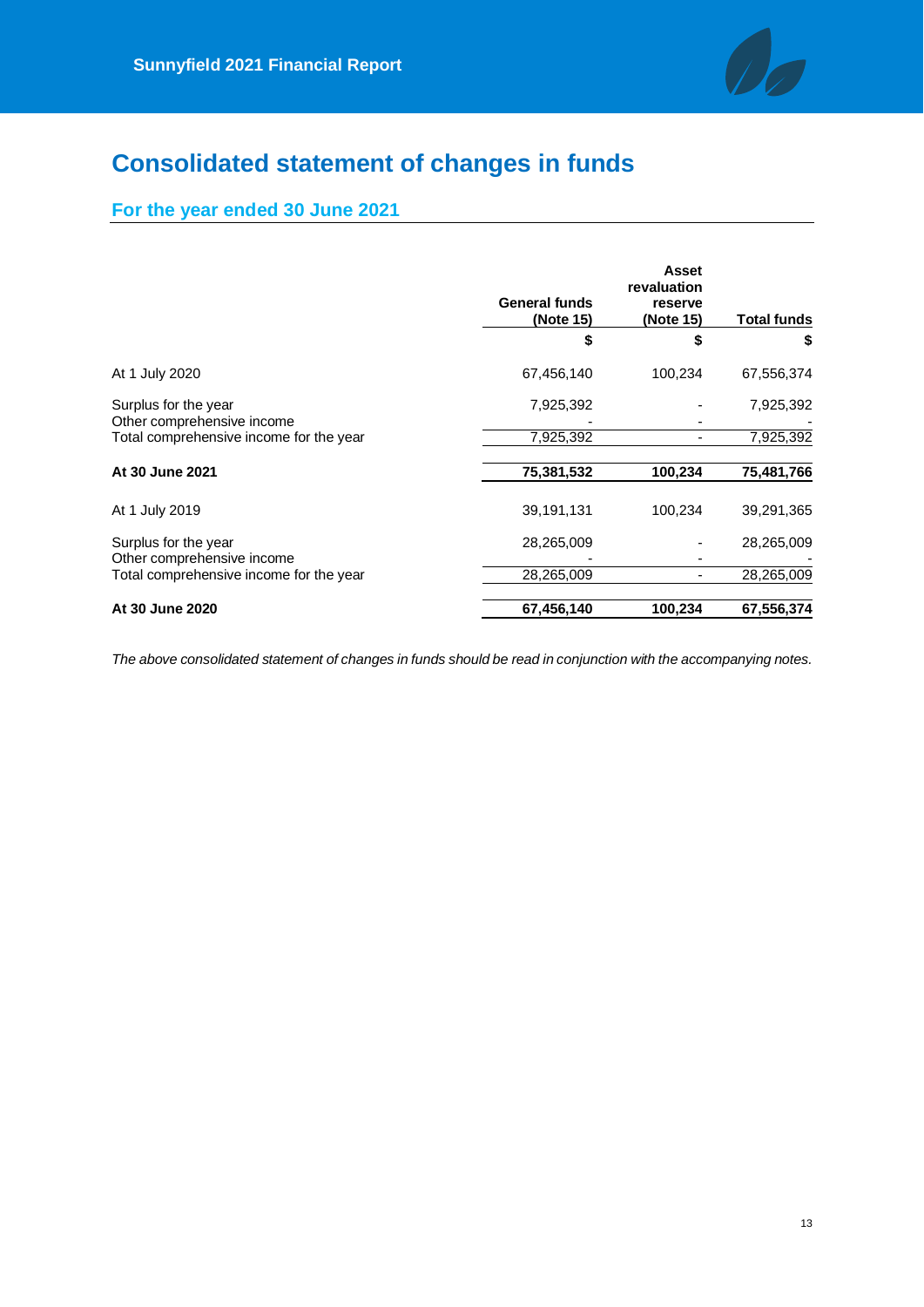

# **Consolidated statement of cash flows**

## **For the year ended 30 June 2021**

|                                                        |             | 2021           | 2020           |
|--------------------------------------------------------|-------------|----------------|----------------|
|                                                        | <b>Note</b> | \$             | \$             |
| <b>Operating activities</b>                            |             |                |                |
| Receipts from customers                                |             | 11,875,733     | 15,860,174     |
| Payments to suppliers and employees                    |             | (96, 576, 745) | (96, 931, 976) |
| Receipts from government subsidies                     |             | 5,472,293      | 2,616,404      |
| Receipts from fees and fundraising                     |             | 7,515,487      | 6,562,811      |
| Cash (paid)/advance from NDIS                          |             | (6,825,736)    | 6,825,736      |
| Receipts from NDIS                                     |             | 89,943,287     | 87,096,430     |
| Interest received                                      |             | 347,381        | 672,953        |
| Finance costs paid                                     |             | (919, 394)     | (1,002,384)    |
| Net cash flows from operating activities               | 5           | 10,832,306     | 21,700,148     |
| <b>Investing activities</b>                            |             |                |                |
| Proceeds from sale of property, plant and equipment    |             | 962,820        | 57,333         |
| Purchase of property, plant and equipment              |             | (2,946,007)    | (4, 244, 764)  |
| Advances from/(repayments of) short-term deposits      |             | 874,655        | (7,094)        |
| Net cash flows used in investing activities            |             | (1, 108, 532)  | (4, 194, 525)  |
| <b>Financing activities</b>                            |             |                |                |
| Payment of principal portion of lease liabilities      |             | (2,817,436)    | (2,802,753)    |
| Net cash flows used in financing activities            |             | (2,817,436)    | (2,802,753)    |
| Net increase in cash and cash equivalents              |             | 6,906,338      | 14,702,870     |
| Cash and cash equivalents at the beginning of the year |             | 29,355,673     | 14,652,803     |
| Cash and cash equivalents at 30 June                   | 5           | 36,262,011     | 29,355,673     |

*The above consolidated statement of cash flows should be read in conjunction with the accompanying notes.*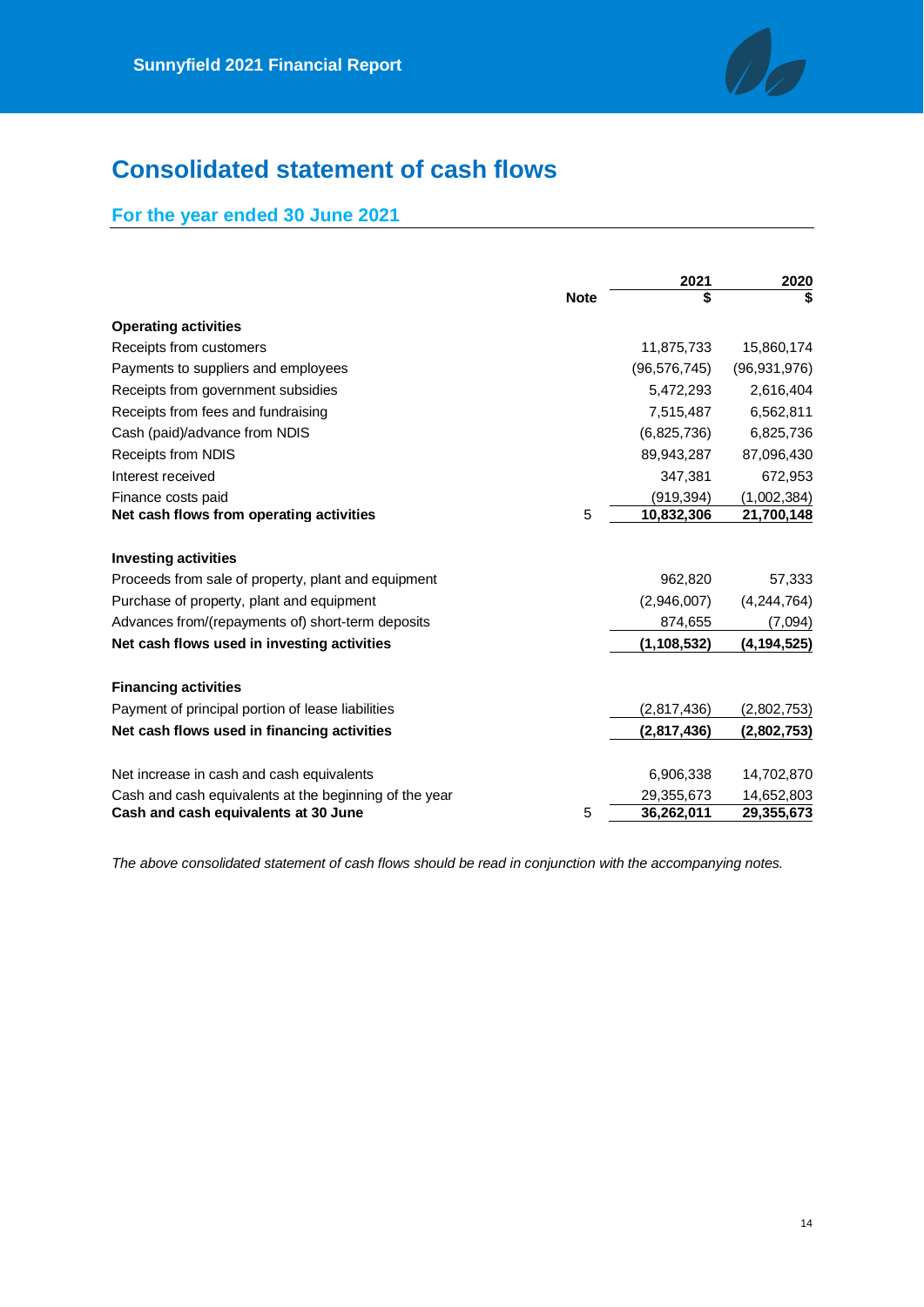

## **Notes to the consolidated financial statements**

### **For the year ended 30 June 2021**

### **1. Corporate information**

The financial report of Sunnyfield (the "Company") and its controlled entities (the "Group") for the year ended 30 June 2021 was authorised for issue in accordance with a resolution of the directors.

Sunnyfield is a not-for-profit company limited by guarantee, which is incorporated and domiciled in Australia.

The registered office of the Company is: 185 Allambie Road, Allambie Heights, NSW 2100.

The nature of the operations and principal activities of the Group are described in the directors' report.

### **2. Significant accounting policies**

### **2.1 Basis of preparation**

The financial report is a general purpose financial report, which has been prepared in accordance with the requirements of the *Australian Charities and Not-for-Profits Commission Act 2012,* Australian Accounting Standards - Reduced Disclosure Requirements and other authoritative pronouncements of the Australian Accounting Standards Board. Australian Accounting Standards contain requirements specific to not-for-profit entities, including standards AASB 116 *Property, Plant and Equipment*, AASB 138 *Intangible Assets*, AASB 136 *Impairment of Assets* and AASB 1058 *Income of Not-For-Profit Entities*. The financial report has also been prepared on a historical cost basis.

The financial report is presented in Australian dollars and all values are rounded to the nearest dollar (\$) except when otherwise indicated.

### **2.2 Changes in accounting policies, disclosures, standards and interpretations**

### **New and amended standards and interpretations**

The new and amended standards and interpretations that apply for the first time in 2021 do not materially impact the consolidated financial statements of the Group.

### **Accounting standards and interpretations issued but not yet effective**

Certain Australian Accounting Standards and Interpretations have recently been issued or amended but are not yet effective and have not been adopted by the Group for the annual reporting year ended 30 June 2021. The Directors of the Group are in the process of assessing the impact of the applications of AASB 2020-2 *Amendments to Australian Accounting Standards - Removal of Special Purpose Financial Statements for Certain For-Profit Private Sector Entities* (effective 1 July 2021) and AASB 1060 *General Purpose Financial Statements - Simplified Disclosures for For-Profit and Not-for-Profit Tier 2 Entities* (effective 1 July 2021) to the extent relevant to the financial statements of the Group.

### **2.3 Basis of consolidation**

The consolidated financial statements comprise the financial statements of Sunnyfield and the entities it controls, namely The Sunnyfield Independence Fund, Gateway 2015 Properties Trust and Endeavour Sunnyfield Pty Ltd as at 30 June each year or at any time during the year (the Group). Control is achieved when the Group is exposed, or has rights, to variable returns from its involvement with the investee and has the ability to affect those returns through its power over the investee.

The financial statements of the controlled entities are prepared for the same reporting period as the parent entity using consistent accounting policies.

In preparing the consolidated financial statements, all inter-entity balances and transactions, income and expenses and surpluses and deficits resulting from the intra-Group transactions have been eliminated.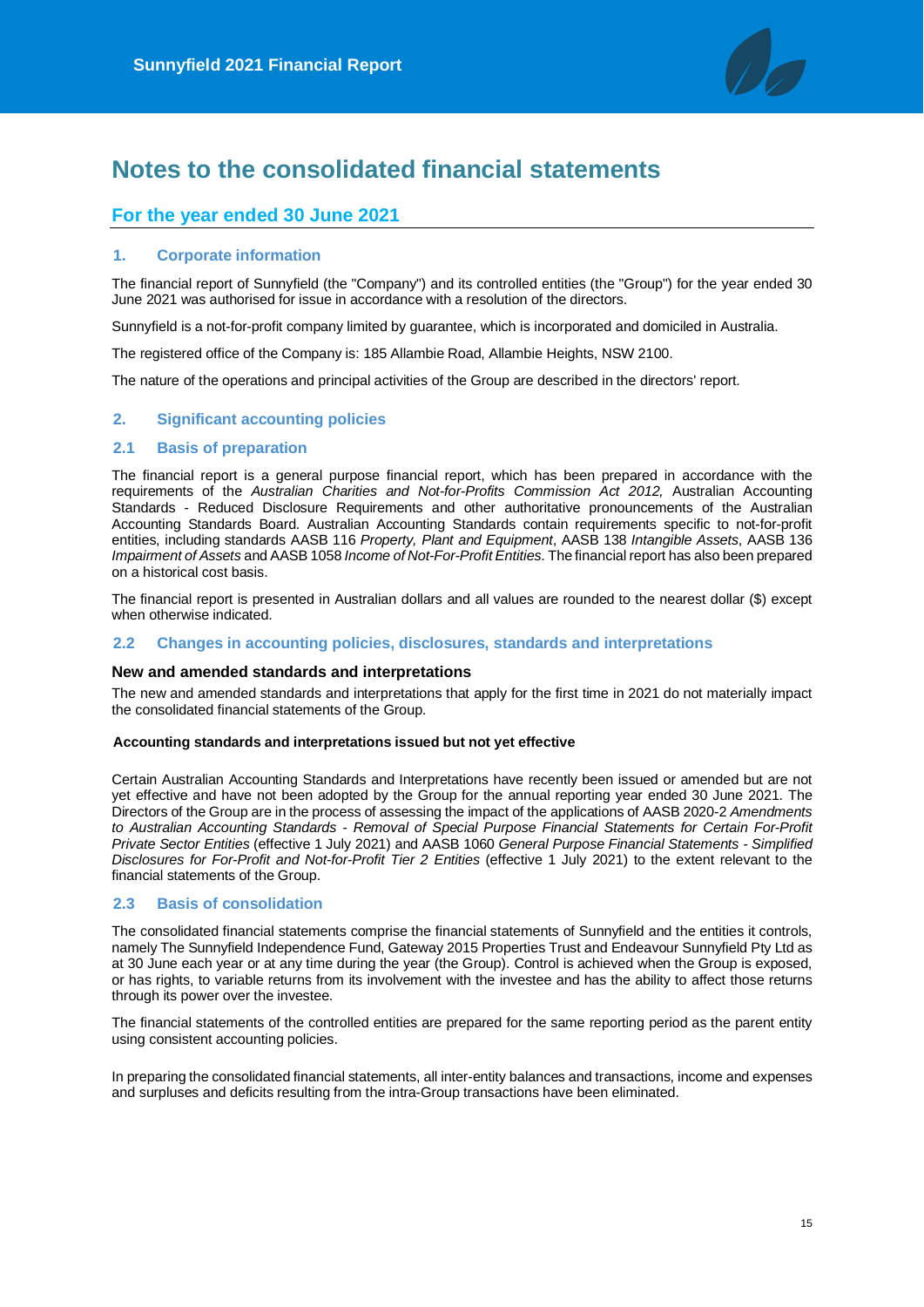

### **For the year ended 30 June 2021**

**2. Significant accounting policies (continued)**

### **2.4 Summary of significant accounting policies**

### **a) Going concern**

The financial report has been prepared on a going concern basis, which contemplates continuity of normal business activities and realisation of assets and settlement of liabilities in the ordinary course of business.

Sunnyfield is economically dependent on subsidies from the Commonwealth and State Governments to provide the funding and facilities necessary for its operations each year and clients selecting Sunnyfield as their service provider. The Group generated a surplus for the year ended 30 June 2021 of \$7,925,392 (2020: \$28,265,009). The Group's total current assets exceeded total current liabilities by \$45,335,469 (2020: \$36,930,939) while the Group's total assets exceeded total liabilities by \$75,481,766 (2020: \$67,556,374).

The directors and management believe the level of funding required to maintain the current programs and services are likely to continue, and will reassess this position annually. Based on these assumptions and strategies in place to continue to improve the operating result, the directors believe Sunnyfield will be able to pay its debts as and when they fall due and can continue on a going concern basis.

### **b) Current versus non-current classification**

The Group presents assets and liabilities in the consolidated statement of financial position based on current/noncurrent classification. An asset is current when:

- Expected to be realised or intended to be sold or consumed in the normal operating cycle;
- Held primarily for the purpose of trading;
- Expected to be realised within twelve months after the reporting period, or
- Cash or cash equivalent unless restricted from being exchanged or used to settle a liability for at least twelve months after the reporting period.

All other assets are classified as non-current.

A liability is current when:

- It is expected to be settled in the normal operating cycle;
- It is held primarily for the purpose of trading;
- It is due to be settled within twelve months after the reporting period, or
- There is no unconditional right to defer the settlement of the liability for at least twelve months after the reporting period.

The Group classifies all other liabilities as non-current.

### **c) Cash and cash equivalents**

Cash and cash equivalents in the consolidated statement of financial position comprise cash at bank and on hand and are readily convertible to known amounts of cash.

For the purpose of the consolidated statement of cash flows, cash and cash equivalents consist of cash and cash equivalents as defined above.

Other financial assets in the consolidated statement of financial position comprise term deposits with maturity of three to twelve months, which are subject to insignificant risk of changes in value.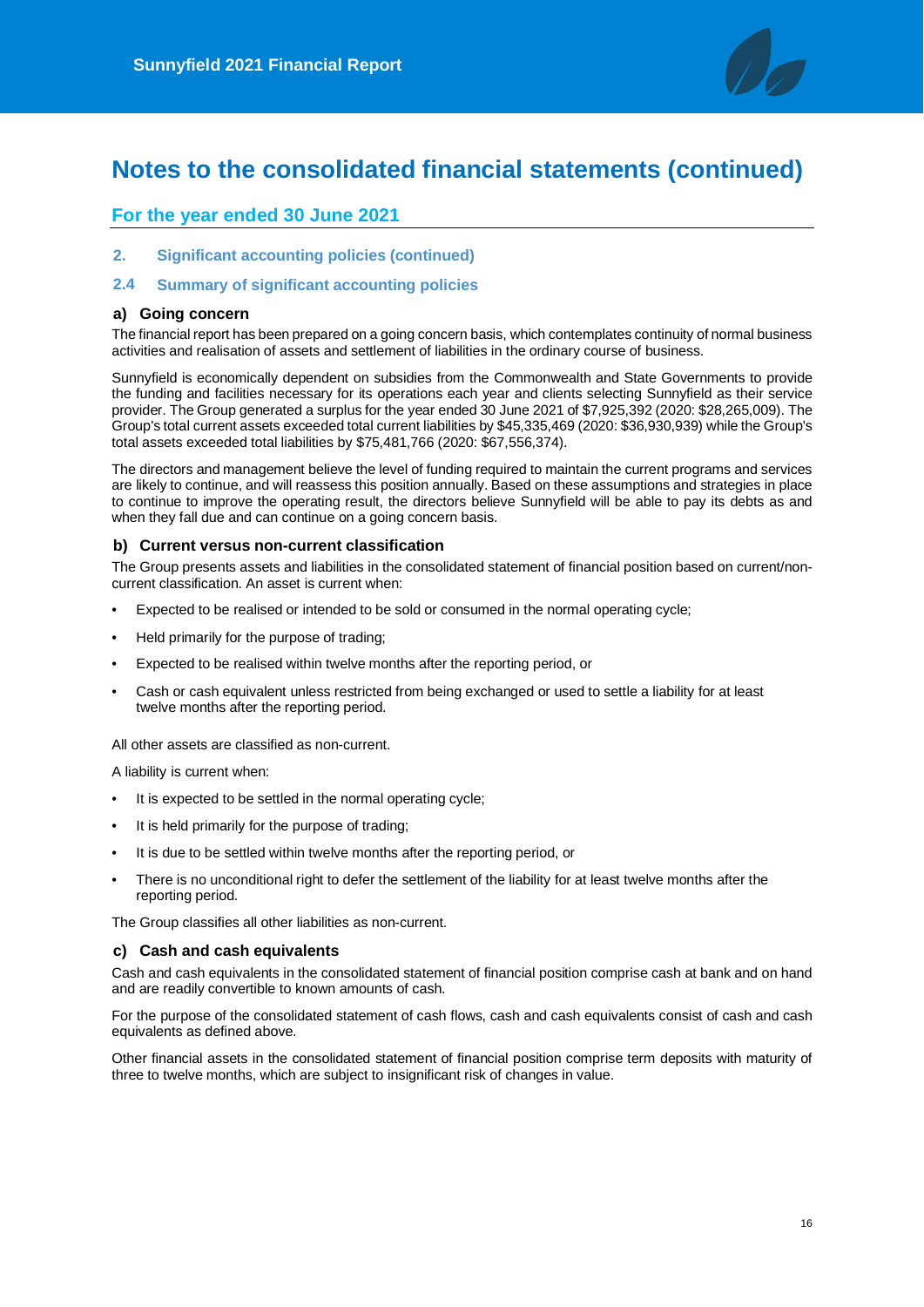

### **For the year ended 30 June 2021**

### **2. Significant accounting policies (continued)**

### **2.4 Summary of significant accounting policies (continued)**

### **d) Trade and other receivables**

A receivable represents the Group's right to an amount of consideration that is unconditional (i.e., only the passage of time is required before payment of the consideration is due). Trade and other receivables, which comprise amounts due from sales of merchandise and from services provided to residents, are recognised and carried at original invoice amount less an allowance for any uncollectible amounts. Normal terms of settlement vary from 30 to 90 days. The carrying amount of the receivables is deemed to reflect fair value.

For trade receivables, the Group applies a simplified approach in calculating expected credit losses (ECLs). Therefore, the Group does not track changes in credit risk, but instead recognises a loss allowance based on lifetime ECLs at each reporting date. The Group has established a provision matrix that is based on its historical credit loss experience, adjusted for forward-looking factors specific to the debtors and the economic environment.

### **e) Trade and other payables**

Trade and other payables are recognised initially at fair value and subsequently measured at amortised cost and due to their short term nature they are not discounted. They represent liabilities for goods and services provided to the Group prior to the end of the financial year that are unpaid and arise when the Group becomes obliged to make future payments in respect of the purchase of these goods and services. The amounts are unsecured and are usually paid within 45 days of recognition.

### **f) Interest-bearing loans and borrowings**

Loans and borrowings are initially recognised at fair value less directly attributable transaction costs.

After initial recognition, interest-bearing loans and borrowings are subsequently measured at amortised cost using the effective interest rate (EIR) method. Gains and losses are recognised in profit or loss when the liabilities are derecognised as well as through the EIR amortisation process.

Amortised cost is calculated by taking into account any discount or premium on acquisition and fees or costs that are an integral part of the EIR. The EIR amortisation is included as finance costs in the consolidated statement of comprehensive income.

### **g) Borrowing costs**

All borrowing costs are expensed in the period in which they occur. Borrowing costs consist of interest and other costs that an entity incurs in connection with the borrowing of funds.

### **h) Inventories**

Inventories including raw materials, work in progress and finished goods are valued at the lower of cost and net realisable value.

Costs incurred in bringing each product to its present location and condition are accounted for, as follows:

- Raw materials: weighted average cost basis
- Finished goods: a standard costing approach is adopted using cost of direct materials and labour plus a proportion of variable and fixed manufacturing overheads based on normal operating capacity.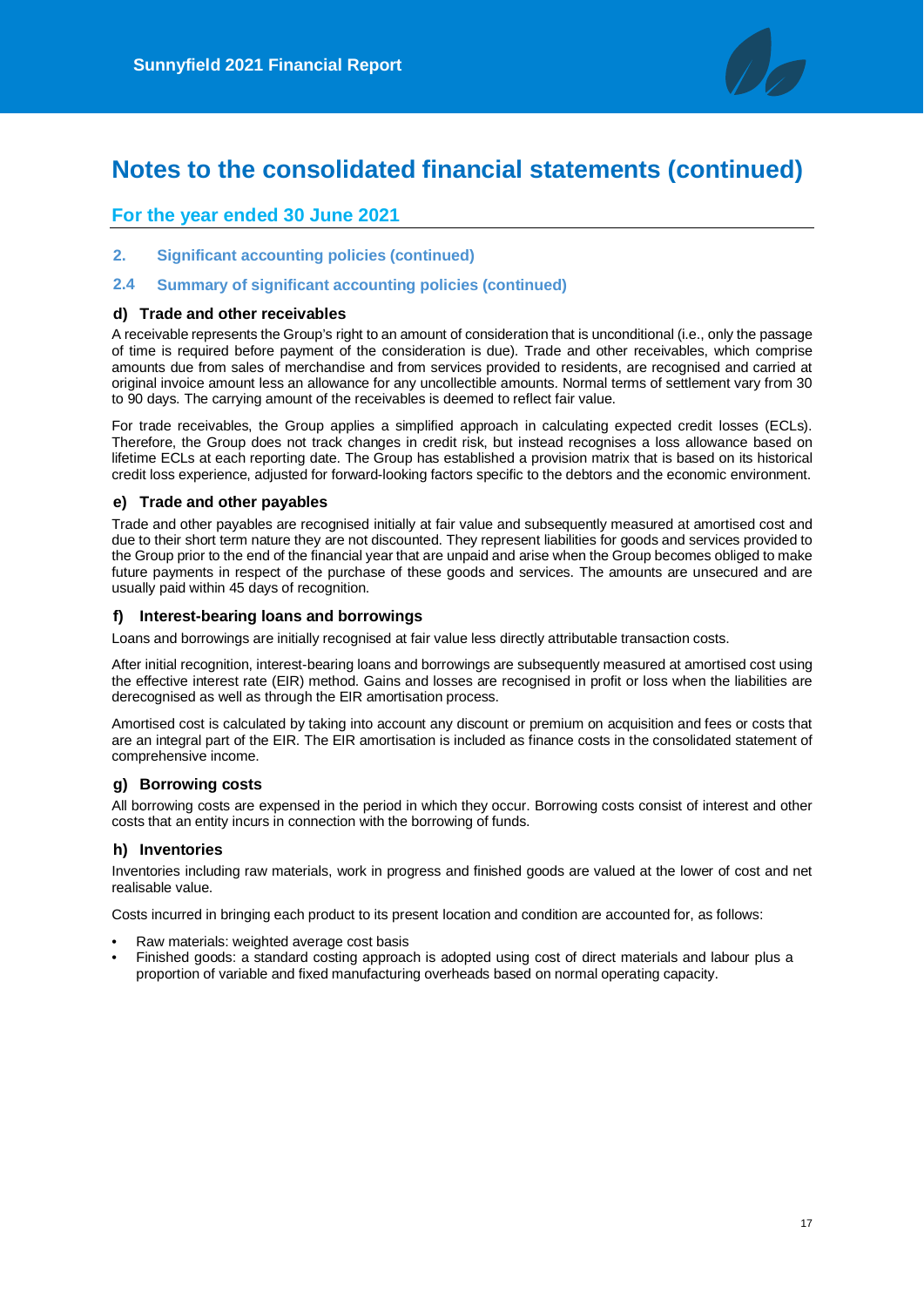

### **For the year ended 30 June 2021**

**2. Significant accounting policies (continued)**

### **2.4 Summary of significant accounting policies (continued)**

### **i) Leases**

The Group assesses at contract inception whether a contract is, or contains, a lease. That is, if the contract conveys the right to control the use of an identified asset for a period of time in exchange for consideration.

### *Group as a lessee*

### *(i) Lease right-of-use assets*

The Group recognises lease right-of-use assets at the commencement date of the lease (i.e., the date the underlying asset is available for use). Lease right-of-use assets are measured at cost, less any accumulated depreciation and impairment losses, and adjusted for any remeasurement of lease liabilities. The cost of lease right-of-use assets includes the amount of lease liabilities recognised, initial direct costs incurred, and lease payments made at or before the commencement date less any lease incentives received. Lease right-of-use assets are depreciated on a straight-line basis over the shorter of the lease term and the estimated useful lives of the assets, as follows:

| $\bullet$ Forklifts | 2 years       |
|---------------------|---------------|
| • Office equipment  | 2 years       |
| • Buildings         | 3 to 15 years |

If ownership of the leased asset transfers to the Group at the end of the lease term or the cost reflects the exercise of a purchase option, depreciation is calculated using the estimated useful life of the asset.

The lease right-of-use assets are also subject to impairment. Refer to the accounting policies in section 2.4(k) Impairment of non-financial assets.

### *(ii) Lease liabilities*

At the commencement date of the lease, the Group recognises lease liabilities measured at the present value of lease payments to be made over the lease term. The lease payments include fixed payments (including insubstance fixed payments) less any lease incentives receivable, variable lease payments that depend on an index or a rate, and amounts expected to be paid under residual value guarantees. The lease payments also include the exercise price of a purchase option reasonably certain to be exercised by the Group and payments of penalties for terminating the lease, if the lease term reflects the Group exercising the option to terminate. Variable lease payments that do not depend on an index or a rate are recognised as expenses (unless they are incurred to produce inventories) in the period in which the event or condition that triggers the payment occurs.

In calculating the present value of lease payments, the Group uses its incremental borrowing rate at the lease commencement date because the interest rate implicit in the lease is not readily determinable. After the commencement date, the amount of lease liabilities is increased to reflect the accretion of interest and reduced for the lease payments made. In addition, the carrying amount of lease liabilities is remeasured if there is a modification, a change in the lease term, a change in the lease payments (e.g., changes to future payments resulting from a change in an index or rate used to determine such lease payments) or a change in the assessment of an option to purchase the underlying asset.

### *(iii) Short-term leases and leases of low-value assets*

The Group applies the short-term lease recognition exemption to its short-term leases of machinery and equipment (i.e., those leases that have a lease term of 12 months or less from the commencement date and do not contain a purchase option). It also applies the lease of low-value assets recognition exemption to leases of office equipment that are considered to be low value. Lease payments on short-term leases and leases of low-value assets are recognised as expense on a straight-line basis over the lease term.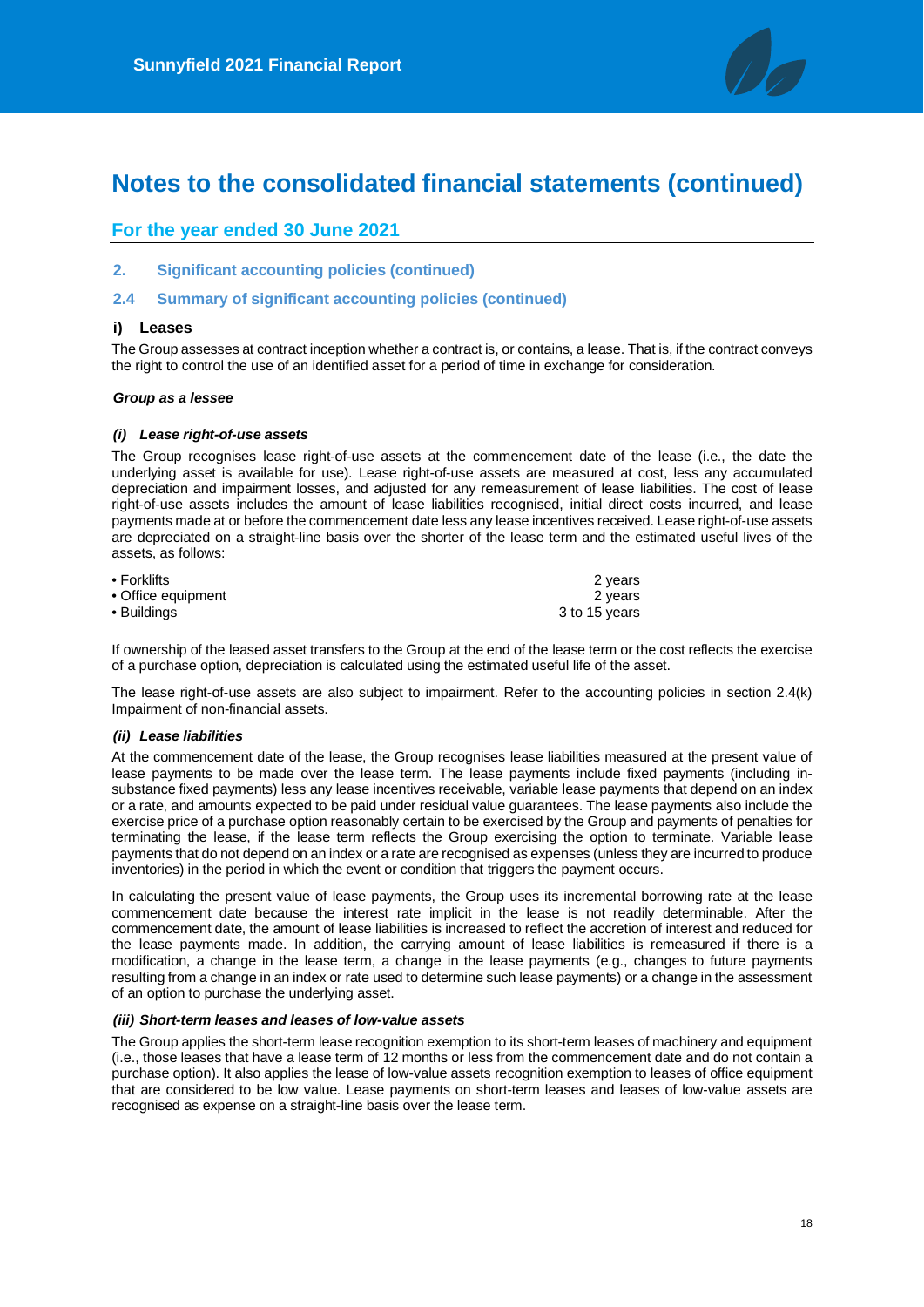

### **For the year ended 30 June 2021**

**2. Significant accounting policies (continued)**

### **2.4 Summary of significant accounting policies (continued)**

### **j) Property, plant and equipment**

Property, plant and equipment is stated at cost, net of accumulated depreciation and accumulated impairment losses, if any. Such cost includes the cost of replacing part of the plant and equipment. When significant parts of plant and equipment are required to be replaced at intervals, the Group depreciates them separately based on their specific useful lives. Likewise, when a major inspection is performed, its cost is recognised in the carrying amount of the plant and equipment as a replacement if the recognition criteria are satisfied. All other repair and maintenance costs are recognised in the consolidated statement of comprehensive income as incurred.

### *Freehold land and buildings*

Buildings are depreciated over the estimated useful lives being 5 to 33 years.

### *Leasehold land and improvements*

Leasehold improvements are depreciated over the term of the lease.

### *Plant and equipment and motor vehicles*

Plant and equipment, furniture and motor vehicles are depreciated over the estimated life of each asset from 2 to 10 years on a straight-line basis as follows:

| - | Plant and equipment | 2 to 10 years |
|---|---------------------|---------------|
| - | Motor vehicles      | 4 to 5 years  |

An item of property, plant and equipment is derecognised upon disposal or when no future economic benefits are expected from its use or disposal. Any gain or loss arising on derecognition of the asset (calculated as the difference between the net disposal proceeds and the carrying amount of the asset) is included in profit or loss when the asset is derecognised.

The residual values, useful lives and methods of depreciation of plant and equipment are reviewed at each financial year end and adjusted prospectively, if appropriate.

### **k) Impairment of non-financial assets**

At each reporting date, the Group assesses whether there is an indication that an asset may be impaired. Where an indicator of impairment exists or where annual impairment testing for an asset is required, the Group makes a formal estimate of the recoverable amount. An impairment loss is recognised for the amount by which the carrying amount of an asset exceeds recoverable amount, which is defined for not for profit entities as the higher of an asset's fair value less costs to sell or depreciated replacement cost. For the purpose of assessing impairment, assets are grouped at the level for which there are separately identifiable cash flows. An impairment loss is recognised in the consolidated statement of comprehensive income.

### **l) Provisions**

### *General*

Provisions are recognised when the Group has a present obligation (legal or constructive) as a result of a past event, it is probable that an outflow of resources embodying economic benefits will be required to settle the obligation and a reliable estimate can be made of the amount of the obligation. When the Group expects some or all of a provision to be reimbursed, for example, under an insurance contract, the reimbursement is recognised as a separate asset, but only when the reimbursement is virtually certain. The expense relating to a provision is presented in the consolidated statement of comprehensive income..

If the effect of the time value of money is material, provisions are discounted using a current pre-tax rate that reflects, when appropriate, the risks specific to the liability. When discounting is used, the increase in the provision due to the passage of time is recognised as a finance cost.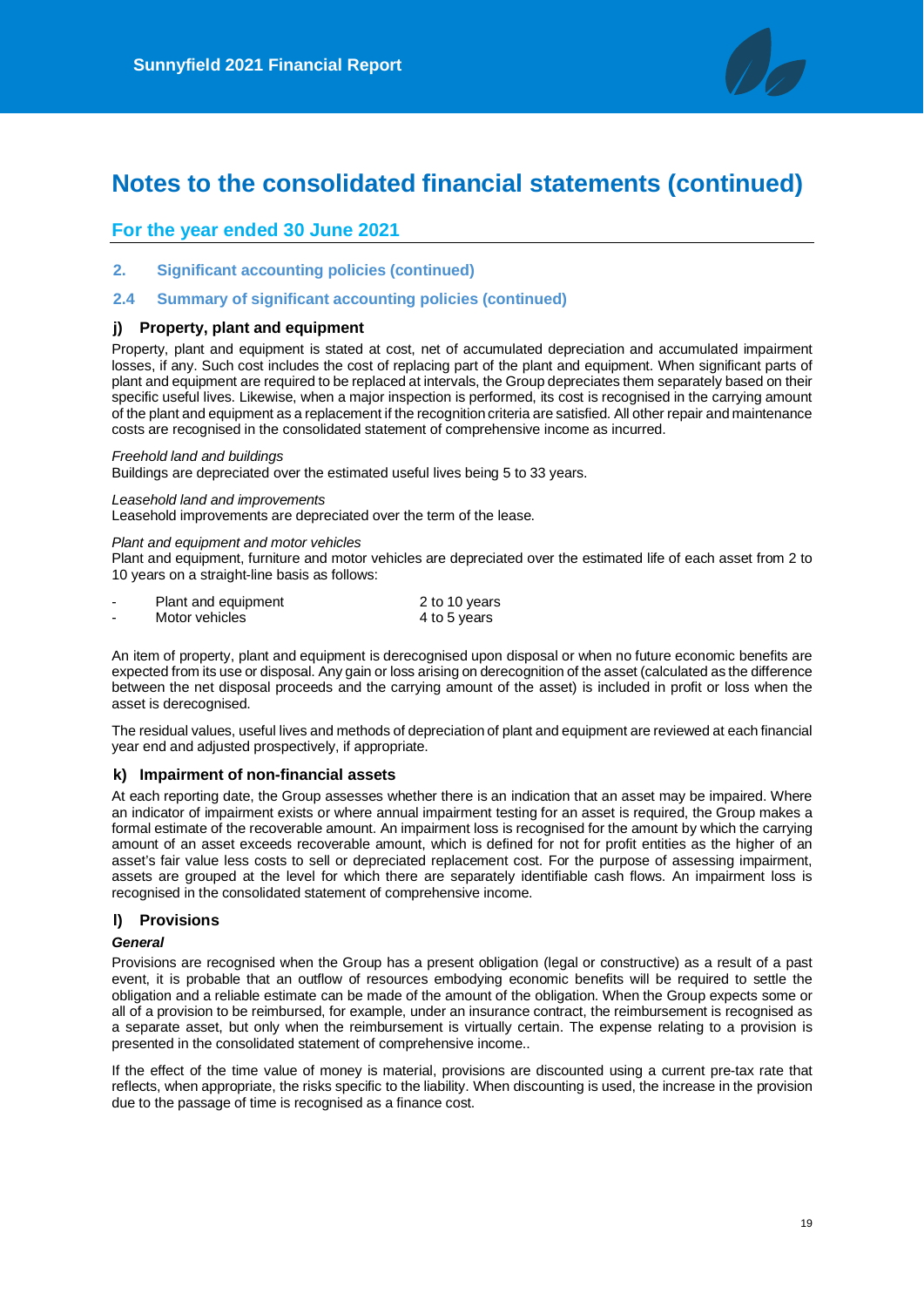

### **For the year ended 30 June 2021**

### **2. Significant accounting policies (continued)**

### **2.4 Summary of significant accounting policies (continued)**

### **l) Provisions (continued)**

### *Employees' provision*

Employees' provision represents liabilities for employees wages. Sunnyfield continues to monitor the Company's compliance with its modern awards, enterprise agreement and statutory obligations in line with its internal assurance processes.

### *Make good provision*

Costs required to return certain leased premises to their original condition as set out in the lease agreements are recognised as a provision in the financial statements. The provision has been calculated as an estimate of future costs.

### *Provision for legal claims*

Provisions for legal claims are based on assessments of specific cases and the Group's past experience. These estimates may vary from the actual costs incurred.

### *Provision for inventory obsolescence*

Provision for inventory obsolescence is recognised when stock is slow moving for periods greater than 12 months or where significant doubt exists over the realisable value of the inventory.

### **m) Employee benefit liabilities**

### *Wages, salaries and sick leave*

Liabilities for wages and salaries, including non-monetary benefits and annual leave expected to be settled within 12 months of the reporting date are recognised in respect of employees' services up to the reporting date. They are measured at the amounts expected to be paid when the liabilities are settled. Expenses for non-accumulating sick leave are recognised when the leave is taken and are measured at the rates paid or payable.

### **n) Funding in advance**

Funding received under a grant agreement is initially recorded as a liability then recognised as revenue when the performance obligations required by the funding arrangement are fulfilled. The liability for funding in advance is the unutilised amounts of grants received on the condition that specified services are delivered or conditions are fulfilled. The services are usually provided or the conditions are usually fulfilled within 12 months of receipt of the grant. In some cases funding received will be paid directly to third parties.

### **o) Revenue from contracts with customers**

Revenue from contracts with customers is recognised when control of the goods or services are transferred to the customer at an amount that reflects the consideration to which the Group expects to be entitled in exchange for those goods or services. The Group has generally concluded that it is the principal in its revenue arrangements because it typically controls the goods or services before transferring them to the customer.

The specific recognition criteria described below must also be met before revenue is recognised.

### *Board and lodging fees from residents*

Revenue is recognised on a month to month basis as services are provided.

### *Fundraising and donation income*

Donations and amounts collected in respect of fundraising, including cash and goods for resale, are recognised as revenue when Sunnyfield gains control, economic benefits are probable and the amount of the donation can be measured reliably.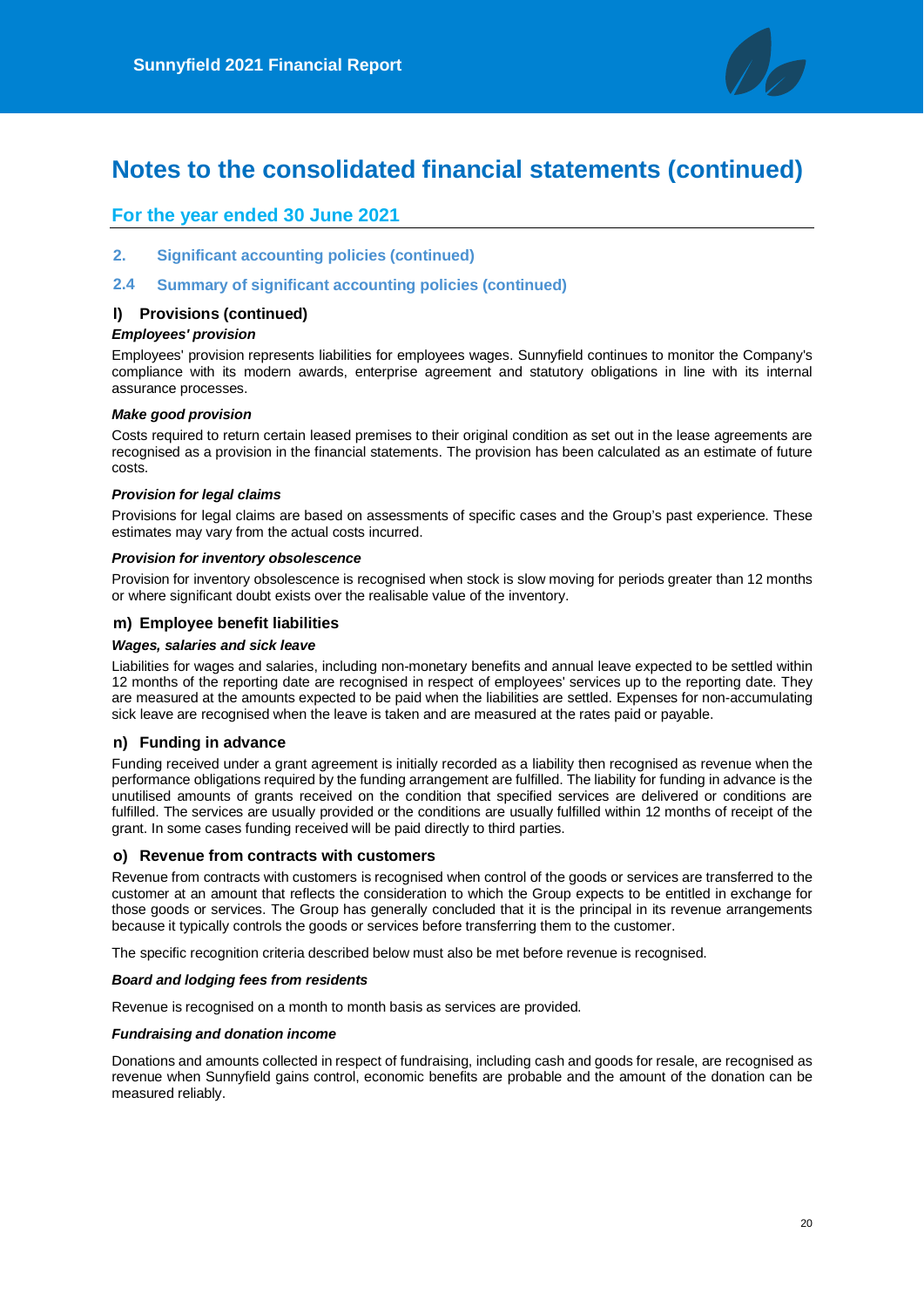

### **For the year ended 30 June 2021**

### **2. Significant accounting policies (continued)**

### **2.4 Summary of significant accounting policies (continued)**

### **o) Revenue from contracts with customers (continued)**

### *Bequest*

From time to time Sunnyfield is nominated as a beneficiary under a will or other form of trust. Amounts under these arrangements are recognised as revenue only when a beneficial entitlement to the bequest exists.

### *Government subsidies*

Sunnyfield is supported by grants received from Commonwealth, State and Local governments. Grants received on the condition that specified services are delivered, or conditions are fulfilled. Such grants are initially recognised as a liability and revenue is recognised as services are performed or conditions fulfilled. Revenue with no performance obligations is recognised when the Group obtains control of the funds.

### *Individualised funding*

Funding received in respect of individualised packages is received in advance and initially recognised as a liability. Revenue is brought to account upon confirmation of services provided to the individual.

### *National Disability Insurance Scheme revenue*

Funding in relation to the National Disability Insurance Scheme (NDIS) is recognised when services are provided to clients.

### *Funding for land purchase*

Funding in relation to capital items, including the purchase of land, buildings and significant capital works is initially received in advance and recognised as a liability. Revenue is recognised upon confirmation of land purchases/commitment and is disclosed as Capital Funding.

### *Sale of goods*

Revenue from sale of goods is recognised at the point in time when control of the asset is transferred to the customer, generally on delivery of the products. The normal credit term is 30 to 60 days upon delivery.

### **p) Other income**

### *JobKeeper subsidy income*

JobKeeper subsidy income is a Commonwealth Government coronavirus economic response package which relates to wages and salaries, it is recognised as income on a systematic basis over the periods that the related costs, for which it is intended to compensate, are expensed.

### *Capital funding*

On 25 May 2020, Sunnyfield obtained the title deeds for both 185 Allambie Road, Allambie Heights and Druids Court, 2 Martin Luther Place, Allambie Heights. These properties have been occupied and developed by Sunnyfield over a long time, so in return for certain undertakings, they were transferred from the NSW State Government to Sunnyfield for no cash consideration. The transfer agreement has some undertakings and covenants, including continuing to provide appropriate, efficient and better quality disability related services, and using all reasonable endeavours to deliver on some significant future investment initiatives. The Crown Lands have been recorded at fair value as determined by the Directors using an independent report and the Directors assessment of the conditions attached to the property and expected useful life of improvements. The gain from the transfer of Crown Lands of \$12.8m in 2020 is reported as other income after taking into consideration the current value of these improvements on the consolidated statement of financial position. There was no income of this nature received in the current financial year.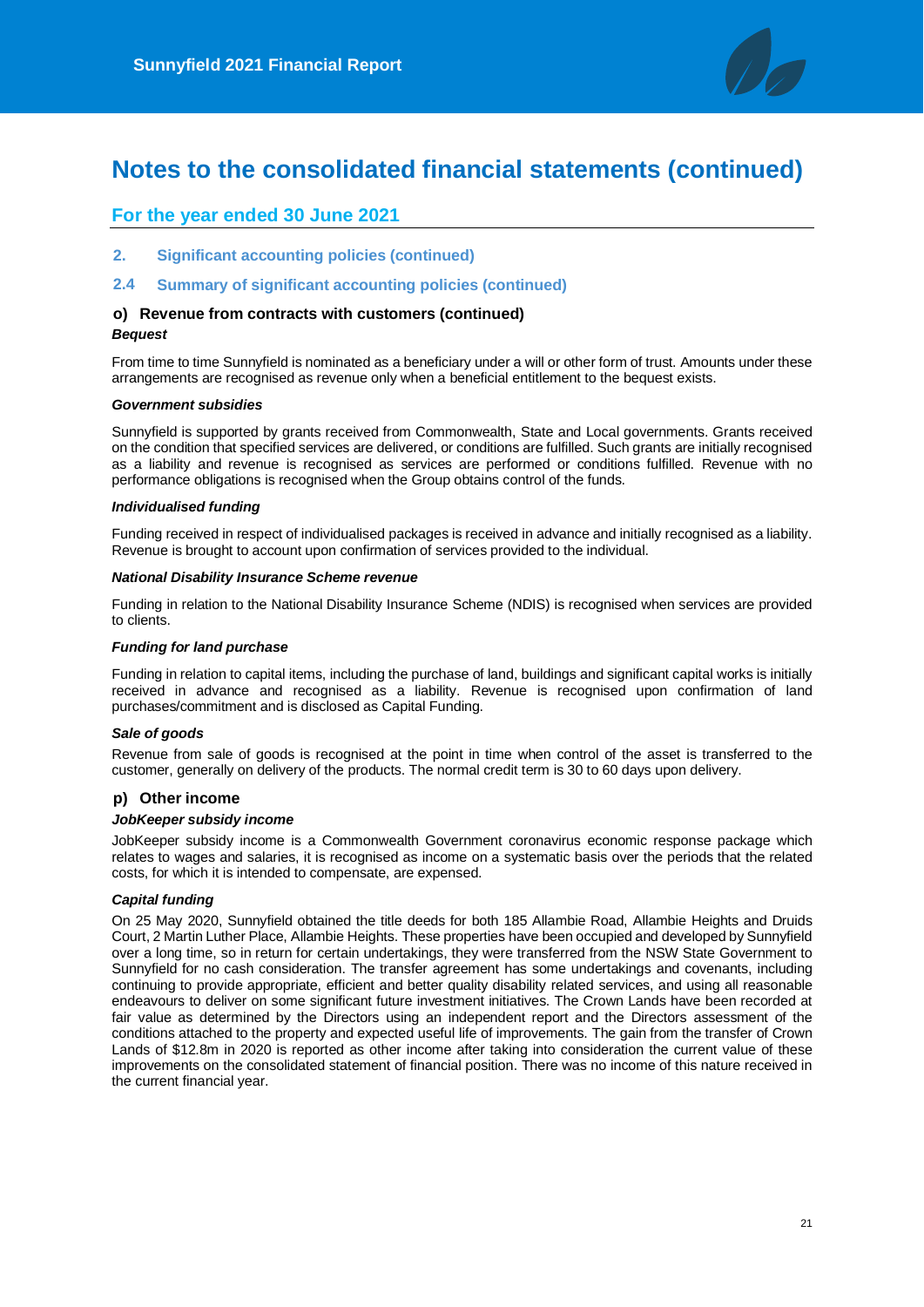

### **For the year ended 30 June 2021**

### **2. Significant accounting policies (continued)**

### **2.4 Summary of significant accounting policies (continued)**

### **q) Finance income**

Interest income is recorded using the effective interest rate. The effective interest rate is the rate that exactly discounts the estimated future cash receipts over the expected life of the financial instrument or a shorter period, where appropriate, to the net carrying amount of the financial asset. Interest income is included in finance income in the consolidated statement of comprehensive income.

### **r) Taxes**

Sunnyfield, The Sunnyfield Independence Fund, Gateway 2015 Property Trust and Endeavour Sunnyfield Pty Ltd have all received endorsement as an income tax exempt charity. All organisations also hold deductible gift recipient status.

### *Goods and services tax (GST)*

Revenues, expenses and assets are recognised net of the amount of GST, except:

- When the GST incurred on a sale or purchase of assets or services is not payable to or recoverable from the taxation authority, in which case the GST is recognised as part of the revenue or the expense item or as part of the cost of acquisition of the asset, as applicable
- When receivables and payables are stated with the amount of GST included

The net amount of GST recoverable from, or payable to, the taxation authority is included as part of receivables or payables in the consolidated statement of financial position. Commitments and contingencies are disclosed net of the amount of GST recoverable from, or payable to, the taxation authority.

Cash flows are included in the consolidated statement of cash flows on a gross basis and the GST component of cash flows arising from investing and financing activities, which is recoverable from, or payable to, the taxation authority is classified as part of operating cash flows.

### **s) Financial instruments and cash deposits**

Credit risk from balances with banks and financial institutions is managed in accordance with the Group's policy. Investments of surplus funds are made only with approved counterparties and within credit limits assigned to each counterparty. The limits are set to minimise the concentration of risks and therefore mitigate financial loss through a counterparty's potential failure to make payments.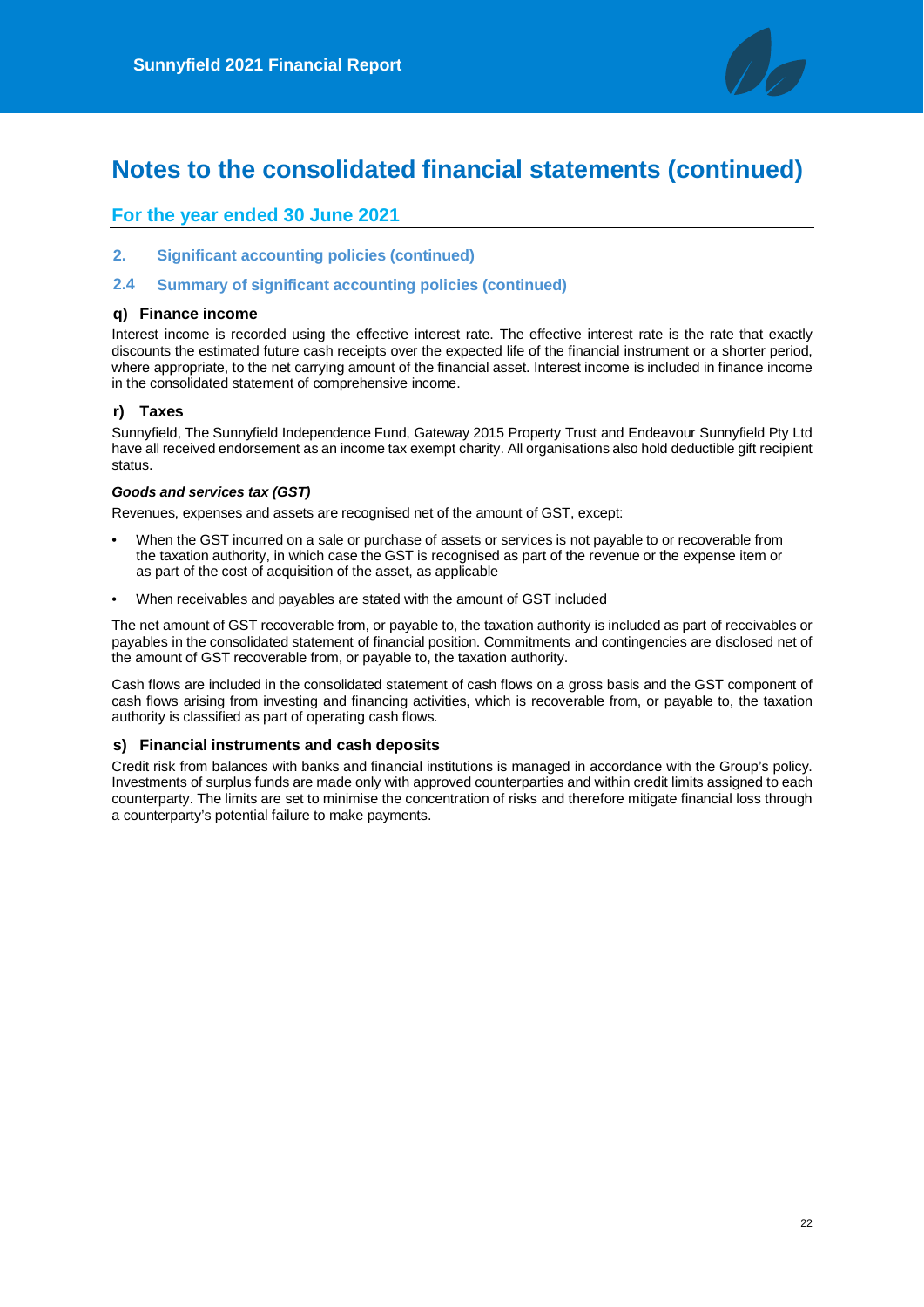

### **For the year ended 30 June 2021**

### **3. Significant accounting judgements, estimates and assumptions**

The preparation of the Group's consolidated financial statements requires management to make judgements, estimates and assumptions that affect the reported amounts of revenues, expenses, assets and liabilities, and the accompanying disclosures, and the disclosure of contingent liabilities. Uncertainty about these assumptions and estimates could result in outcomes that require a material adjustment to the carrying amount of assets or liabilities affected in future periods.

### **Judgements**

In the process of applying the Group's accounting policies, management has made the following judgements, which have the most significant effect on the amounts recognised in the consolidated financial statements:

### *Operating lease commitments – group as lessee*

The Group has entered into operating leases on commercial property. Management has determined that all of the risks and rewards of ownership remain with the lessor and has therefore classified the leases as operating leases.

### **Estimates and assumptions**

The key assumptions concerning the future and other key sources of estimation uncertainty at the reporting date, that have a significant risk of causing a material adjustment to the carrying amounts of assets and liabilities within the next financial year, are described below. The Group based its assumptions and estimates on parameters available when the consolidated financial statements were prepared. Existing circumstances and assumptions about future developments, however, may change due to market changes or circumstances arising beyond the control of the Group. Such changes are reflected in the assumptions when they occur.

### *Fair value measurement*

Fair value is the price that would be received to sell an asset or paid to transfer a liability in an orderly transaction between market participants at the measurement date. The fair value measurement is based on the presumption that the transaction to sell the asset or transfer the liability takes place either:

- In the principal market for the asset or liability Or
- In the absence of a principal market, in the most advantageous market for the asset or liability

The principal or the most advantageous market must be accessible by the Group.

The fair value of an asset or a liability is measured using the assumptions that market participants would use when pricing the asset or liability, assuming that market participants act in their economic best interest.

The Group uses valuation techniques that are appropriate in the circumstances and for which sufficient data are available to measure fair value, maximising the use of relevant observable inputs and minimising the use of unobservable inputs.

### *Provision for legal claims*

Provisions for legal claims are based on assessments of specific cases and the Group's past experience. These estimates may vary from the actual costs incurred.

### *Employees' provision*

Provision for liabilities for employees wages and salaries.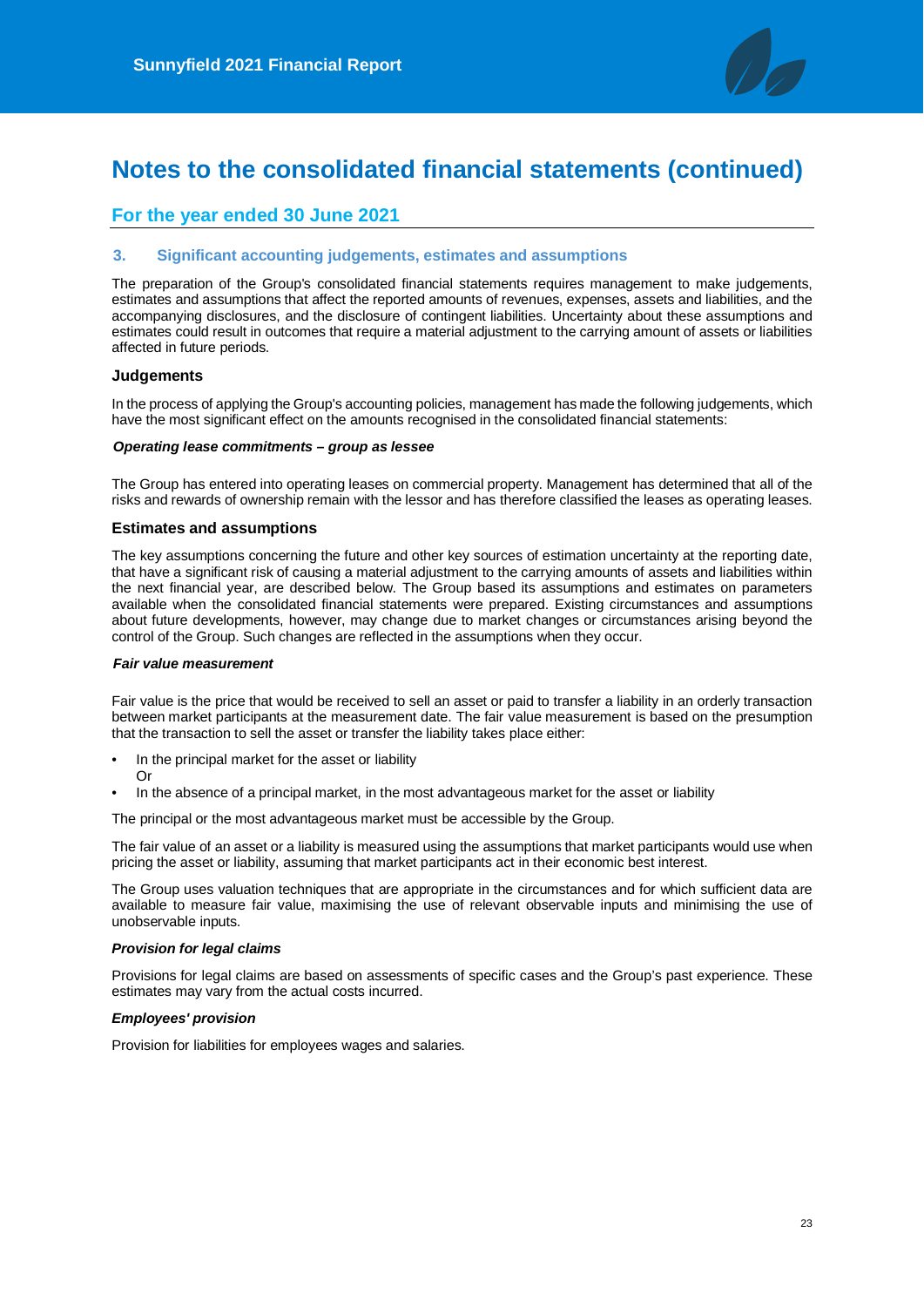

### **For the year ended 30 June 2021**

### **3. Significant accounting judgements, estimates and assumptions (continued)**

### **Estimates and assumptions (continued)**

#### *Make good provisions*

Provisions for future costs to return certain leased premises to their original condition are based on the Group's past experience with similar premises and estimates of likely restoration costs. These estimates may vary from the actual costs incurred as a result of conditions existing at the date the premises are vacated.

#### *Provisions for employee benefits*

Provisions for employee benefits payable after 12 months from the reporting date are based on future wage and salary levels, experience of employee departures and periods of service, as discussed in note 2.4(l). The amount of these provisions would change should any of these factors change in the next 12 months.

### *Inventory obsolescence provisions*

Provision for inventory obsolescence is recognised when stock is slow moving for periods greater than 12 months or where significant doubt exists over the realisable value of the inventory.

#### *Pro bono policy*

Sunnyfield has been provided with pro bono goods and services but these have not been quantified or reflected in the accounts for the current year, as they are not able to be reliably measured.

#### *Provision for expected credit losses*

The provision rates are based on days past due for groupings of various customer segments that have similar loss patterns.

The provision is initially based on the Group's historical observed default rates and the Group applies a simplified approach in calculating ECLs. At every reporting date, the historical observed default rates are updated and changes in the forward-looking estimates are analysed.

The assessment of the correlation between historical observed default rates, forecast economic conditions and ECLs is an estimate. The amount of ECLs is sensitive to changes in circumstances and of forecast economic conditions. The Group's historical credit loss experience and forecast of economic conditions may also not be representative of customer's actual default in the future.

### *Determining the lease term of contracts with renewal and termination options – Group as lessee*

The Group determines the lease term as the non-cancellable term of the lease, together with any periods covered by an option to extend the lease if it is reasonably certain to be exercised, or any periods covered by an option to terminate the lease, if it is reasonably certain not to be exercised.

The Group has several lease contracts that include extension and termination options. The Group applies judgement in evaluating whether it is reasonably certain whether or not to exercise the option to renew or terminate the lease. That is, it considers all relevant factors that create an economic incentive for it to exercise either the renewal or termination. After the commencement date, the Group reassesses the lease term if there is a significant event or change in circumstances that is within its control and affects its ability to exercise or not to exercise the option to renew or to terminate (e.g., construction of significant leasehold improvements or significant customisation to the leased asset).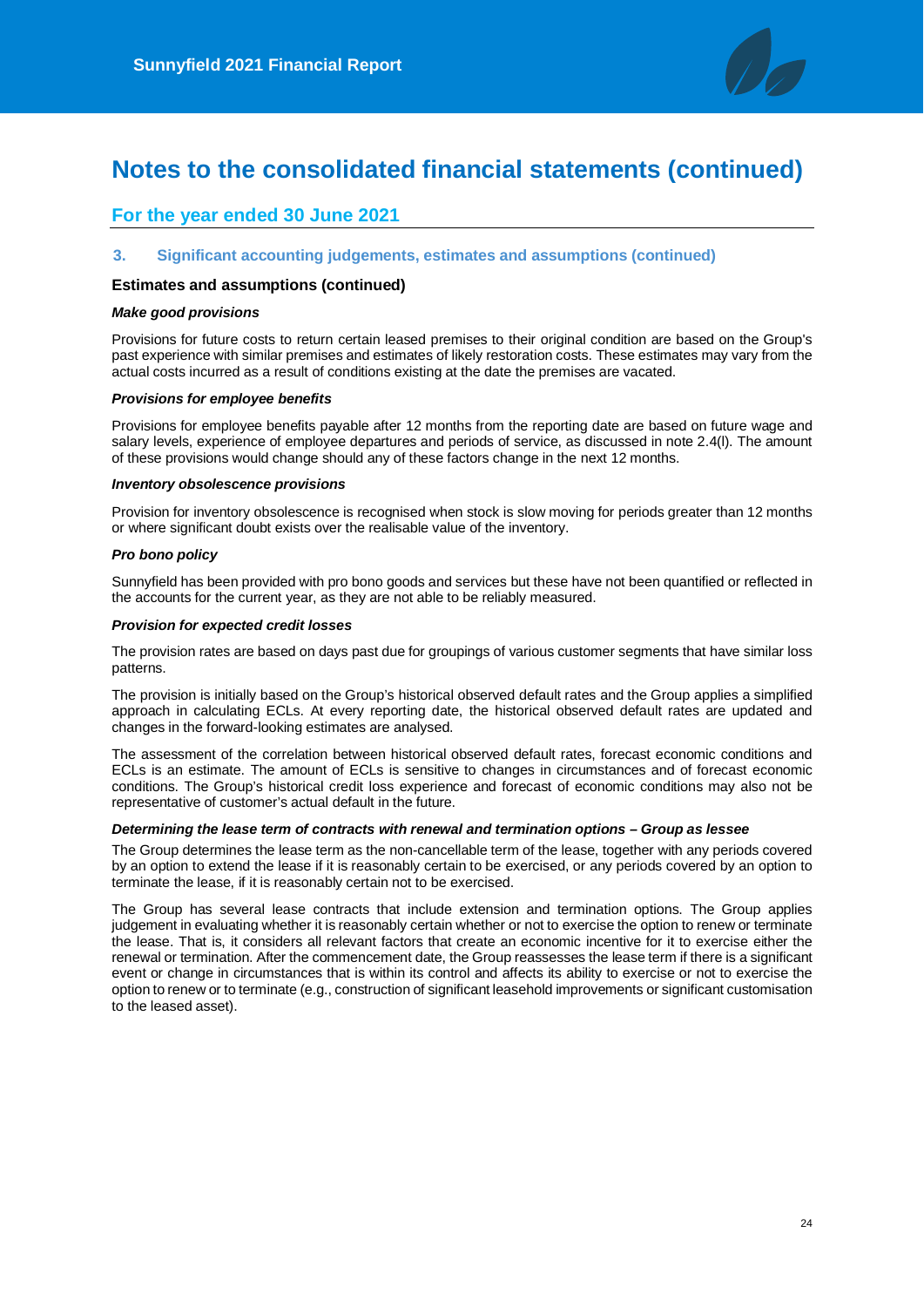

### **For the year ended 30 June 2021**

### **4. Revenue and expenses**

### **4.1 Disaggregated revenue information**

Set out below is the disaggregation of the Group's revenue from contracts with customers:

|                                             | 2021        | 2020        |
|---------------------------------------------|-------------|-------------|
|                                             |             | S           |
| National Disability Insurance Scheme        | 89,943,287  | 87,096,430  |
| Sale of goods                               | 10.327.478  | 10.529.283  |
| Board and lodging fees                      | 4.101.582   | 4,338,792   |
| Fundraising income                          | 1,228,378   | 743.619     |
| Fee for service and management fees         | 474.181     | 694.498     |
| Other fees                                  | 1,711,346   | 785,902     |
| Total revenue from contracts with customers | 107,786,252 | 104,188,524 |
| Timing of revenue recognition               |             |             |
| Goods transferred at a point in time        | 10.327.478  | 10,529,283  |
| Services transferred over time              | 97,458,774  | 93,659,241  |
| Total revenue from contracts with customers | 107.786.252 | 104.188.524 |

### **4.2 Government subsidies**

|                                                 | 2021      | 2020      |  |
|-------------------------------------------------|-----------|-----------|--|
|                                                 |           |           |  |
| NSW Department of Communities and Justice (DCJ) | 641.168   | 1.090.310 |  |
| Department of Health                            | 4,310,933 | 4.359.206 |  |
| Department of Social Services                   | 72.691    | 47.641    |  |
| Department of Industry                          | 447.501   | 722.172   |  |
| <b>Total government subsidies</b>               | 5,472,293 | 6,219,329 |  |

### **4.3 Other income**

|                                       | 2021       | 2020       |
|---------------------------------------|------------|------------|
|                                       |            |            |
| Net gain on disposal of fixed assets  | 612.305    | 34.016     |
| JobKeeper subsidy income (Note 2.4 p) | 10.050.000 | 8,623,500  |
| Capital funding (Note 2.4 p)          |            | 12.829.329 |
| <b>Total other income</b>             | 10.662.305 | 21.486.845 |
|                                       |            |            |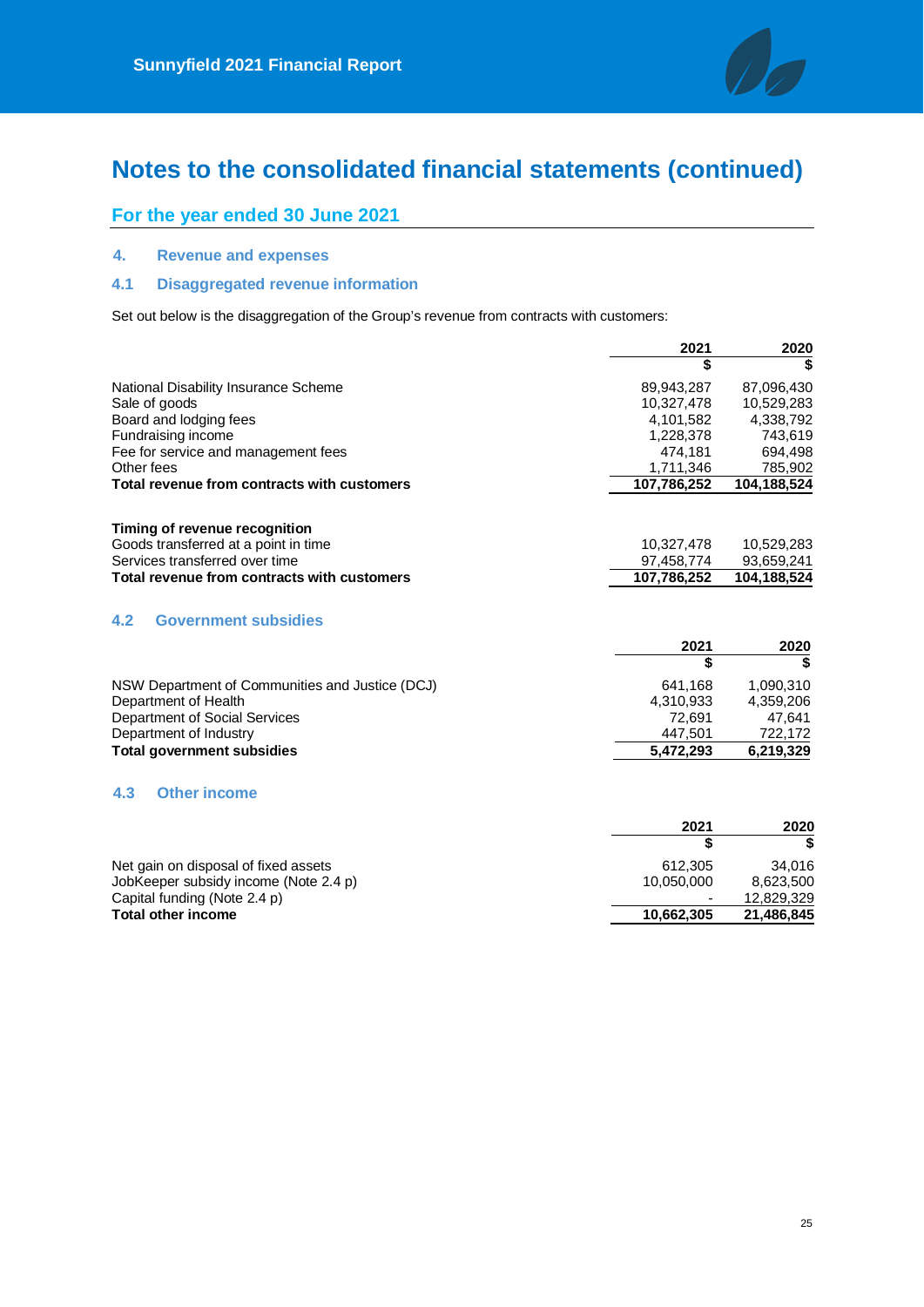

### **For the year ended 30 June 2021**

### **4. Revenue and expenses (continued)**

**4.4 Finance costs**

|                                         | 2021    | 2020      |
|-----------------------------------------|---------|-----------|
|                                         |         |           |
| Bank charges                            | 32,088  | 32.578    |
| Interest on lease liabilities (Note 14) | 887,306 | 969,806   |
|                                         | 919.394 | 1,002,384 |

### **4.5 Employee benefits expenses**

|                                     | 2021       | 2020       |
|-------------------------------------|------------|------------|
|                                     |            |            |
| Salaries and wages                  | 74,354,374 | 67,927,238 |
| Workers' compensation costs         | 1,791,053  | 1,106,473  |
| Agency staff                        | 591.019    | 1,236,562  |
| Sub-contractors                     | 641,587    | 206,108    |
| Superannuation costs                | 7,178,504  | 6.445.596  |
| Recruitment, training and amenities | 808.527    | 908.276    |
| Annual leave                        | 5,104,023  | 4,822,053  |
| Long service leave                  | 342,335    | 346,454    |
| Total employee benefits expenses    | 90,811,422 | 82,998,760 |

### **4.6 Occupancy expenses**

|                                                               | 2021      | 2020      |
|---------------------------------------------------------------|-----------|-----------|
|                                                               |           |           |
| Depreciation of lease right-of-use assets (Note 14)           | 2,990,668 | 3,618,839 |
| Expense relating to leases of short-term and low-value assets | 712.043   | 37.428    |
| Food and household costs                                      | 942.517   | 916.258   |
| <b>Utilities</b>                                              | 776.119   | 800,767   |
| Cleaning                                                      | 894.460   | 704,224   |
| Repairs and maintenance                                       | 1,610,160 | 1,301,928 |
| Other                                                         | 413,964   | 104,027   |
| Total occupancy expenses                                      | 8,339,931 | 7,483,471 |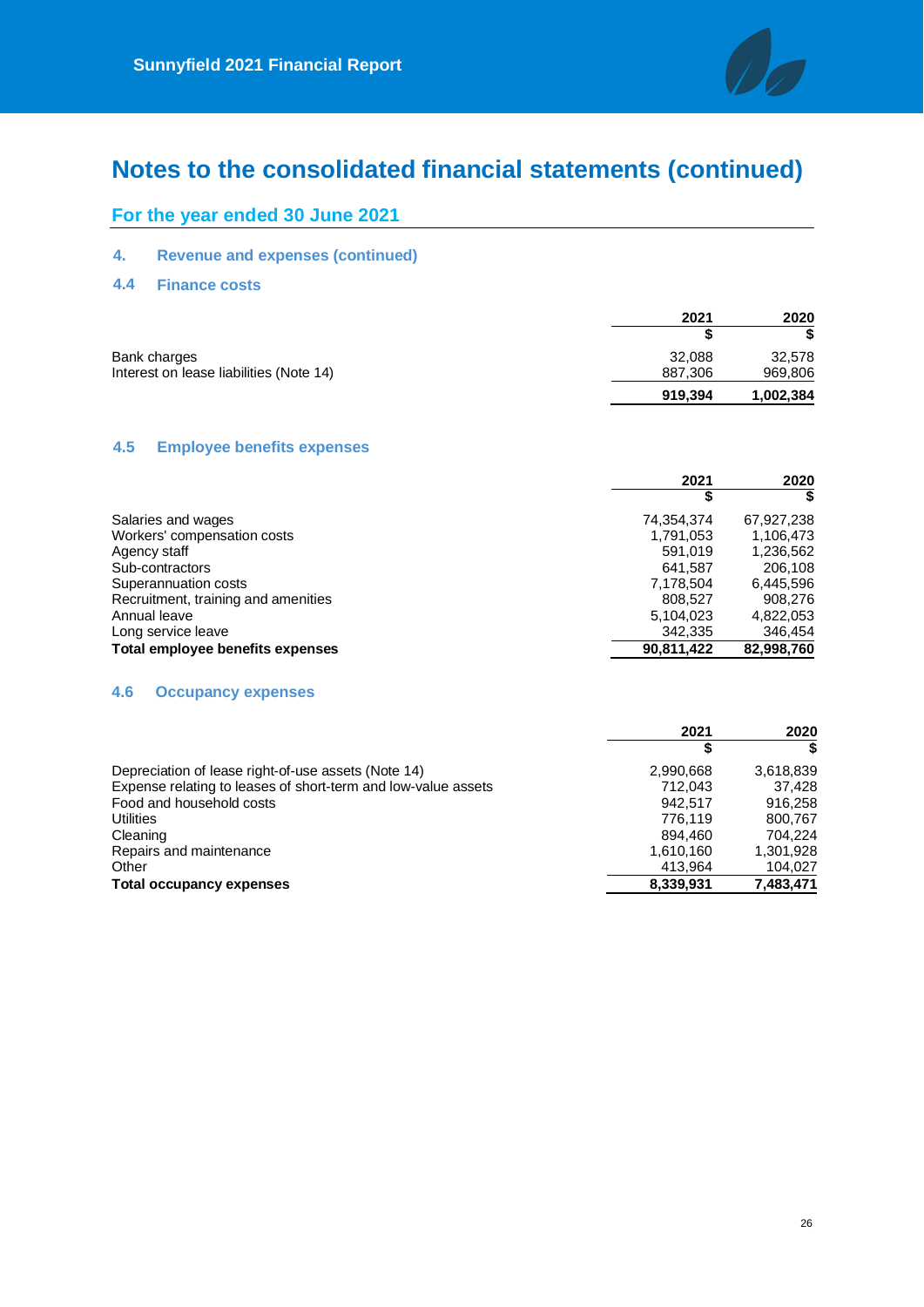

## **For the year ended 30 June 2021**

### **4. Revenue and expenses (continued)**

**4.7 Other expenses**

|                          | 2021      | 2020      |  |
|--------------------------|-----------|-----------|--|
|                          |           | S         |  |
| Insurance                | 793,211   | 703,754   |  |
| Fundraising expenses     | 117,363   | 178,223   |  |
| Printing and stationery  | 291,320   | 252,906   |  |
| Communication expenses   | 530,178   | 581,815   |  |
| Transport expenses       | 575.014   | 643,367   |  |
| Computer and IT expenses | 1.572.150 | 1,543,572 |  |
| Professional fees        | 2,035,876 | 1,128,305 |  |
| Other                    | 2,640,869 | 2,026,120 |  |
| Total other expenses     | 8,555,981 | 7,058,062 |  |

### **5. Cash and cash equivalents**

|                                 | 2021       | 2020       |
|---------------------------------|------------|------------|
|                                 |            |            |
| Cash at bank                    | 35,955,127 | 28,999,152 |
| Cash on hand                    | 306.884    | 356.521    |
| Total cash and cash equivalents | 36.262.011 | 29,355,673 |

For the purposes of consolidated statement of cash flows, cash and cash equivalents comprise the above.

Cash at bank earns interest at floating rates based on daily deposit rates.

|                                                                                                    | 2021          | 2020          |
|----------------------------------------------------------------------------------------------------|---------------|---------------|
|                                                                                                    | \$            | S             |
| <b>Cash flow reconciliation</b>                                                                    |               |               |
| Reconciliation of net surplus after tax to net cash flows from operations:<br>Surplus for the year | 7,925,392     | 28,265,009    |
|                                                                                                    |               |               |
| Adjustments to reconcile surplus after tax to net cash flows:                                      |               |               |
| Depreciation expense of property, plant and equipment                                              | 2,565,158     | 2,053,834     |
| Depreciation expense of right-of-use assets                                                        | 2,990,668     | 3,618,839     |
| Impairment expenses                                                                                | 300,130       |               |
| Gain on disposal of property, plant and equipment                                                  | (612,305)     | (34,016)      |
| Provision for doubtful debts                                                                       | 69,132        | 163           |
| Gain on Crown Lands                                                                                |               | (12,829,329)  |
| Changes in assets and liabilities:                                                                 |               |               |
| Decrease/(increase) in trade and other receivables                                                 | 4,156,673     | (4,038,528)   |
| Increase in inventories                                                                            | (47,056)      | (351, 340)    |
| Increase in employee benefit liabilities                                                           | 1,046,752     | 1,602,445     |
| (Decrease)/increase in trade and other payables                                                    | (6,666,040)   | 9,180,125     |
| Increase/(decrease) in provisions                                                                  | 281,809       | (2, 164, 129) |
| Decrease in funding in advance                                                                     | (1, 178, 007) | (3,602,925)   |
| Net cash flows from operating activities                                                           | 10,832,306    | 21,700,148    |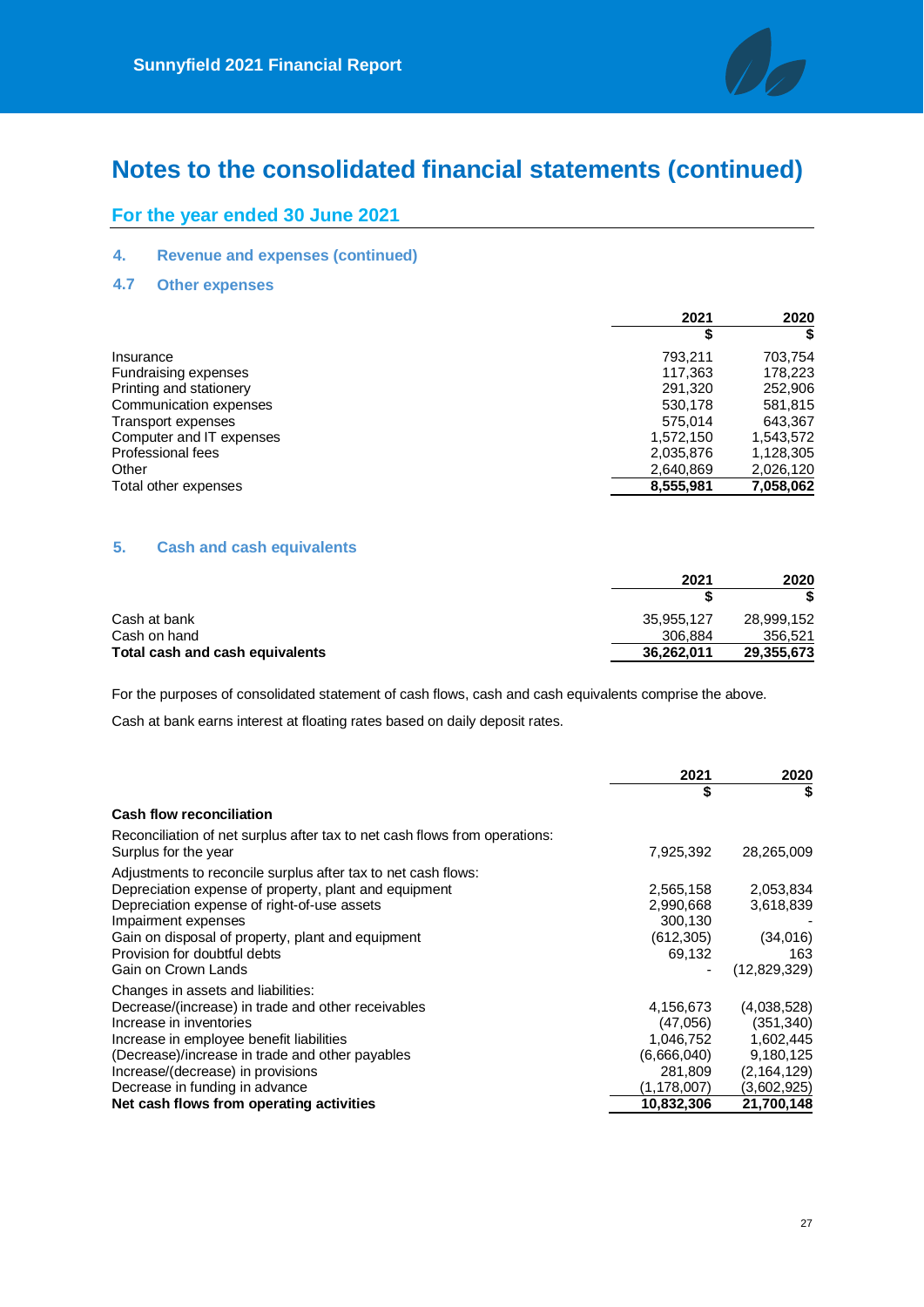

## **For the year ended 30 June 2021**

### **6. Trade and other receivables**

|                                      | 2021      | 2020       |
|--------------------------------------|-----------|------------|
| <b>Current</b>                       |           |            |
| Trade and other receivables          | 3,882,141 | 5,662,534  |
| Provision for expected credit losses | (55, 265) | (154, 432) |
| Deposits                             | 737.246   | 568,175    |
| JobKeeper recoverable                |           | 2,878,500  |
|                                      | 4,564,122 | 8,954,777  |

### **7. Inventories**

|                                                                 | 2021    | 2020    |  |
|-----------------------------------------------------------------|---------|---------|--|
|                                                                 |         |         |  |
| Raw materials                                                   | 589.409 | 549.738 |  |
| Finished goods                                                  | 3.830   | 405     |  |
| Work in progress                                                | 70.983  | 67.023  |  |
| Total inventories at the lower of cost and net realisable value | 664.222 | 617.166 |  |

Write-downs of inventories to net realisable value recognised as an expense during the year ended 30 June 2021 amounted to \$27,522 (2020: \$68,433).

### **8. Other assets**

|                     | 2021       | 2020       |
|---------------------|------------|------------|
|                     |            |            |
| <b>Current</b>      |            |            |
| Short-term deposits | 25,651,588 | 26,526,243 |
| Prepayments         | 477.070    | 312,220    |
|                     | 26,128,658 | 26,838,463 |

Short term deposits are made for varying periods depending on the forecast cash flow requirements of Sunnyfield, and earn interest at the respective short-term deposit rates.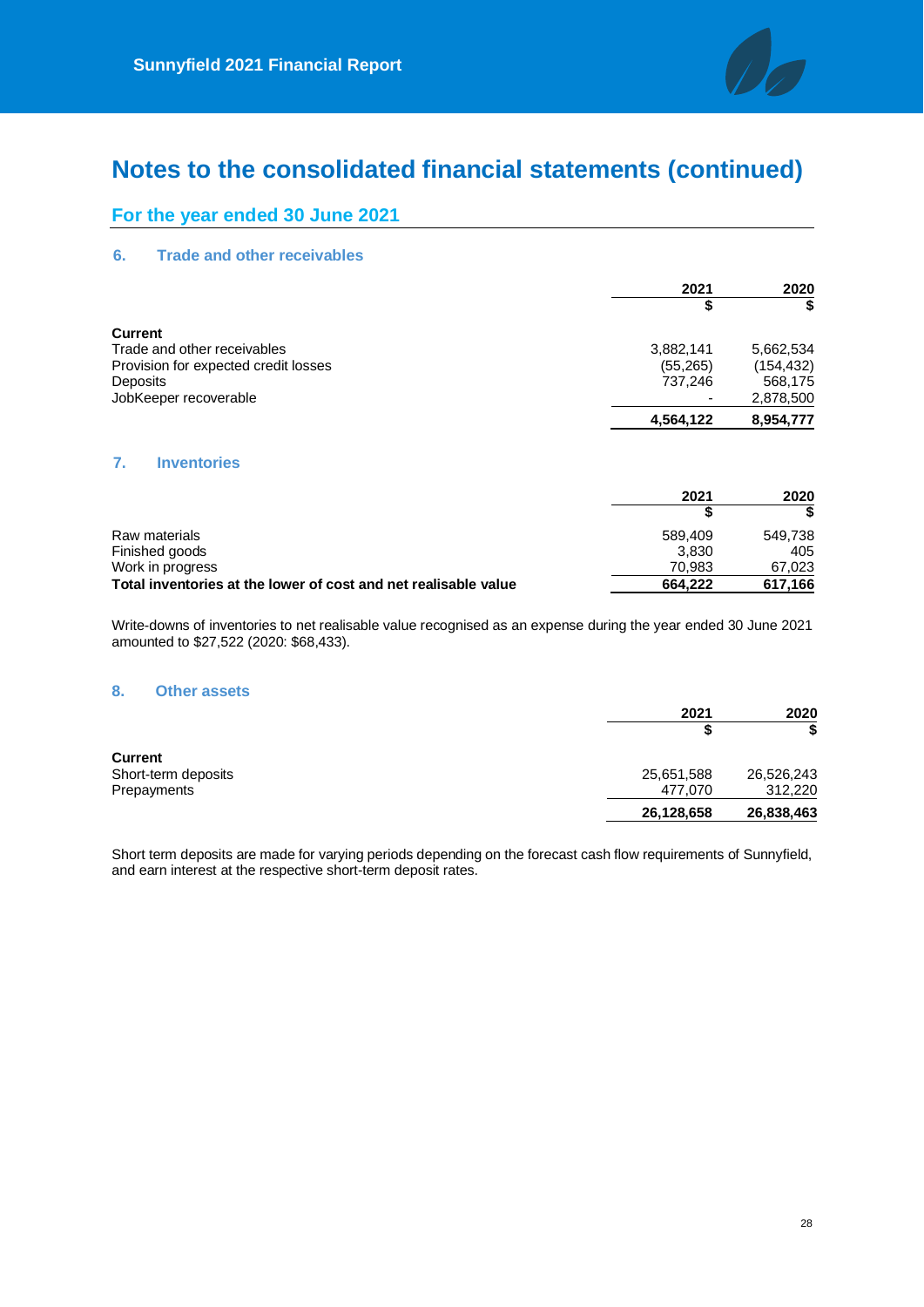

### **For the year ended 30 June 2021**

### **9. Property, plant and equipment**

|                                 | <b>Buildings on</b>     |                    |           |                  |              |             |  |
|---------------------------------|-------------------------|--------------------|-----------|------------------|--------------|-------------|--|
|                                 | leasehold Freehold land |                    |           | <b>Plant and</b> | <b>Motor</b> | Computer    |  |
|                                 |                         | land and buildings | equipment | <b>Vehicles</b>  | hardware     | Total       |  |
|                                 |                         |                    |           |                  | ъ            |             |  |
| Cost                            |                         |                    |           |                  |              |             |  |
| At 1 July 2020                  | 4,516,138               | 26,222,298         | 2,724,436 | 5,942,706        | 3,487,333    | 42,892,911  |  |
| Additions                       | 981,941                 | 175,279            | 302,169   | 956,786          | 529,832      | 2,946,007   |  |
| <b>Disposals</b>                | (40, 755)               | (597, 399)         | (23, 499) | (446, 535)       |              | (1,108,188) |  |
| Transfers                       | (1,036,579)             | 1,036,579          |           |                  |              |             |  |
| Impairment*                     |                         | (190,785)          |           |                  |              | (190, 785)  |  |
| At 30 June 2021                 | 4,420,745               | 26,645,972         | 3,003,106 | 6,452,957        | 4,017,165    | 44,539,945  |  |
| <b>Accumulated depreciation</b> |                         |                    |           |                  |              |             |  |
| At 1 July 2020                  | 3,566,682               | 1,230,461          | 2,079,611 | 3,976,935        | 2,692,954    | 13,546,643  |  |
| Depreciation for the year       | 707,146                 | 287,301            | 324,400   | 778,346          | 467,965      | 2,565,158   |  |
| Transfers                       | (989, 952)              | 989,952            |           |                  |              |             |  |
| <b>Disposals</b>                | (7, 853)                | (282, 187)         | (21,098)  | (446,535)        |              | (757, 673)  |  |
| At 30 June 2021                 | 3,276,023               | 2,225,527          | 2,382,913 | 4,308,746        | 3,160,919    | 15,354,128  |  |
| Net book value                  |                         |                    |           |                  |              |             |  |
| At 30 June 2021                 | 1,144,722               | 24,420,445         | 620,193   | 2,144,211        | 856,246      | 29,185,817  |  |
| At 30 June 2020                 | 949,456                 | 24,991,837         | 644,825   | 1,965,771        | 794,379      | 29,346,268  |  |

\* During the year ended 30 June 2021, the Group had a valuation performed on Freehold land and buildings. The valuation gave a value which was less than the current book value, as such an impairment expense of \$190,785 was recognised in August 2020.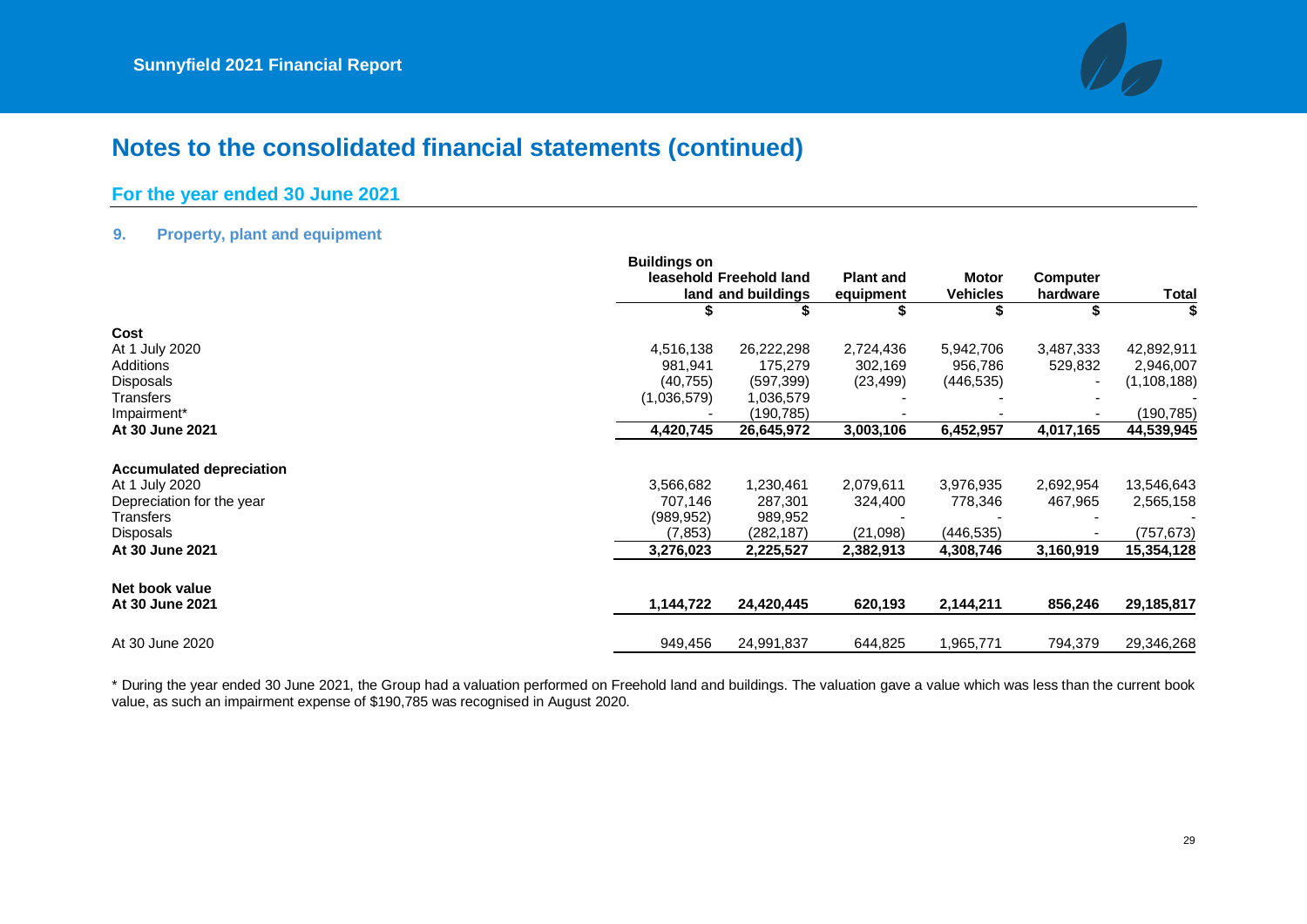

### **For the year ended 30 June 2021**

### **10. Trade and other payables**

|                              | 2021           | 2020       |
|------------------------------|----------------|------------|
|                              |                | S.         |
| <b>Current</b>               |                |            |
| Trade and other payables     | 8,857,451      | 8,908,096  |
| NDIS government cash advance | $\blacksquare$ | 6,825,736  |
|                              | 8,857,451      | 15,733,832 |

The NDIS government cash advance was repaid across 6 months beginning from October 2020.

### **11. Provisions**

|                | 2021      | 2020      |
|----------------|-----------|-----------|
|                | ₽         | \$        |
| <b>Current</b> |           |           |
| Employees      | 7,415     | 7,415     |
| Legal          | -         | 25,000    |
| Make good      | 803,528   | 793,130   |
| Other          | 843,694   | 547,283   |
|                | 1,654,637 | 1,372,828 |

### *Movement in provisions*

Movement in each class of provision during the financial year are set out below:

|                          | Legal                    | Make good | Employees                | Other     | Total     |
|--------------------------|--------------------------|-----------|--------------------------|-----------|-----------|
|                          |                          |           |                          |           |           |
| At 1 July 2020           | 25,000                   | 793.130   | 7.415                    | 547.283   | 1.372.828 |
| Arisen during the year   | $\overline{\phantom{0}}$ | 123.392   | -                        | 721.083   | 844.475   |
| Utilised during the year | (25,000)                 | (112.994) | $\overline{\phantom{0}}$ | (424.672) | (562,666) |
| At 30 June 2021          | -                        | 803.528   | 7.415                    | 843.694   | 1,654,637 |

### **12. Employee benefit liabilities**

|                    | 2021      | 2020      |
|--------------------|-----------|-----------|
|                    |           | \$        |
| <b>Current</b>     |           |           |
| Annual leave       | 6,078,948 | 5,352,806 |
| Long service leave | 2,353,664 | 2,186,818 |
|                    | 8,432,612 | 7,539,624 |
| <b>Non-current</b> |           |           |
| Long service leave | 1,139,696 | 985,932   |
|                    |           |           |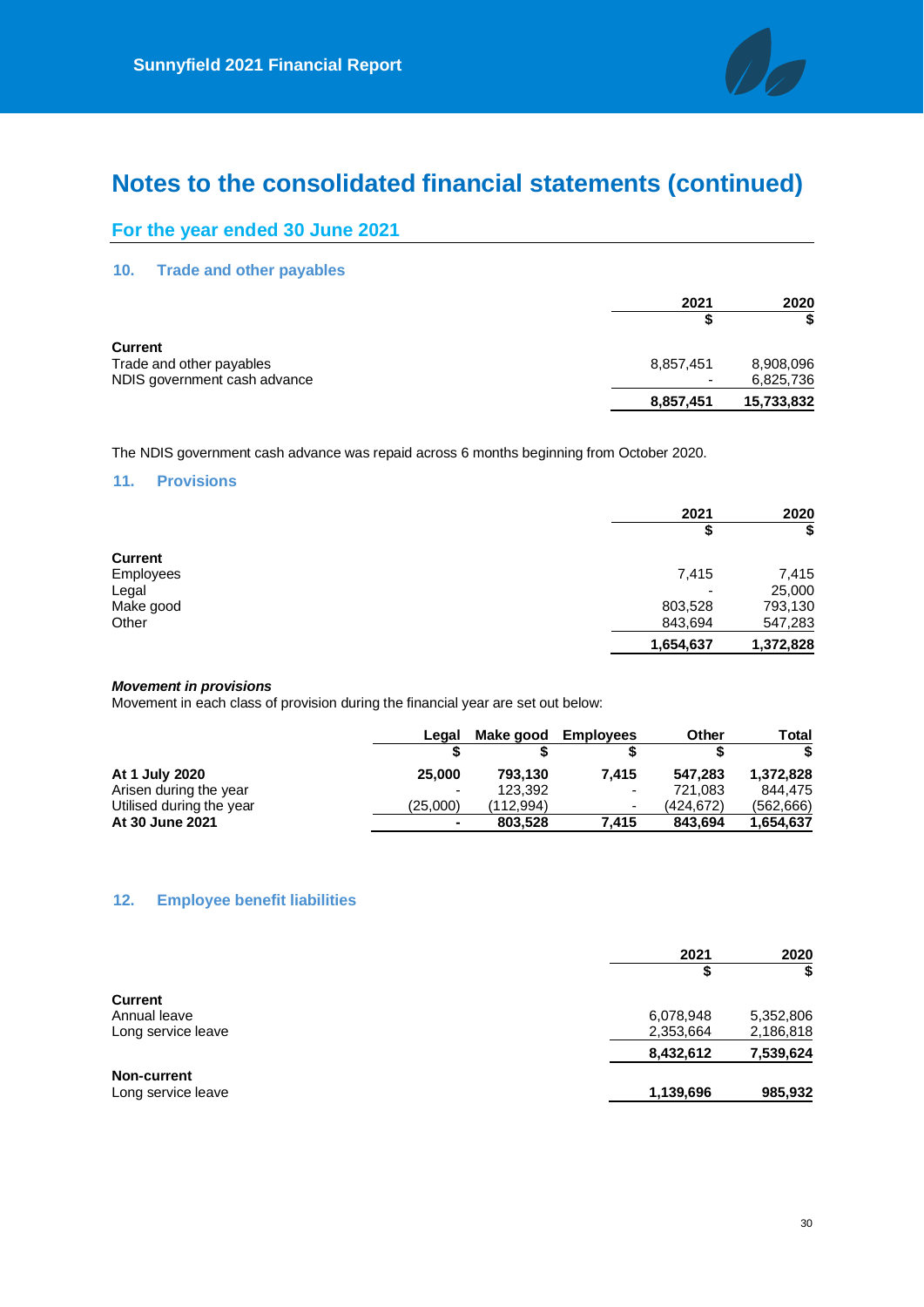

### **For the year ended 30 June 2021**

### **13. Bank guarantee**

Sunnyfield has bank guarantees with Westpac to the value of \$414,706 (2020: \$618,447).

### **14. Leases**

### **Group as a lessee**

The Group has lease contracts for forklifts, office equipment and buildings used in its operations. Leases of forklifts and office equipment generally have lease terms of 2 years while buildings have lease terms between 3 and 10 years. The Group's obligations under its leases are secured by the lessor's title to the leased assets. Generally, the Group is restricted from assigning and subleasing the leased assets and some contracts require the Group to maintain certain financial ratios.

The Group also has certain leases of machinery with lease terms of 12 months or less and leases of office equipment with low value. The Group applies the 'short-term lease' and 'lease of low-value assets' recognition exemptions for these leases.

Set out below are the carrying amounts of lease right-of-use assets recognised and the movements during the period:

|                       | Lease right-of- |
|-----------------------|-----------------|
|                       | use assets      |
|                       |                 |
| As at 1 July 2020     | 18,019,014      |
| New leases            | 1,871,668       |
| Depreciation expense  | (2,990,668)     |
| Change in lease terms | 3,503,730       |
| Termination of leases | (717,920)       |
| Impairment            | (109,345)       |
| As at 30 June 2021    | 19,576,479      |
| Current               | 139,569         |
| Non-current           | 19,436,910      |

Set out below are the carrying amounts of lease liabilities and the movements during the period:

|                                    | Lease<br><b>liabilities</b> |
|------------------------------------|-----------------------------|
|                                    |                             |
| As at 1 July 2020                  | 18,081,970                  |
| New leases                         | 1,805,705                   |
| Accretion of interest              | 887,306                     |
| Change in lease terms              | 3,503,730                   |
| Termination of leases              | (429,341)                   |
| Write off error in opening balance | (12, 275)                   |
| Payments                           | (3,704,742)                 |
| At 30 June 2021                    | 20,132,353                  |
| Current                            | 2,795,619                   |
| Non-current                        | 17,336,734                  |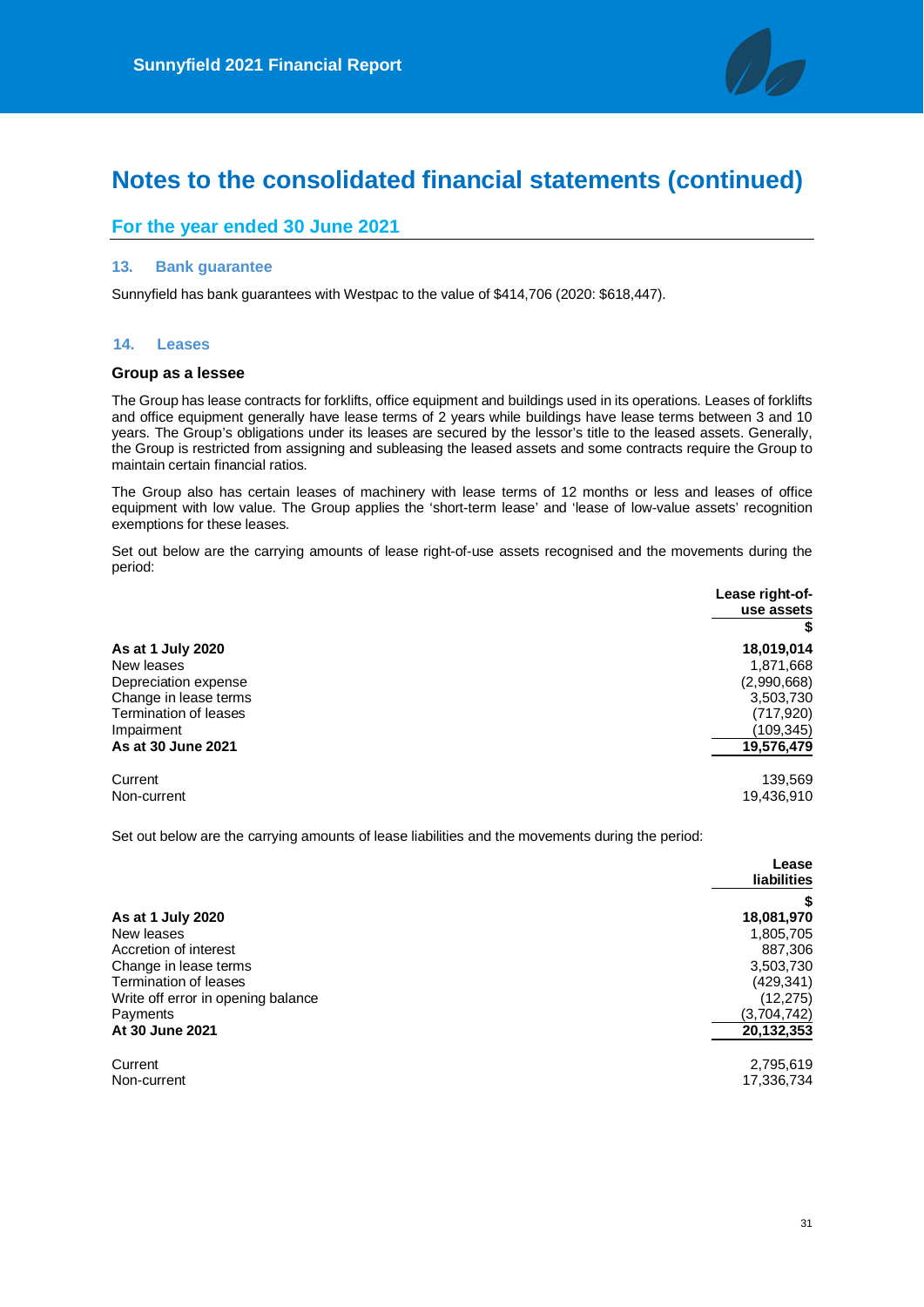

### **For the year ended 30 June 2021**

### **14. Leases (continued)**

### **Group as a lessee (continued)**

The following are the amounts recognised in profit or loss:

|                                                               | 2021      | 2020      |
|---------------------------------------------------------------|-----------|-----------|
|                                                               |           |           |
| Depreciation expense of lease right-of-use assets             | 2.990.668 | 3.618.839 |
| Interest expense on lease liabilities                         | 887.306   | 969.806   |
| Expense relating to leases of short-term and low-value assets | 712.043   | 37.428    |
| Total amount recognised in profit or loss                     | 4.590.017 | 4,626,073 |

The Group had total cash outflows for leases of \$4,416,785 in 2021 (2020: \$3,809,987). The Group did not have any non-cash additions to lease right-of-use assets and lease liabilities in 2021 (2020: \$nil).

### **15. Funds**

### **Details of reserves and funds included in consolidated statement of changes in funds**

### *General Funds*

General Funds represent the accumulation of the funds including the surplus for the year from Sunnyfield and its controlled entities.

|                      |                     | <b>Sunnyfield Gateway 2015</b> |             |                   |                          |
|----------------------|---------------------|--------------------------------|-------------|-------------------|--------------------------|
|                      |                     | Independence                   |             | <b>Properties</b> | <b>Endeavour</b>         |
|                      | <b>Consolidated</b> | <b>Parent</b>                  | <b>Fund</b> | <b>Trust</b>      | Sunnyfield               |
|                      |                     |                                |             |                   | S                        |
| At 30 June 2020      | 67.456.140          | 65.944.654                     | 980.842     | 522.961           | 7,683                    |
| Surplus for the year | 7,925,392           | 7,807,035                      | 1.726       | 116.507           | 124                      |
| <b>Transfers</b>     |                     | 982.568                        | (982, 568)  |                   | $\overline{\phantom{a}}$ |
| At 30 June 2021      | 75,381,532          | 74,734,257                     |             | 639.468           | 7,807                    |

#### *Asset Revaluation Reserve*

This reserve is used to record increases in the fair value above the acquisition cost of freehold land and buildings.

|                 |                     |               |                          | <b>Sunnyfield Gateway 2015</b> |                          |
|-----------------|---------------------|---------------|--------------------------|--------------------------------|--------------------------|
|                 |                     |               | Independence             | <b>Properties</b>              | <b>Endeavour</b>         |
|                 | <b>Consolidated</b> | <b>Parent</b> | Fund                     | <b>Trust</b>                   | <b>Sunnvfield</b>        |
|                 |                     |               |                          |                                |                          |
| At 30 June 2020 | 100.234             | 100.234       | $\overline{\phantom{0}}$ | $\blacksquare$                 | $\overline{\phantom{0}}$ |
| At 30 June 2021 | 100.234             | 100.234       |                          | $\blacksquare$                 |                          |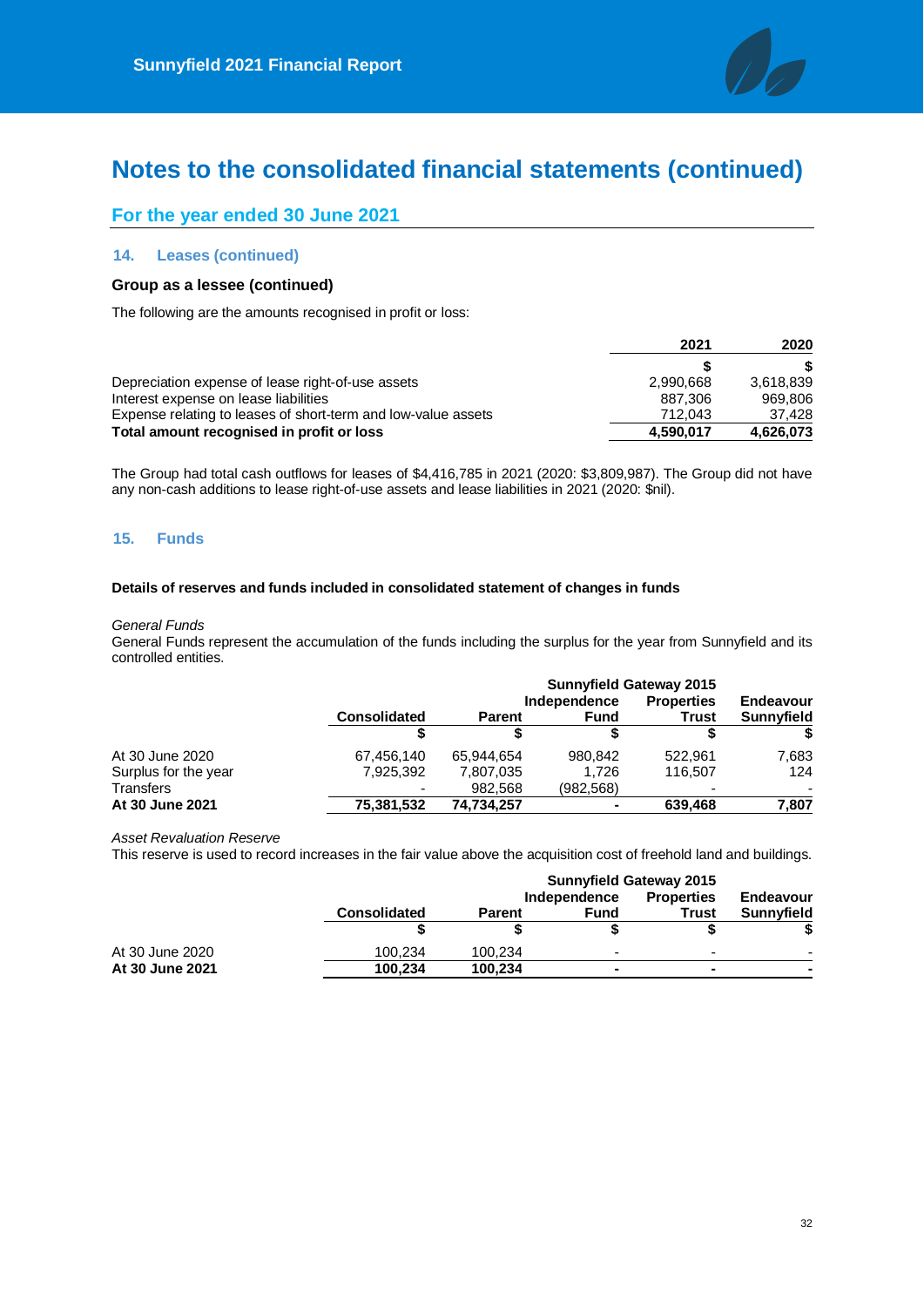

## **For the year ended 30 June 2021**

### **16. Information relating to Sunnyfield (the Parent)**

|                                      | 2021        | 2020       |
|--------------------------------------|-------------|------------|
|                                      | \$          |            |
| <b>Current assets</b>                |             |            |
| Cash and cash equivalents            | 35,579,554  | 26,822,427 |
| Trade and other receivables          | 7,228,201   | 10,583,712 |
| Inventories                          | 664,222     | 617,166    |
| Other assets                         | 26,127,558  | 25,930,667 |
| <b>Total current assets</b>          | 69,599,535  | 63,953,972 |
| <b>Non-current assets</b>            |             |            |
| Property, plant and equipment        | 21,408,172  | 28,085,780 |
| Investment in subsidiary             | 6,425,000   |            |
| Lease right-of-use assets            | 3,471,131   | 5,371,627  |
| Total non-current assets             | 31,304,303  | 33,457,407 |
| <b>Total assets</b>                  | 100,903,838 | 97,411,379 |
| <b>Current liabilities</b>           |             |            |
| Trade and other payables             | 11,141,072  | 14,755,584 |
| Funding in advance                   | 682,794     | 1,860,801  |
| Provisions                           | 1,124,278   | 1,020,553  |
| Employee benefit liabilities         | 8,432,612   | 7,539,624  |
| <b>Total current liabilities</b>     | 21,380,756  | 25,176,562 |
| <b>Non-current liabilities</b>       |             |            |
| Employee benefit liabilities         | 1,139,696   | 985,932    |
| Lease liabilities                    | 3,548,895   | 5,203,997  |
| <b>Total non-current liabilities</b> | 4,688,591   | 6,189,929  |
| <b>Total liabilities</b>             | 26,069,347  | 31,366,491 |
| <b>Net assets</b>                    | 74,834,491  | 66,044,888 |
| <b>Funds</b>                         |             |            |
| General funds                        | 74,734,257  | 65,944,654 |
| Asset revaluation reserve            | 100,234     | 100,234    |
|                                      | 74,834,491  | 66,044,888 |
| Surplus for the year                 | 7,807,035   | 27,017,005 |

There are no commitments or contingencies as at the reporting date which would have a material effect on the Parent's financial statements as at 30 June 2021 (2020: \$nil).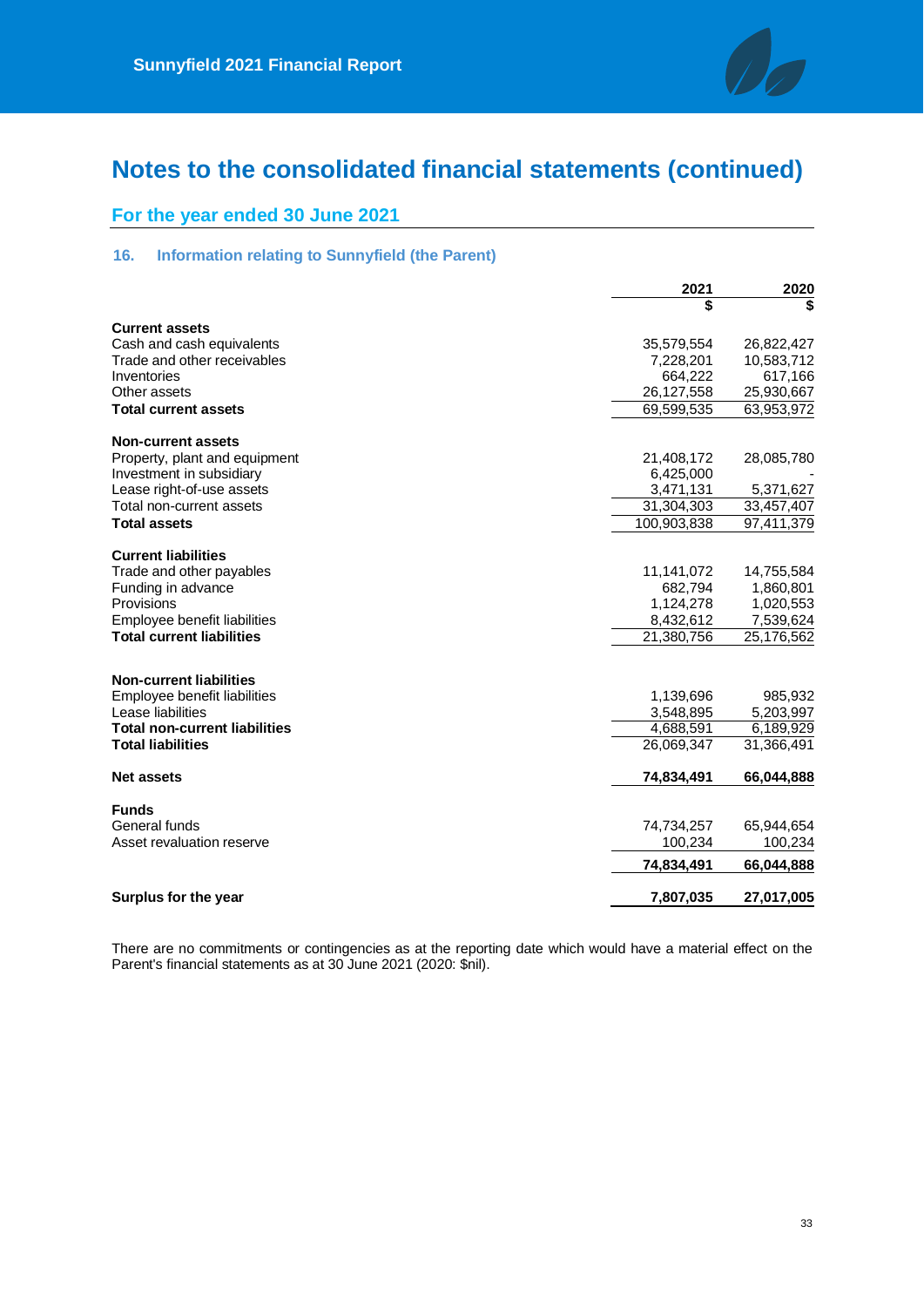

### **For the year ended 30 June 2021**

### **17. Related party disclosures**

#### **The Sunnyfield Independence Fund**

The Sunnyfield Independence Fund was a discretionary trust and it is intended that any distribution from the trust fund be applied to the advancement of Sunnyfield, or generally in projects designed for the support and nurturing of people with an intellectual disability.

The Sunnyfield Independence Fund was wound up on 19 May 2021.

For the year ended 30 June 2021, The Sunnyfield Independence Fund had a net trust surplus of \$nil (2020: \$289,474) and net assets of \$nil (2020: \$980,842) after writing-off the value of leasehold assets of \$nil (2020: \$328,594) as a result of the Crown Lands transfer to Sunnyfield. The Sunnyfield Independence Fund's results for the year ended 30 June 2021 have been included in Sunnyfield's consolidated financial statements.

#### **Gateway 2015 Properties Trust**

The Gateway 2015 Properties Trust is a charitable trust registered as a community housing provider under the Community Housing Providers National Law. The Trust is constituted by a Trust Deed dated 19 May 2015.

The Trust is to be applied for the purposes of providing money, property or other benefits for the advancement of Sunnyfield and other similar institutions whose purpose is to provide certain services or support to people with an intellectual or other disability. Sunnyfield provides services to the Trust under a services deed dated 19 May 2015.

#### **Endeavour Sunnyfield Pty Ltd**

Endeavour Sunnyfield Pty Ltd is a wholly owned subsidiary established for the sole purpose of acquiring Endeavour Industries - Disability Services Division (EGA).

The transaction took effect on 1 December 2018 (the completion date) under an Agreement for Sale of Assets dated 1 November 2018.

As a result of the agreement, Endeavour Sunnyfield Pty Ltd gained 80 staff and 223 clients. For the year ended 30 June 2021, Endeavour Sunnyfield Pty Ltd contributed \$nil to the Group's total revenue.

The acquisition involved Endeavour Sunnyfield taking over EGA motor vehicles and Business Contracts (i.e. contracts with EGA Clients for the supply of NDIS funded services) for the acceptance of Assumed Liabilities from EGA (i.e. employees and associated provisions for their entitlements).

There was no cash consideration paid and no other assets transferred by the acquirer (Endeavour Sunnyfield) at the acquisition date as part of the agreement.

### **17.1 Directors' compensation**

The directors act in an honorary capacity and receive no compensation for their services.

### **17.2 Transactions with director-related entities**

During the years ended 30 June 2021 and 30 June 2020, the following transactions with director-related entities took place:

### **2021**

- Some of the member directors had family who received services from Sunnyfield Shared Living, Community Services and/or Enterprises.
- Director Karen Ingram is a Partner of law firm Clayton Utz. Clayton Utz performed both paid and pro-bono work on legal matters for Sunnyfield. The paid work was performed on commercial terms.
- Director Julia Gunn is a Partner of accounting firm KPMG. KPMG performed paid consulting work for Sunnyfield. This paid work was performed on commercial terms.

Other than the transactions disclosed above, no other amounts were paid or received from directors or directorrelated entities at the reporting dates.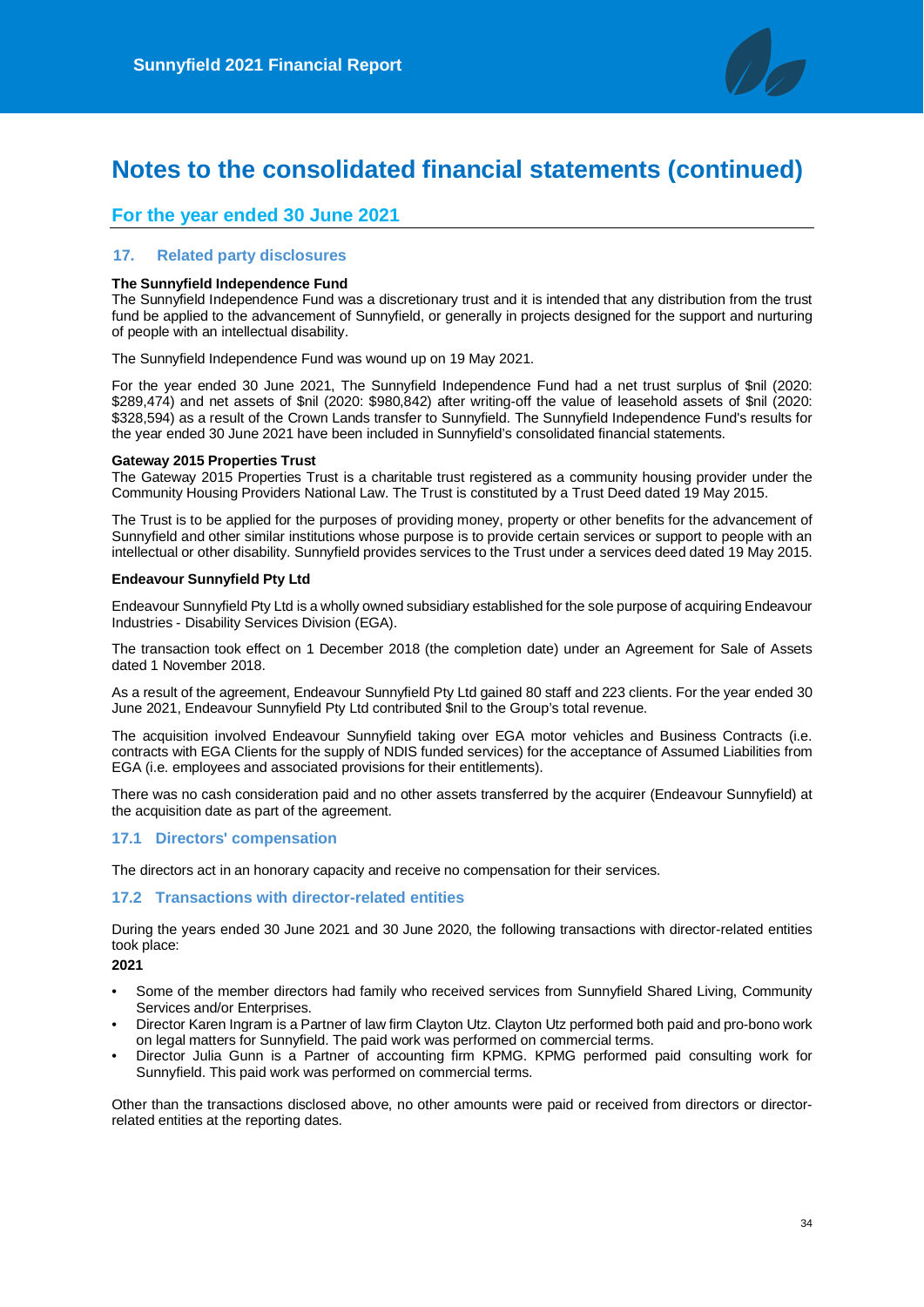

### **For the year ended 30 June 2021**

### **17. Related party disclosures (continued)**

### **17.2 Transactions with director-related entities (continued)**

### **2020**

- Some of the member directors had family who received services from Sunnyfield Shared Living, Community Services and/or Enterprises.
- Director Karen Ingram is a Partner of law firm Clayton Utz. Clayton Utz performed both paid and pro-bono work on legal matters for Sunnyfield. The paid work was performed on commercial terms.

Other than the transactions disclosed above, no other amounts were paid or received from directors or directorrelated entities at the reporting dates.

### **17.3 Key management personnel compensation**

Refer to note 21 for key management personnel compensation.

### **18. Commitments and contingencies**

#### **Lease commitments**

Sunnyfield has entered into formal commercial property leases. These leases are non-cancellable leases having remaining terms up to 10 years. All property leases include a clause to enable upward revision of rental charges. Sunnyfield has also entered into commercial leases on certain plant and equipment. These leases have a maximum life of 5 years with no renewal option included in the contract.

### **Contingent liabilities**

Under the NGO Small and Large Residential Centres Redevelopment Program, Sunnyfield has acquired two properties from the Minister for Disability Services acting through the NSW Department of Communities and Justice (DCJ). The land was acquired in 2017 and group homes constructed during 2018. Under the terms and conditions of the Project Delivery Agreement, the properties are to be used for the intended services being the provision of accommodation services for people with disability. For a period of 40 years from the delivery of the properties, DCJ retains the right to repayment of the market value of the properties should the properties be sold or cease to be used for the intended purpose approved by DCJ. The directors consider the chance of breach of these conditions remote.

### **Contingent assets**

Sunnyfield was required to attend the Royal Commission into Violence, Abuse, Neglect and Exploitation of people with Disability. During the year Sunnyfield incurred costs of \$1,426,281 in respect of these matters up to the 30 June 2021. Further expenses will be incurred in financial year 2022. At year end, there was uncertainty as to the amount insurance policies would reimburse of these costs, accordingly no insurance reimbursement has been accounted for in the year ended 30 June 2021.

### **Other**

Sunnyfield has acquired ownership of two properties from the NSW Government in May 2020. The transfer agreement has some undertakings and covenants, including only being used for approved disability purposes, and using all reasonable endeavours to deliver on some significant future investment initiatives that are consistent with the provision of disability services. These future investment undertakings include a major redevelopment of 185 Allambie Road, Allambie Heights, and establishing a new regional Disability Services Community Hub. The Directors consider that the chances of breaching the covenants are remote.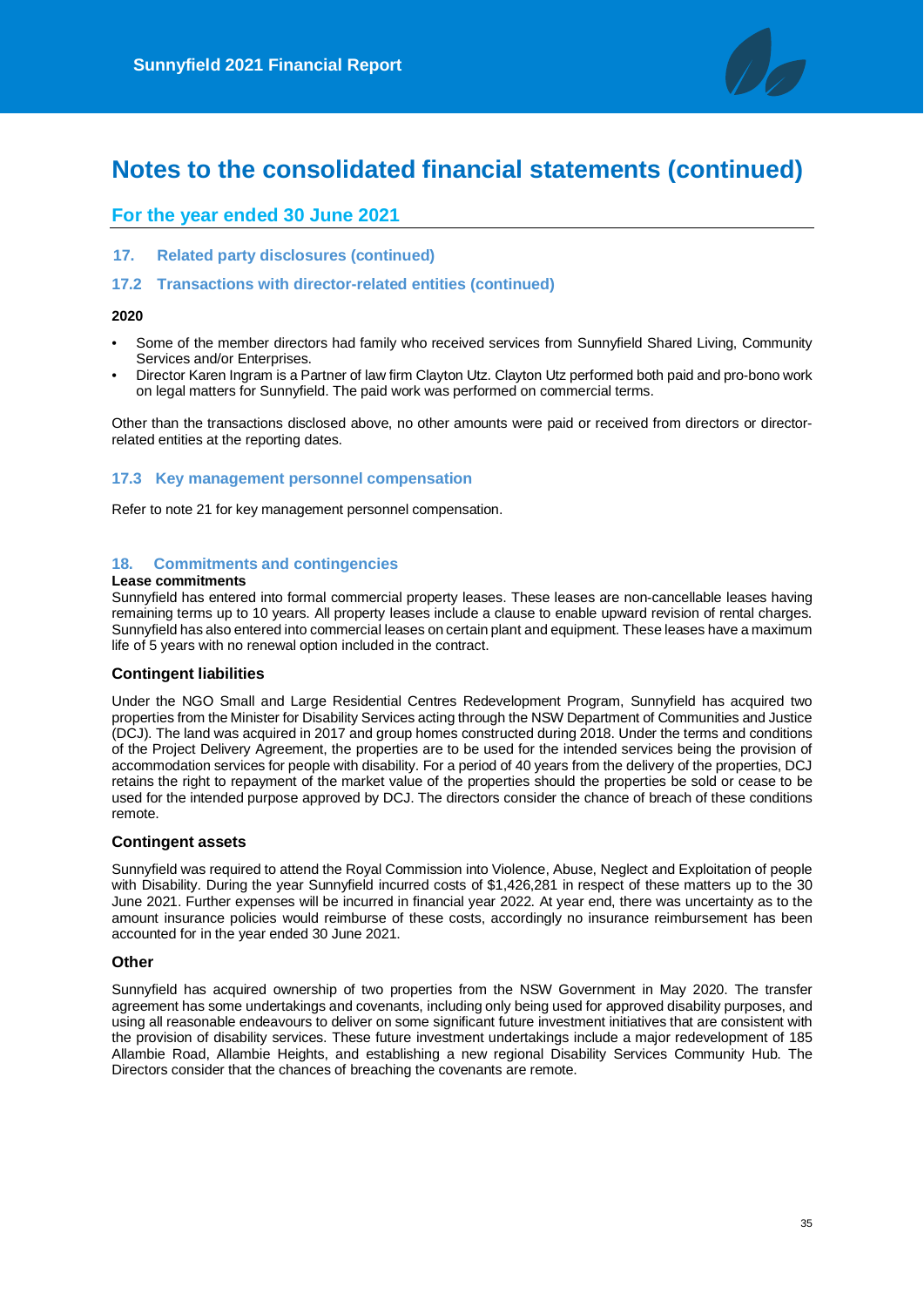

### **For the year ended 30 June 2021**

### **19. Economic dependency**

Sunnyfield as a going concern is dependent upon the continuing support from the NSW State and Federal Government and clients selecting Sunnyfield as their service provider following transition to the NDIS. A portion of income is derived from Government grants and subsidies. With 3.9% (2020: 4.0%) from the Federal Government, 1.0% (2020: 1.6%) from the NSW State Government and 79.4% (2020: 78.9%) from the National Disability Insurance Scheme.

The terms of Federal and State Government agreements are broadly summarised in the below analysis.

|                                                       | 2021        |               | 2020                |                     |
|-------------------------------------------------------|-------------|---------------|---------------------|---------------------|
| <b>Government subsidies</b>                           | \$          | $\frac{9}{6}$ | \$                  | $\frac{9}{6}$       |
| Federal                                               | 4,383,624   | 3.9           | 4,406,847           | 4.0                 |
| <b>State</b>                                          | 1,088,669   | 1.0           | 1,812,482           | 1.6                 |
|                                                       | 5,472,293   |               | 6,219,329           |                     |
| <b>National Disability Insurance Scheme</b>           | 89,943,287  | 79.4          | 87,096,430          | 78.9                |
|                                                       | 95,415,580  |               | 93,315,759          |                     |
| <b>Total revenue</b>                                  | 113,258,545 | 100%          | 110,407,853         | 100%                |
|                                                       |             |               | 30 June 2021        | 30 June 2020        |
|                                                       |             |               | \$                  | \$                  |
| <b>Federal Government</b>                             |             |               |                     |                     |
| Department of Social Services<br>Department of Health |             |               | 72,691<br>4,310,933 | 47,641<br>4,359,206 |
| <b>Total Federal Government</b>                       |             |               | 4,383,624           | 4.406.847           |
| <b>State Government</b>                               |             |               |                     |                     |
| Department of Communities and Justice                 |             |               | 641.168             | 1,090,310           |
| Department of Industry                                |             |               | 447.501             | 722,172             |
| <b>Total State Government</b>                         |             |               | 1,088,669           | 1,812,482           |
| <b>Government Subsidies (Note 4.2)</b>                |             |               | 5,472,293           | 6,219,329           |
| <b>National Disability Insurance Scheme</b>           |             |               | 89,943,287          | 87.096,430          |

The land and premises occupied by Sunnyfield at 185 Allambie Road, Allambie Heights and at Druids Court, 2 Martin Luther Place were Crown Lands up until the 25th May 2020 when Sunnyfield acquired freehold title. Sunnyfield holds a current Crown Lands lease for the vacant land at Aquatic Drive, Allambie Heights. No rental costs were paid in respect of any of these Crown Lands.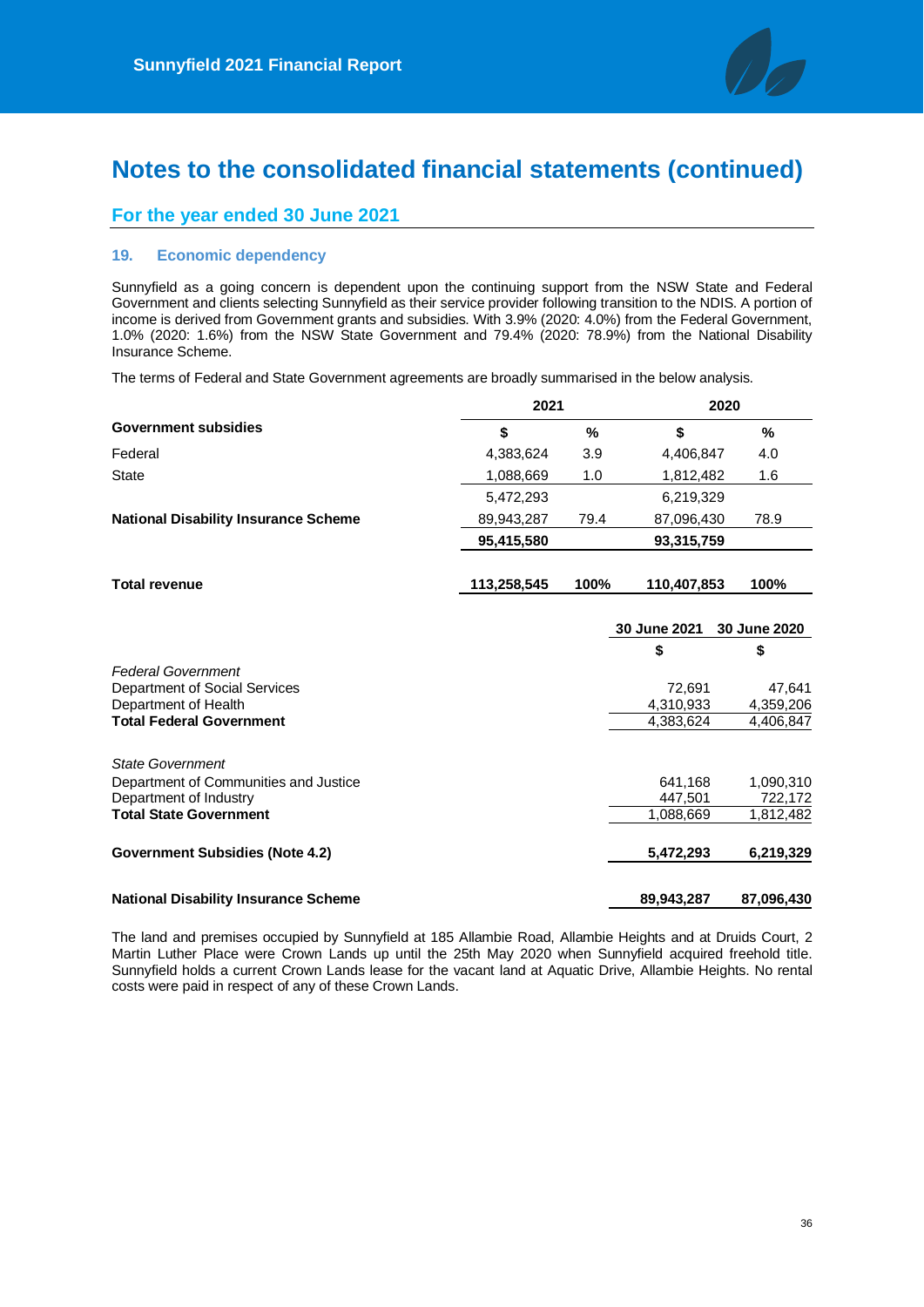

### **For the year ended 30 June 2021**

**20. Information and declarations to be furnished under the Charitable Fundraising Act, 1991**

### **20.1 Fundraising appeals conducted during the financial year ended 30 June 2021**

Fundraising appeals conducted during the financial year included raffles, direct mailing and sundry unsolicited donations and bequests.

### **20.2 Results of fundraising appeals**

Included in the consolidated statement of comprehensive income are the following:

|                    | 2021      | 2020      |
|--------------------|-----------|-----------|
|                    |           |           |
| Fundraising income | 1,228,378 | 743,619   |
| Direct costs       | (117,363) | (178,223) |
| Net surplus        | 1,111,015 | 565,396   |

### **20.3 Application of net surplus obtained from fundraising appeals**

During the year, Sunnyfield received gross proceeds and grants of \$1,228,378 (2020: \$743,619) from fundraising appeals. These funds were spent on direct care and plant and equipment acquisitions.

### **20.4 Comparison of certain monetary figures and percentages from fundraising appeals**

|                    | 2021      |      |            |      |
|--------------------|-----------|------|------------|------|
|                    |           | %    |            | %    |
| Fundraising income | 1,228,378 | 100  | 743.619    | 100  |
| Direct costs       | (117,363) | (10) | (178, 223) | (24) |
| Net surplus        | 1,111,015 | 90   | 565,396    | 76   |

### **21. Key management personnel**

### **21.1 Details of key management personnel**

### **Directors (non-executive) (during the year and up to 30 June 2021**)

| Mr Michael Brent  | (Appointed: 19 June 2019)                               |
|-------------------|---------------------------------------------------------|
| Mr Matthew Daly   | (Appointed: 23 April 2020)                              |
| Ms Julia Gunn     | (Appointed: 14 March 2019)                              |
| Ms Melissa Hammel | (Appointed: 31 October 2012)                            |
| Ms Karen Ingram   | (Appointed: 17 March 2014)                              |
| Mr Mike Nicholls  | (Appointed: 24 February 2016)                           |
| Mr Tom Pockett    | (Appointed: 9 December 2010)                            |
| Ms Vivian Quinn   | (Appointed: 9 January 2020)                             |
| Ms Clare Sowden   | (Appointed: 14 September 2016)                          |
| Mr Ross Rathmell  | (Appointed: 25 October 2010, Resigned: 28 October 2020) |
|                   |                                                         |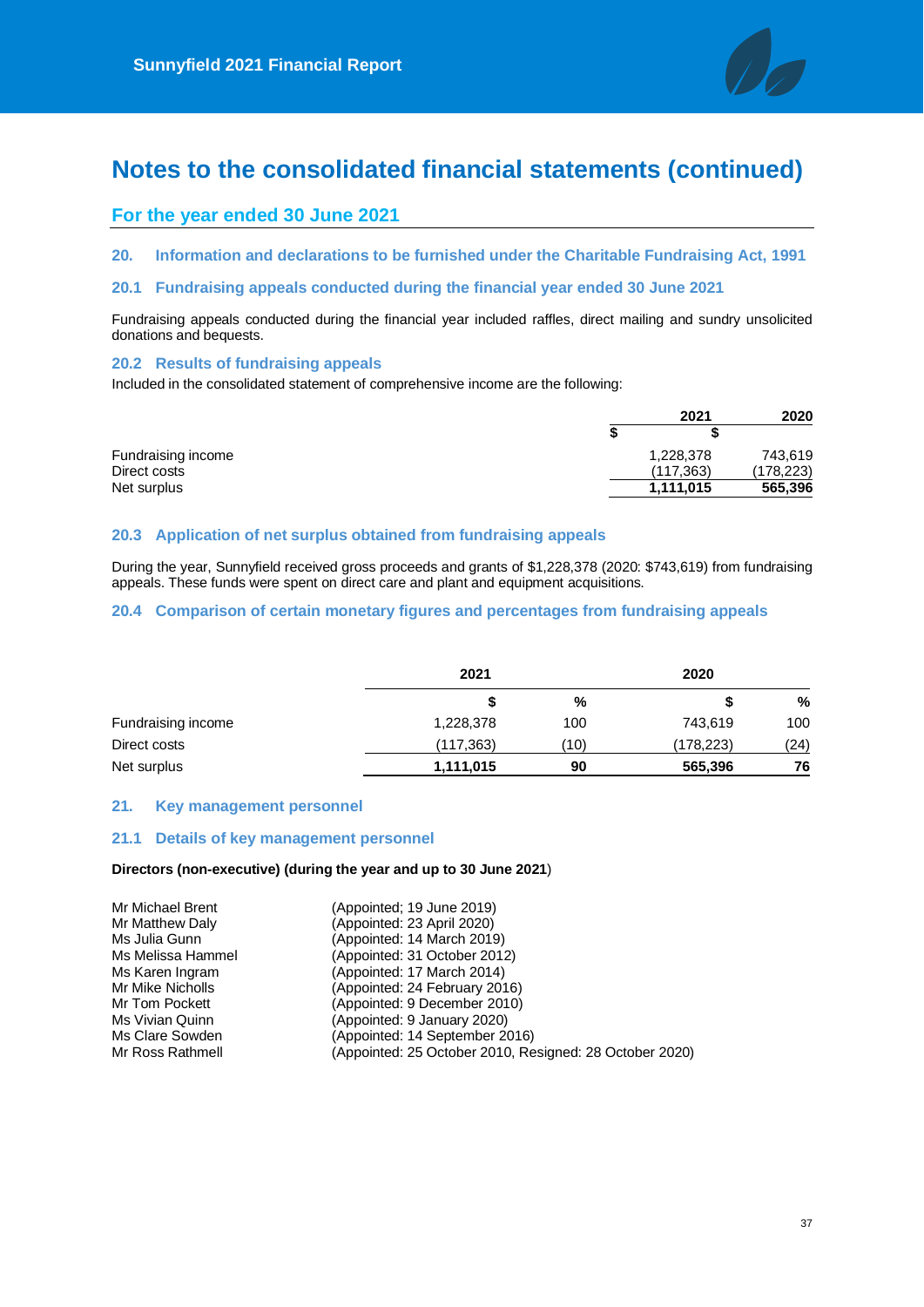

### **For the year ended 30 June 2021**

### **21. Key management personnel (continued)**

### **21.2 Compensation of key management personnel**

Key management personnel comprises the Senior Leadership Team (2021: 12, 2020: 10).

|                                                                        | 2021      | 2020      |
|------------------------------------------------------------------------|-----------|-----------|
|                                                                        |           |           |
| Total compensation (including superannuation and termination benefits) | 2,591,869 | 2,326,358 |

### **22. Events after the reporting period**

The continued outbreak and safety response of Governments in dealing with the COVID-19 global pandemic is interfering with general activity levels within the community, the economy and the operations of our business. Although the scale and duration of these developments remain uncertain as at the date of this report, and will have an impact on our earnings, cash flow and financial condition, we continued to have a strong net asset and cash position to adapt and respond to the changes in order to continue delivering quality person centred services.

It is not possible to estimate the impact of the outbreak's near-term and longer effects or Government's varying efforts to keep citizens safe by combating the outbreak and through vaccination programs and support to businesses. This being the case, we do not consider it practicable to provide a quantitative or qualitative estimate of the potential impact of the outbreak on the Group at this time.

There have been no other significant events occurring after the reporting period which may affect either the Group's operations or results of those operations or the Group's state of affairs.

### **23. Auditor's remuneration**

The auditor of Sunnyfield is Ernst & Young (Australia).

*Amounts received or due and receivable by Ernst & Young (Australia) for:*

|                                                                                      | 2021<br>S | 2020<br>\$ |
|--------------------------------------------------------------------------------------|-----------|------------|
|                                                                                      |           |            |
| An audit or review of the financial report of the entity and any other entity in the |           |            |
| consolidated group                                                                   |           |            |
| Audit of Sunnyfield and controlled entities                                          | 126,300   | 119,900    |
| Audit of Sunnyfield Independence Fund                                                |           | 5.350      |
| Audit cost of implementation of new accounting standards                             | 2.900     | 30,500     |
| Under accrual from prior year for additional work required                           |           | 9,700      |
| <b>Total audit fees</b>                                                              | 129,200   | 165,450    |
| Other services in relation to the entity and any other entity in the consolidated    |           |            |
| group                                                                                |           |            |
| Compliance audits                                                                    | 8.200     | 9,160      |
| Other fees                                                                           | 13.000    | 35,450     |
|                                                                                      | 150.400   | 210,060    |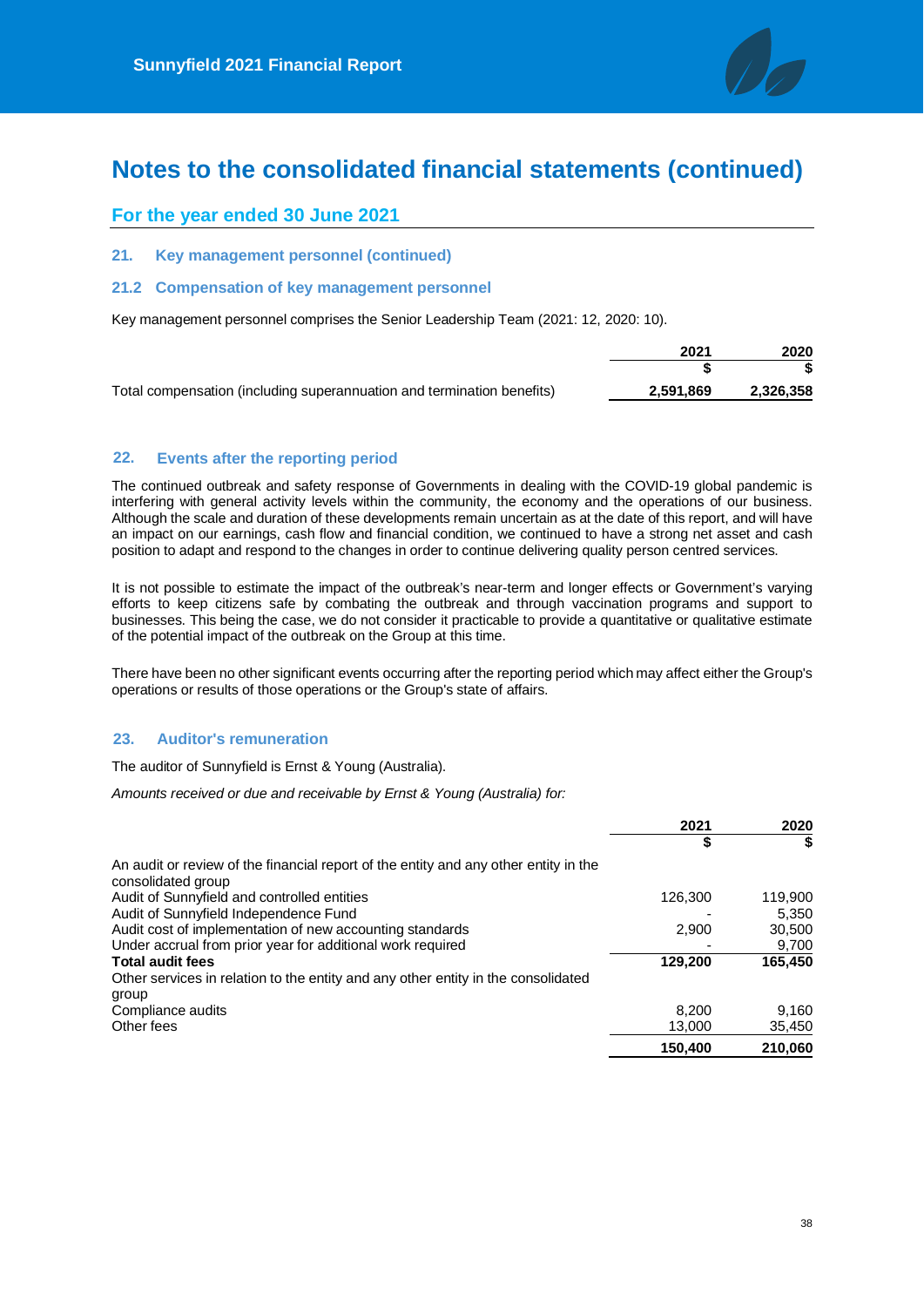

## **Directors' declaration**

In accordance with a resolution of the directors of Sunnyfield, we state that in the opinion of the directors:

- (a) the consolidated financial statements and notes of the Group are in accordance with the *Australian Charities and Not-for-Profits Commission Act 2012,* including:
	- (i) giving a true and fair view of the Group's financial position as at 30 June 2021 and its performance for the year ended on that date; and
	- (ii) complying with Accounting Standards Reduced Disclosure Requirements, and the *Australian Charities and Not-for-Profits Commission Regulation 2013*; and
- (b) there are reasonable grounds to believe that the Company will be able to pay its debts as and when they become due and payable;
- (c) the consolidated statement of comprehensive income gives a true and fair view of all income and expenditure of the Group with respect to fundraising appeals;
- (d) the consolidated statement of financial position gives a true and fair view of the state of affairs of the Group with respect to fundraising appeals;
- (e) the provisions and regulations of the *NSW Charitable Fundraising Act 1991* and the conditions attached to the authority to fundraise have been complied with by the Group; and
- (f) the internal controls exercised by the Group are appropriate and effective in accounting for all income received and applied by the Group from any of its fundraising appeals.

On behalf of the board

Karen Ingram **Director** 29 September 2021

Vivian Quinn Director 29 September 2021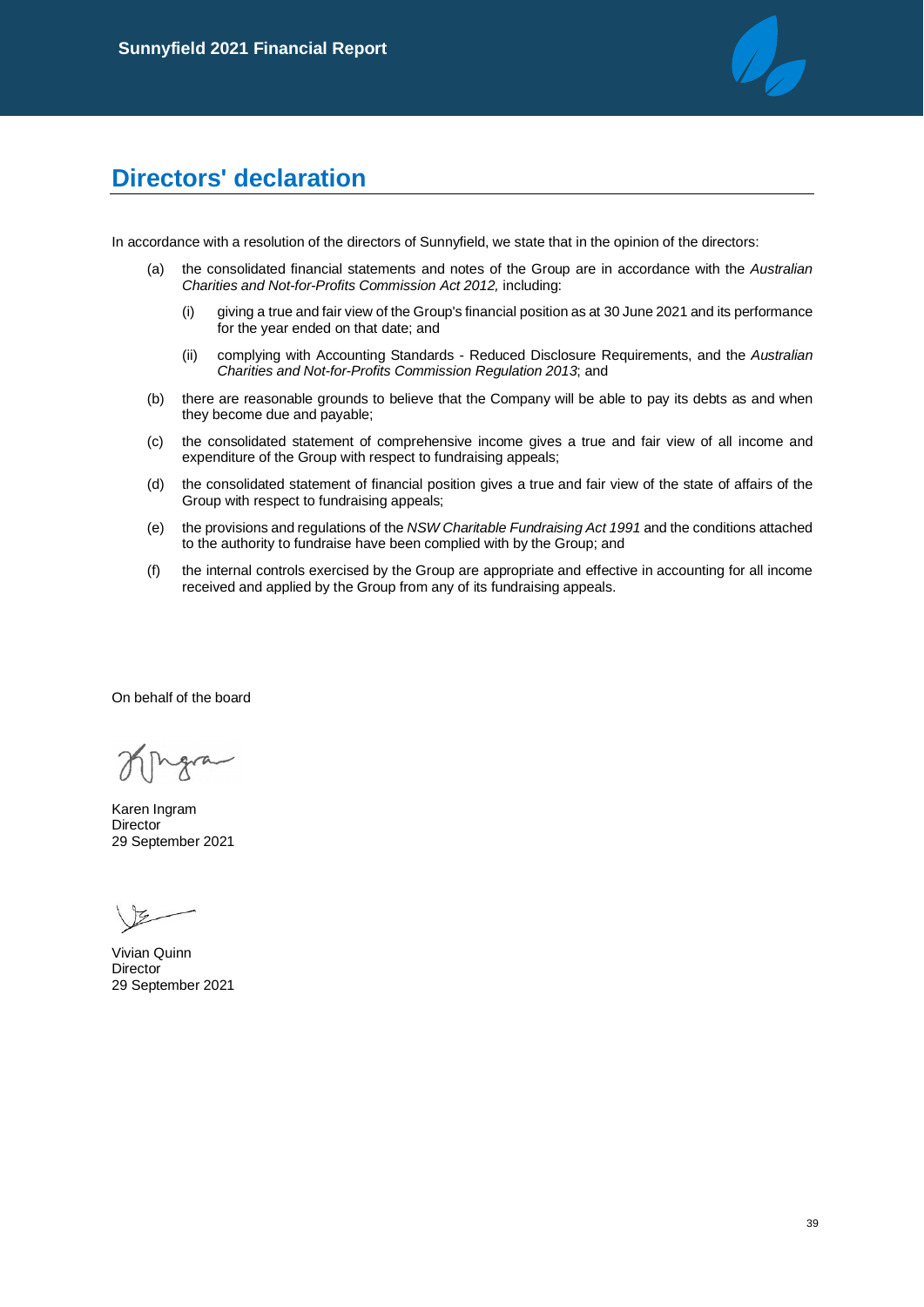

Ernst & Young 200 George Street Sydney NSW 2000 Australia GPO Box 2646 Sydney NSW 2001 Tel: +61 2 9248 5555 Fax: +61 2 9248 5959 ey.com/au

## **Independent Auditor's Report to the Members of Sunnyfield**

## Report on the Financial Report

Opinion

We have audited the financial report of Sunnyfield (the Company) and its subsidiaries (collectively the Group), which comprises the consolidated statement of financial position as at 30 June 2021, the consolidated statement of comprehensive income, consolidated statement of changes in funds and consolidated statement of cash flows for the year then ended, notes to the financial statements, including a summary of significant accounting policies, and the directors' declaration.

In our opinion, the accompanying financial report of the Group is in accordance with the *Australian Charities and Not-for-profits Commission Act 2012*, including:

- a. Giving a true and fair view of the consolidated financial position of the Group as at 30 June 2021 and of its consolidated financial performance for the year ended on that date; and
- b. Complying with Australian Accounting Standards Reduced Disclosure Requirements and the *Australian Charities and Not-for-profits Commission Regulation 2013*.

### Basis for Opinion

We conducted our audit in accordance with Australian Auditing Standards. Our responsibilities under those standards are further described in the *Auditor's Responsibilities for the Audit of the Financial Report* section of our report. We are independent of the Group in accordance with the ethical requirements of the Accounting Professional and Ethical Standards Board's APES 110 Code of Ethics for Professional Accountants (the code) together with the ethical requirements that are relevant to our audit of the financial report in Australia. We have also fulfilled our other ethical responsibilities in accordance with the Code.

We believe that the audit evidence we have obtained is sufficient and appropriate to provide a basis for our opinion.

### Information Other than the Financial Report and Auditor's Report Thereon

The directors are responsible for the other information. The other information is the directors' report accompanying the financial report.

Our opinion on the financial report does not cover the other information and accordingly we do not express any form of assurance conclusion thereon.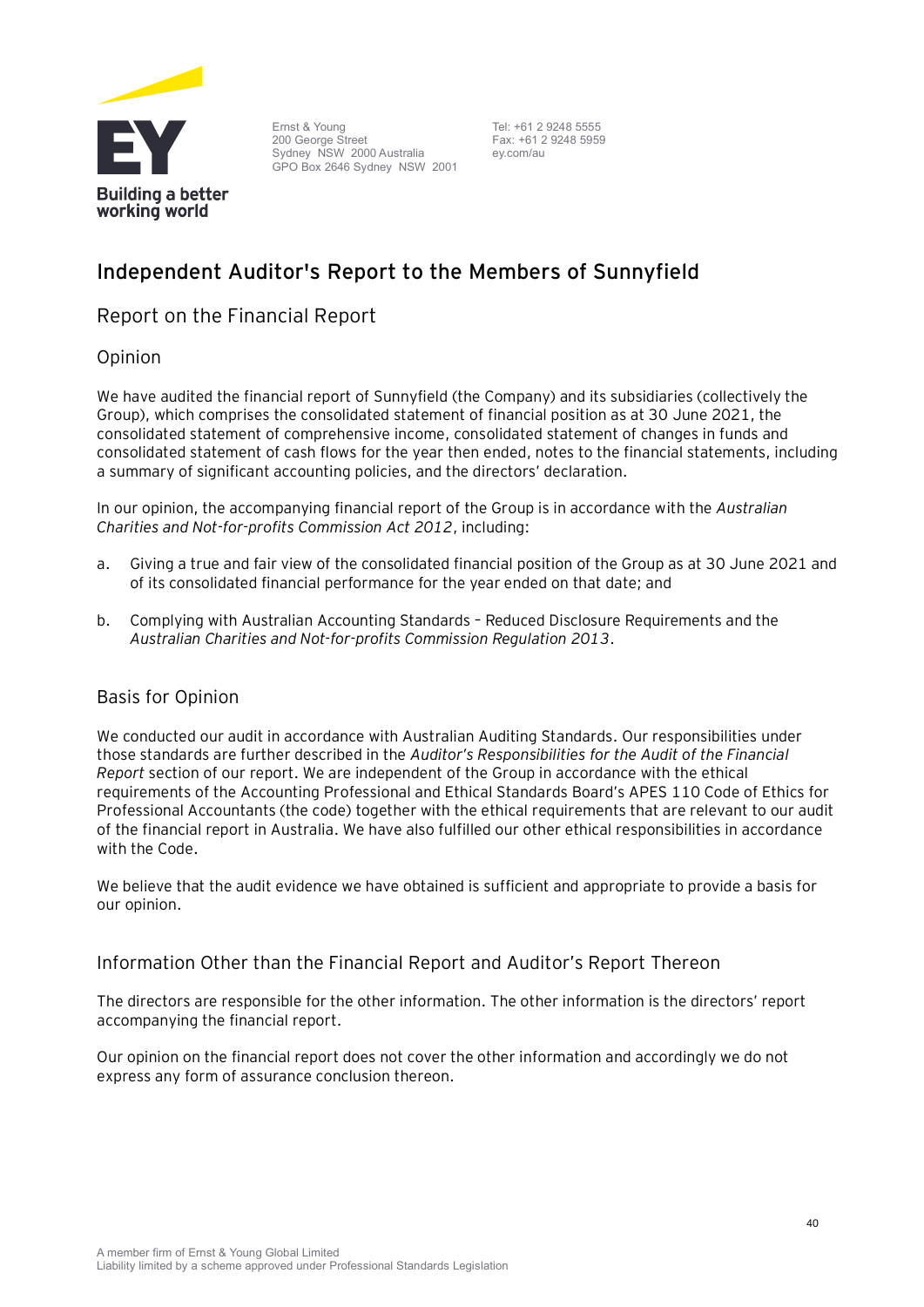

In connection with our audit of the financial report, our responsibility is to read the other information and, in doing so, consider whether the other information is materially inconsistent with the financial report or our knowledge obtained in the audit or otherwise appears to be materially misstated.

If, based on the work we have performed, we conclude that there is a material misstatement of this other information, we are required to report that fact. We have nothing to report in this regard.

### Responsibilities of the Directors for the Financial Report

The directors of the Company are responsible for the preparation of the financial report that gives a true and fair view in accordance with Australian Accounting Standards – Reduced Disclosure Requirements and the *Australian Charities and Not-for-profits Commission Act 2012* and for such internal control as the directors determine is necessary to enable the preparation of the financial report that gives a true and fair view and is free from material misstatement, whether due to fraud or error.

In preparing the financial report, the directors are responsible for assessing the Group's ability to continue as a going concern, disclosing, as applicable, matters relating to going concern and using the going concern basis of accounting unless the directors either intend to liquidate the Company or to cease operations, or have no realistic alternative but to do so.

### Auditor's Responsibilities for the Audit of the Financial Report

Our objectives are to obtain reasonable assurance about whether the financial report as a whole is free from material misstatement, whether due to fraud or error, and to issue an auditor's report that includes our opinion. Reasonable assurance is a high level of assurance, but is not a guarantee that an audit conducted in accordance with the Australian Auditing Standards will always detect a material misstatement when it exists. Misstatements can arise from fraud or error and are considered material if, individually or in the aggregate, they could reasonably be expected to influence the economic decisions of users taken on the basis of this financial report.

As part of an audit in accordance with the Australian Auditing Standards, we exercise professional judgment and maintain professional scepticism throughout the audit. We also:

• Identify and assess the risks of material misstatement of the financial report, whether due to fraud or error, design and perform audit procedures responsive to those risks, and obtain audit evidence that is sufficient and appropriate to provide a basis for our opinion. The risk of not detecting a material misstatement resulting from fraud is higher than for one resulting from error, as fraud may involve collusion, forgery, intentional omissions, misrepresentations, or the override of internal control.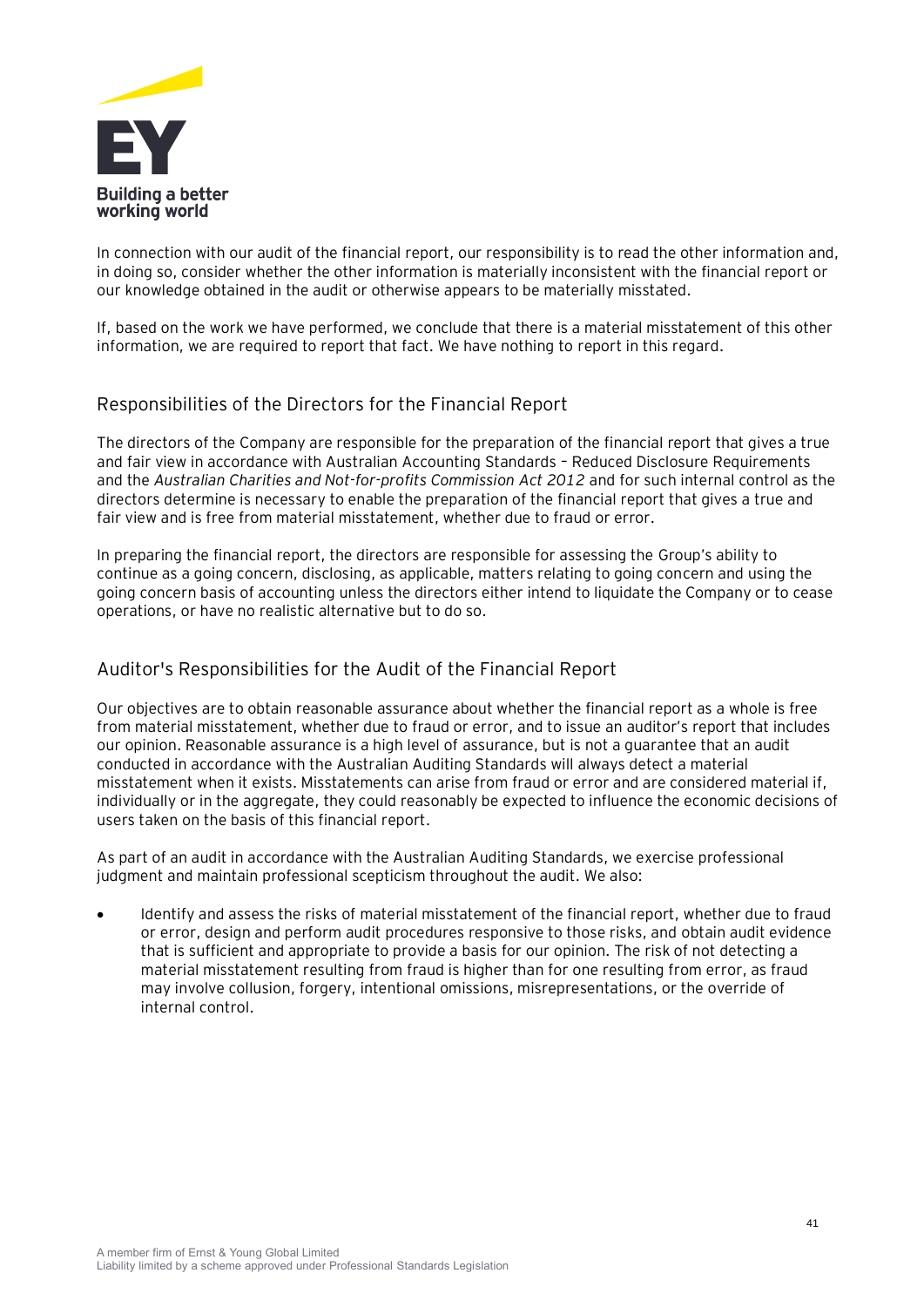

- Obtain an understanding of internal control relevant to the audit in order to design audit procedures that are appropriate in the circumstances, but not for the purpose of expressing an opinion on the effectiveness of the Group's internal control.
- Evaluate the appropriateness of accounting policies used and the reasonableness of accounting estimates and related disclosures made by the directors.
- Conclude on the appropriateness of the directors' use of the going concern basis of accounting and, based on the audit evidence obtained, whether a material uncertainty exists related to events or conditions that may cast significant doubt on the Group's ability to continue as a going concern. If we conclude that a material uncertainty exists, we are required to draw attention in our auditor's report to the related disclosures in the financial report or, if such disclosures are inadequate, to modify our opinion. Our conclusions are based on the audit evidence obtained up to the date of our auditor's report. However, future events or conditions may cause the Group to cease to continue as a going concern.
- Evaluate the overall presentation, structure and content of the financial report, including the disclosures, and whether the financial report represents the underlying transactions and events in a manner that achieves fair presentation.
- Obtain sufficient appropriate audit evidence regarding the financial information of the entities or business activities within the Group to express an opinion on the financial report. We are responsible for the direction, supervision and performance of the Group audit. We remain solely responsible for our audit opinion.

We communicate with the directors regarding, among other matters, the planned scope and timing of the audit and significant audit findings, including any significant deficiencies in internal control that we identify during our audit.

## Report on the requirements of the NSW Charitable Fundraising Act 1991 and the NSW Charitable Fundraising Regulations 2015

We have audited the financial report as required by Section 24(2) of the *NSW Charitable Fundraising Act 1991*. Our procedures included obtaining an understanding of the internal control structure for fundraising appeal activities and examination, on a test basis, of evidence supporting compliance with the accounting and associated record keeping requirements for fundraising appeal activities pursuant to the *NSW Charitable Fundraising Act 1991* and the *NSW Charitable Fundraising Regulations 2015*.

Because of the inherent limitations of any assurance engagement, it is possible that fraud, error or noncompliance may occur and not be detected. An audit is not designed to detect all instances of noncompliance with the requirements described in the above-mentioned Act and Regulations as an audit is not performed continuously throughout the period and the audit procedures performed in respect of compliance with these requirements are undertaken on a test basis. The audit opinion expressed in this report has been formed on the above basis.